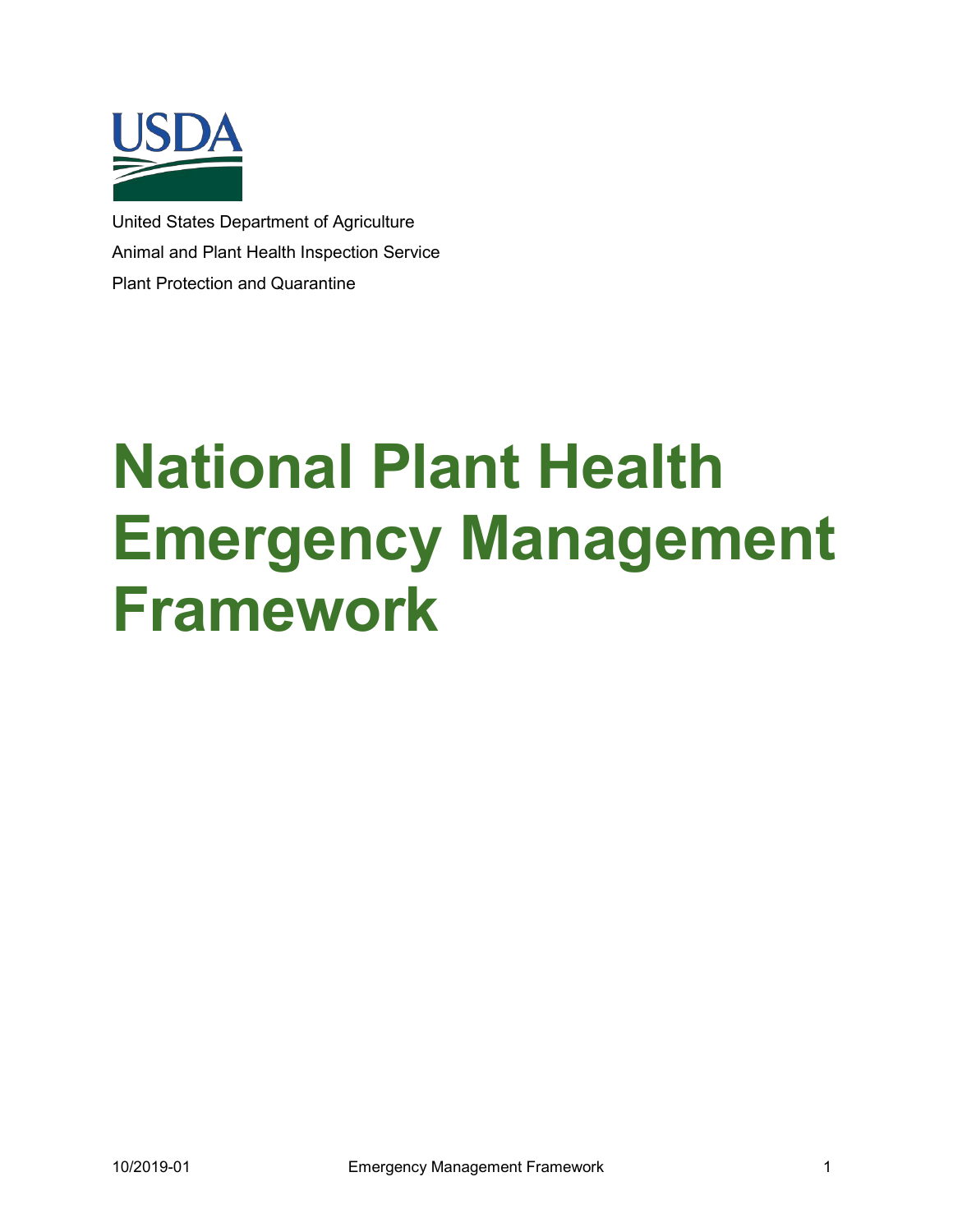The U.S. Department of Agriculture (USDA) prohibits discrimination in all its programs and activities on the basis of race, color, national origin, age, disability, and where applicable, sex, marital status, familial status, parental status, religion, sexual orientation, genetic information, political beliefs, reprisal, or because all or part of an individual's income is derived from any public assistance program. (Not all prohibited bases apply to all programs.) Persons with disabilities who require alternative means for communication of program information (Braille, large print, audiotape, etc.) should contact USDA's TARGET center at (202) 720-2600 (voice and TDD). To file a complaint of discrimination, write to USDA, Director, Office of Civil Rights, 1400 Independence Avenue, SW, Washington, DC 20250-9410, or call (800) 795-3272 (voice) or (202) 720-6382 (TDD). USDA is an equal opportunity provider and employer.

The opinions expressed by individuals in this report do not necessarily represent the policies of the U.S. Department of Agriculture.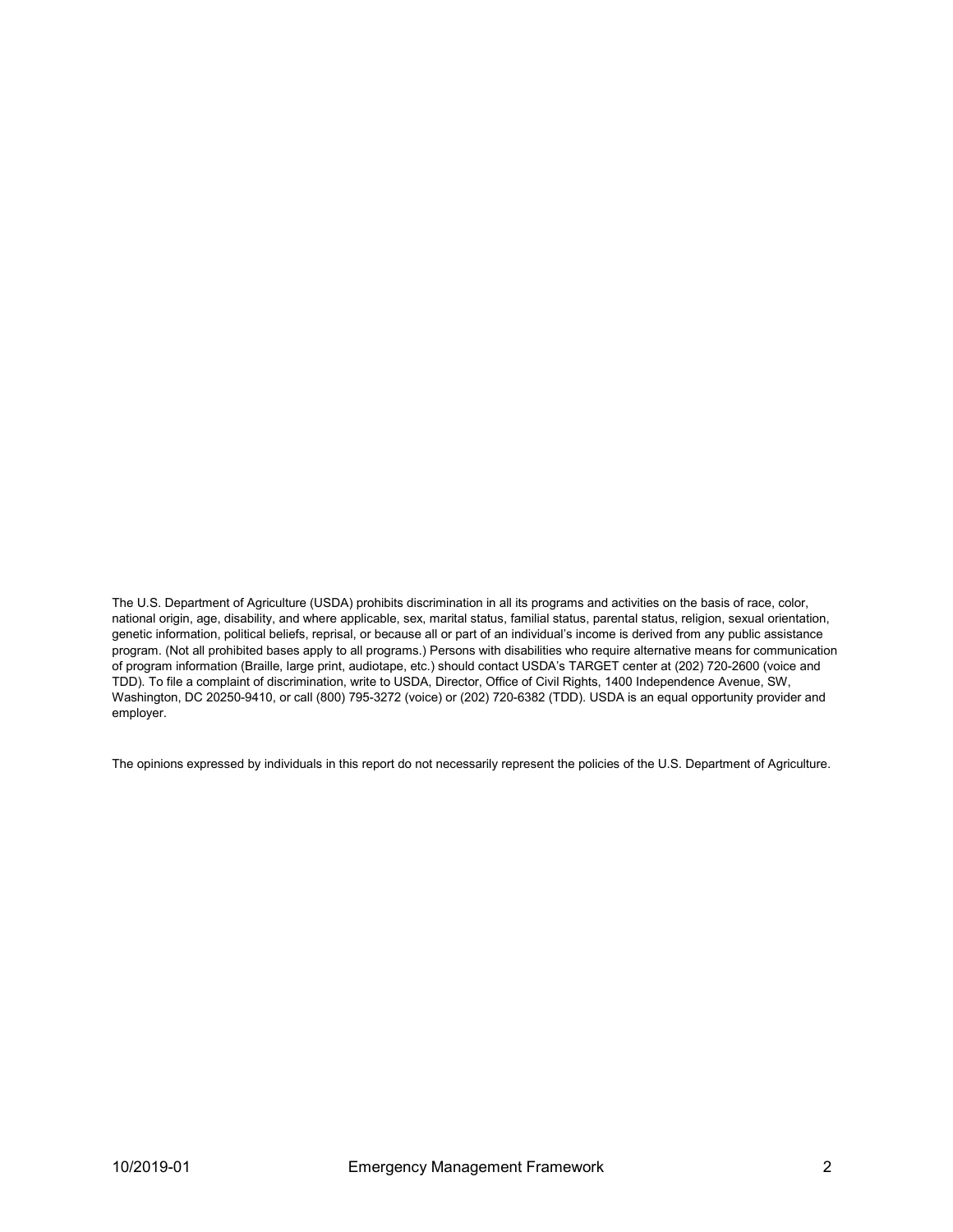## **Contents**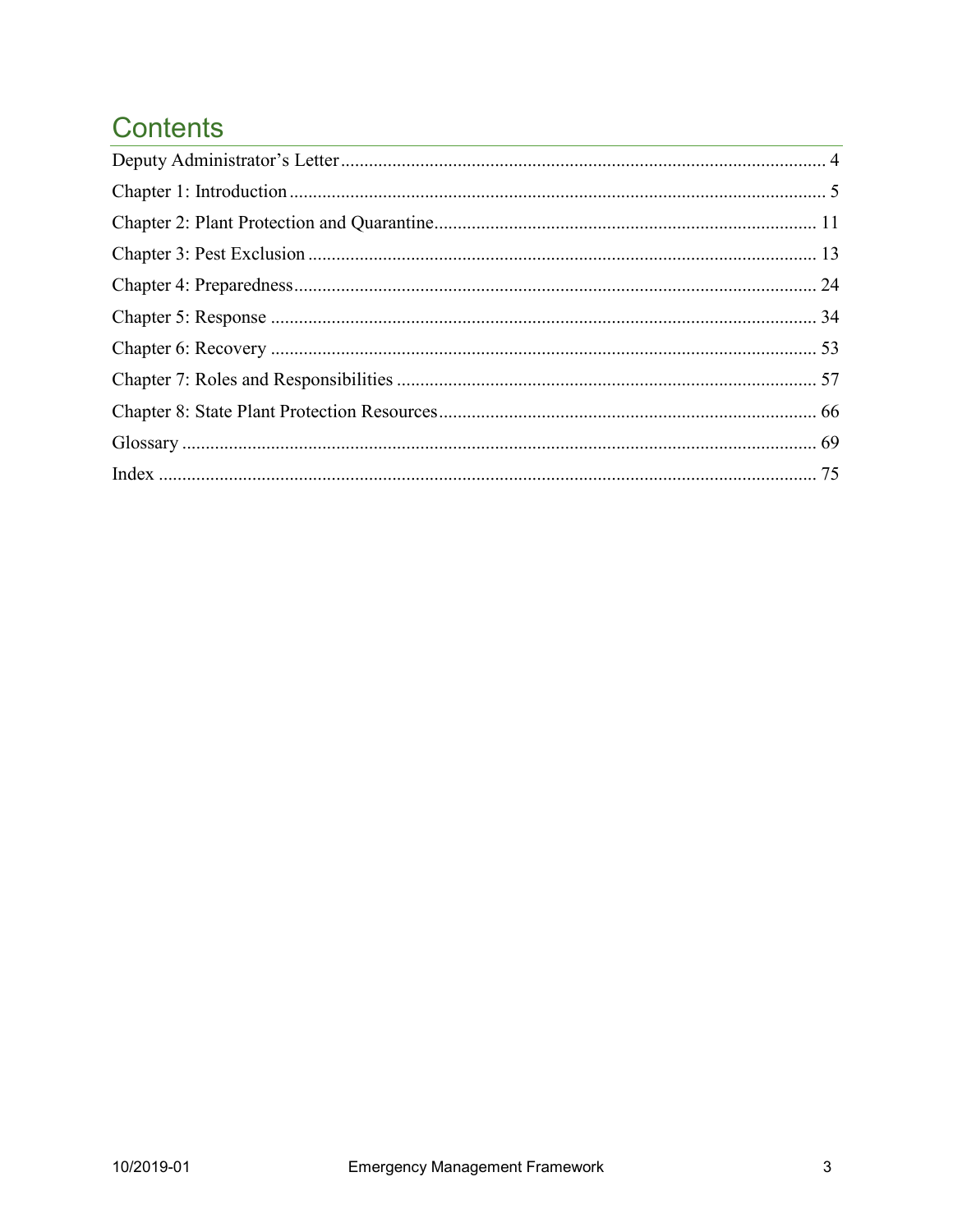## <span id="page-3-0"></span>Deputy Administrator's Letter

November 1, 2017

Dear Colleagues and Stakeholders:

The goal of APHIS' Plant Protection and Quarantine (PPQ) program is to safeguard America's agricultural and natural resources from the introduction and establishment of exotic, economically significant invasive plant pests. PPQ provides Federal leadership to maintain a strong continuum of overlapping safeguards to prevent, prepare for, respond to, and recover from invasive pest introductions in the United States. This continuum begins offshore, continues through U.S. ports of entry, and extends across the nation.

PPQ's success in effectively maintaining this safeguarding continuum depends heavily upon the close cooperation and coordination of key stakeholders, including Federal partners; State, local, and tribal governments; industry; nongovernmental institutions; and researchers and academics. Working closely with these stakeholders, PPQ develops and implements science-based pest prevention, early detection, rapid response, and practical recovery systems. They provide maximum protection to U.S. agricultural and natural resources, while posing minimal hazard to consumers, producers, and the environment.

We developed this Emergency Management Framework (referred to as the *Framework*) as a reference that clearly identifies and outlines the elements of these systems. It will help the highly skilled individuals and experts involved in maintaining PPQ's safeguarding continuum, including our many external cooperators, to fully understand the roles and responsibilities of the numerous interrelated aspects of prevention, preparedness, response, and recovery. Through this *Framework*, PPQ officials and our many partners will coordinate operations more quickly and effectively, ensuring America's agricultural and natural resources remain healthy and productive.

As always, we thank you for your hard work and support.

Sincerely,

Osama El-Lissy, Deputy Administrator USDA–APHIS–PPQ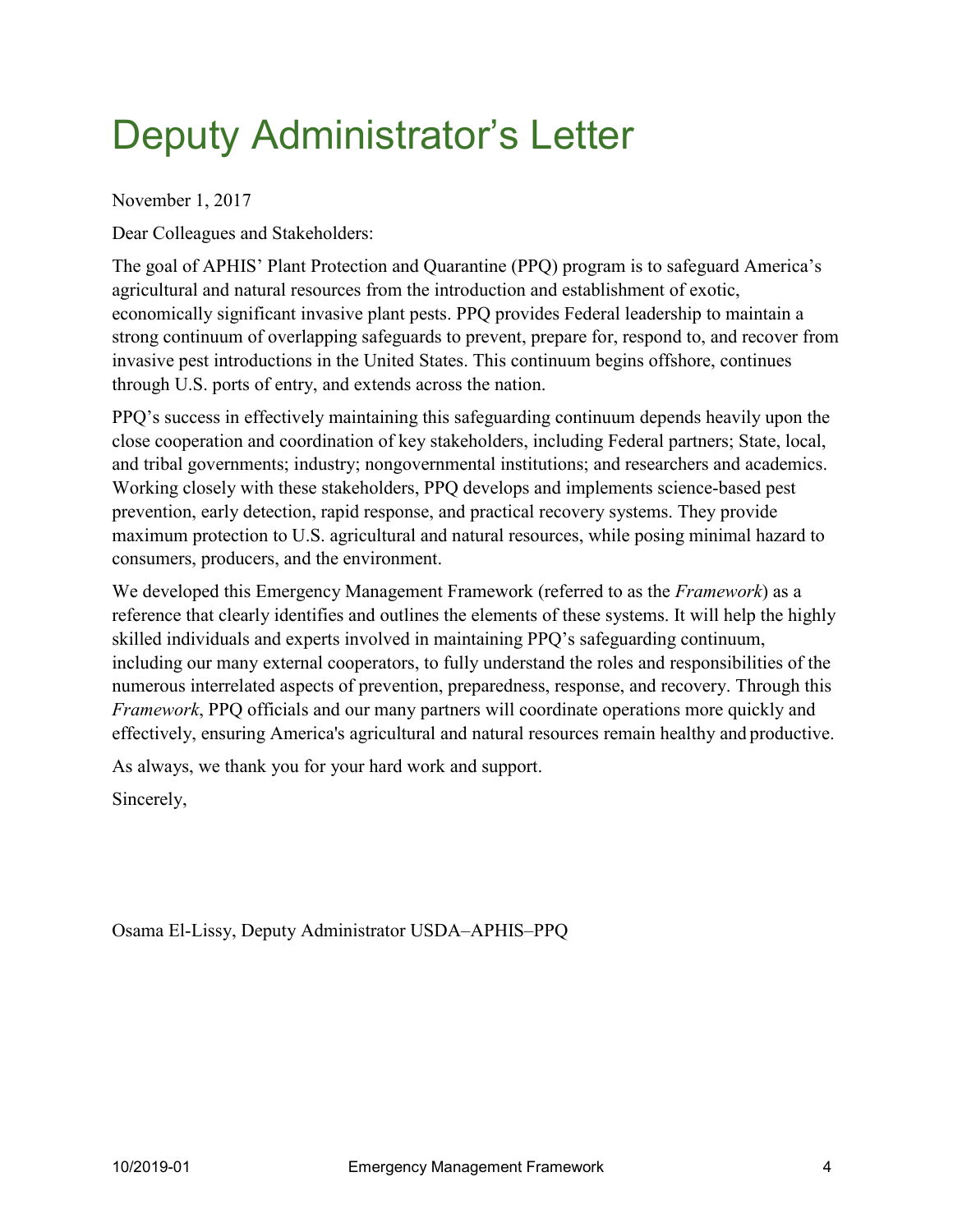## <span id="page-4-0"></span>Chapter 1: Introduction

#### Purpose

The United States Department of Agriculture, Animal and Plant Health Inspection Service, Plant Protection and Quarantine (USDA–APHIS–PPQ) National Plant Health Emergency Management Framework describes the response of PPQ and its cooperators to plant health and homeland security emergencies.

In addition to providing background information and resources needed by responders, the framework describes the roles and responsibilities of PPQ Program Managers in policy management, field operations, science and technology, and state plant protection agencies in the 48 contiguous states, Hawaii, and Alaska, the U.S. territories and commonwealths, and tribes.

The framework addresses the roles of other Federal agencies and APHIS units, which vary depending on the nature of the issues and the extent of their involvement. The framework also describes the roles and responsibilities of the interrelated components of PPQ's safeguarding system including preparedness, pest exclusion, response, and recovery elements.

Pest exclusion is synonymous with prevention. Pest exclusion involves activities conducted to eliminate or mitigate the risk of invasive plant pest introductions. Examples of preventive efforts include:

- Offshore commodity preclearance programs ensuring foreign commodities are free of plant pests before reaching the United States
- Conducting commodity pest risk assessments and instituting mitigation practices to ensure safe trade
- Agriculture quarantine inspections (AQI) at border crossings and other U.S. ports of entry, which are conducted by the U.S. Department of Homeland Security's Customs and Border Protection (DHS–CBP) in coordination with PPQ and its plant pest regulatory authority
- AQIs conducted by USDA–PPQ officers at PPQ Plant Inspection Stations located at 16 U.S. ports of entry
- Identifying pests and diseases detected at U.S. ports of entry by USDA–PPQ identifiers located at more than 34 ports of entry nationwide
- Smuggling Interdiction and Trade Compliance (SITC) activities preventing the smuggling of prohibited and potentially infested plant commodities and to ensure compliance with phytosanitary requirements for imported and domestic commodities moving interstate and sold in retail markets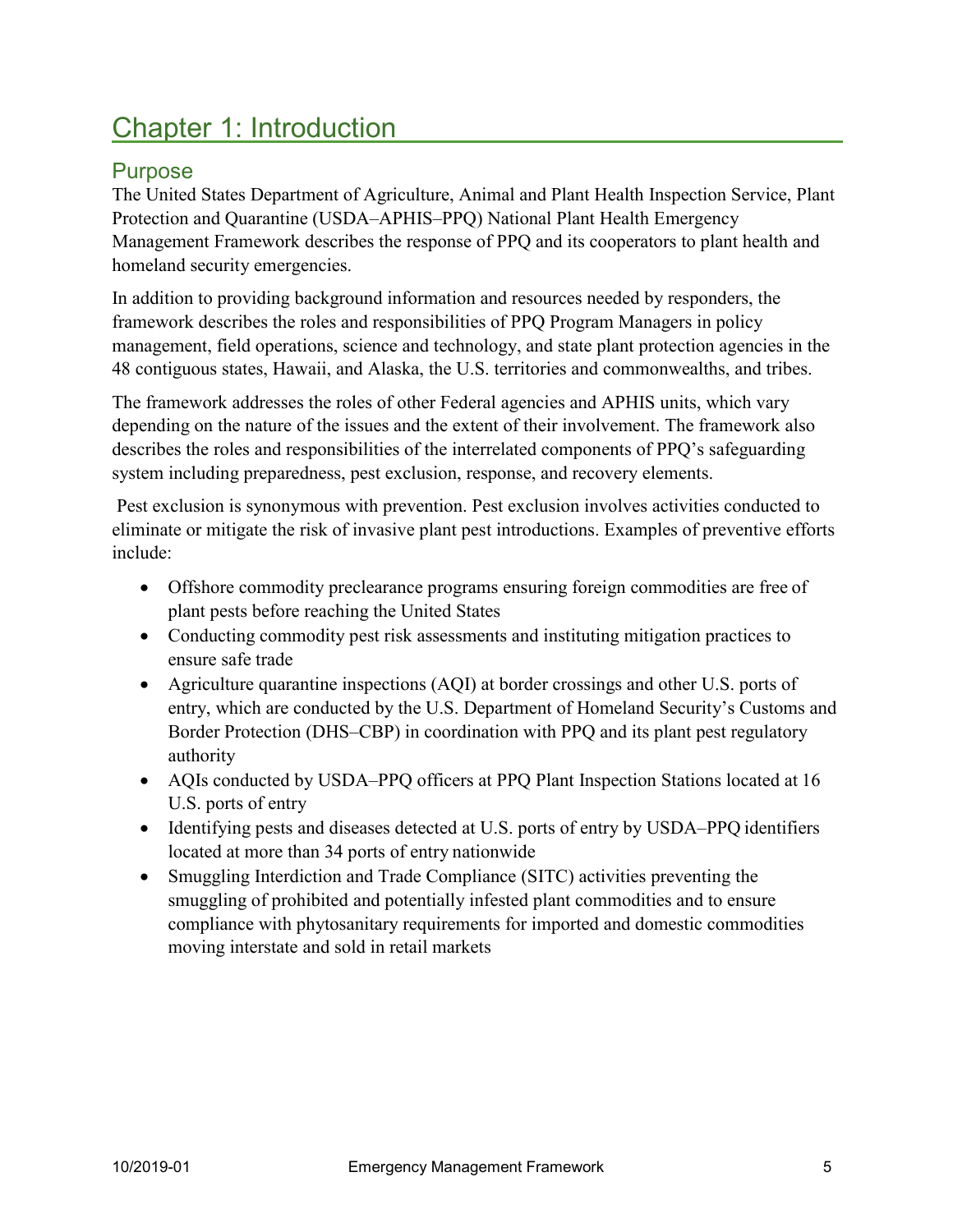Preparedness is essential to maintaining the ability to implement an effective emergency response to invasive plant pest introductions. Preparedness supports PPQ and its cooperators in the following ways:

- Identifying resources necessary for pest management, emergency response, and coordination
- Establishing the infrastructure required to maintain a strong safeguarding system, especially as it relates to pest early warning systems (e.g., the PestLens program), survey systems (e.g., the Cooperative Agricultural Pest Survey (CAPS) program), and identification and diagnostic systems (e.g., the National Identification Service (NIS) and National Plant Diagnostic Network (NPDN)), including interagency cooperation within the National Biosurveillance Integration System (NBIS) and interagency collaboration between the DHS–National Biosurveillance Integration Center (NBIC) and the Biosurveillance Indications and Warning Analytic Community (BIWAC)
- Conducting appropriate training to ensure and maintain rapid, consistent, and effective pest management, emergency response, and coordination

The response element of the safeguarding system involves the activities that occur immediately after a significant invasive plant pest incident or outbreak is detected. Significant aspects of the response element performed by PPQ and its cooperators include the following:

- Establishing national lab capacity for official plant pest diagnosis
- Deploying a fast and accurate data management system for use in tracking sample information and final results
- Conducting risk analysis to fully understand the pest, its potential impact to U.S. agriculture and the environment, and identify potential technically based options for response
- Rapid detection and delimiting surveys
- Mobilization of emergency personnel and resources using the Incident Command System (ICS) under a unified command structure
- Establishing a Technical Working Group (TWG) to consider scientific aspects of the response
- Obtaining emergency funding
- Enacting an emergency regulatory framework
- Maintaining compliance with environmental laws
- Implementing protocols for communications, public outreach, and data management

The recovery element of the safeguarding system relates to the development and implementation of activities designed to provide stability and protection to an invasive plant pest emergency. These activities can occur simultaneously during and following any invasive plant pest emergency response. Aspects of recovery include the following:

- Demobilization of emergency response personnel and resources
- Critique of the response program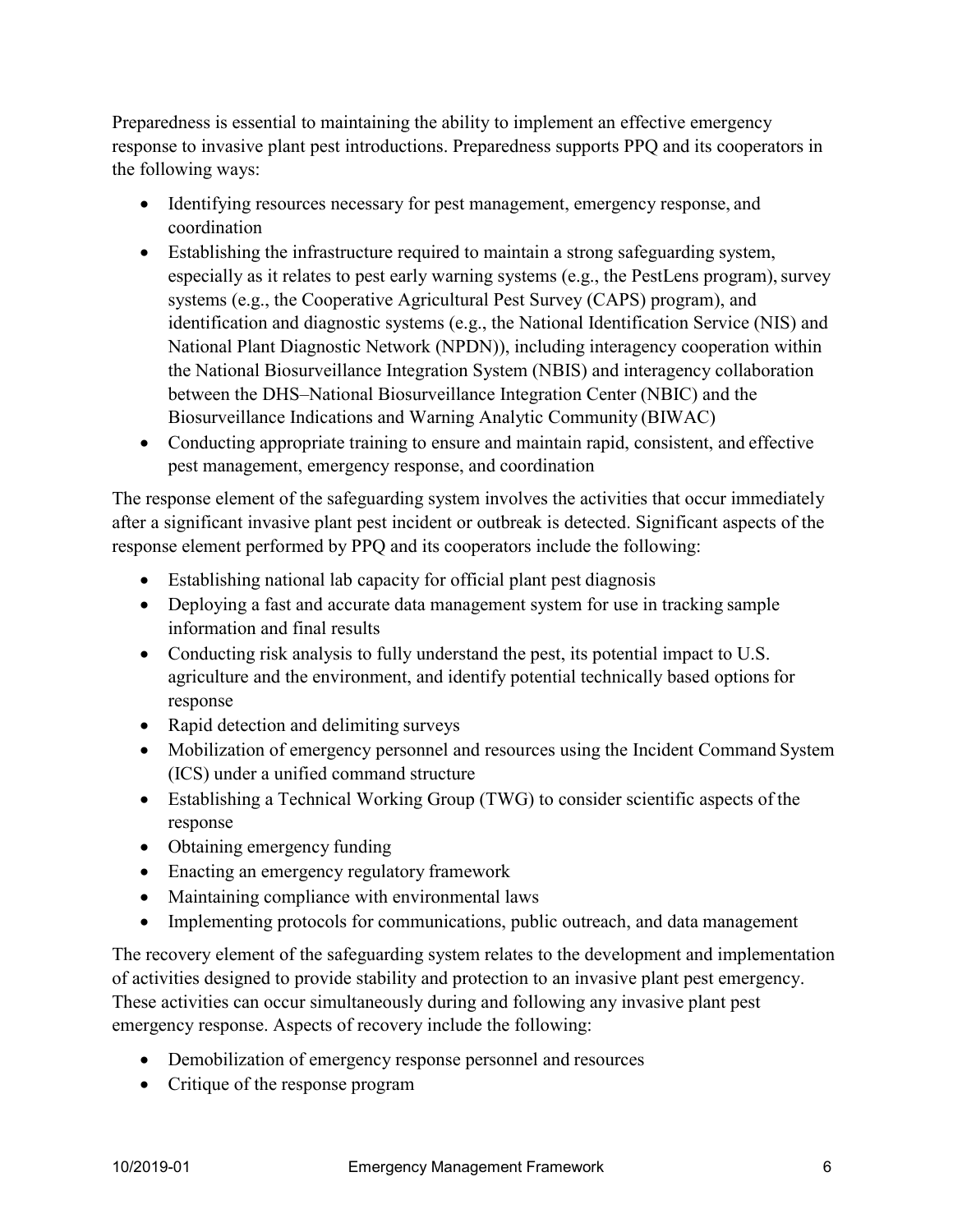- Development of a long-term recovery plan
- Development of a long-term safeguarding system
- Identification and application of science-based pest mitigation solutions
- Sustained public outreach

The *Framework* covers all four elements in detail, providing PPQ employees and cooperators with a guide to understand all aspects of the U.S. plant health safeguarding system. This knowledge will enhance the ability of PPQ employees and cooperators to operate quickly, effectively, and in coordination with one another to successfully maintain this national safeguarding system.

#### Users

All PPQ employees, Federal and State cooperators, and stakeholders should be familiar with and use the framework for guidance and to promote uniformity.

#### Scope

The *Framework* is divided into eight chapters:

- 1. Introduction
- 2. Plant Protection and Quarantine
- 3. Pest Exclusion
- 4. Preparedness
- 5. Response
- 6. Recovery
- 7. Roles and Responsibilities
- 8. State Plant Protection Resources

The *Framework* also includes a glossary and an index.

The introduction contains basic information regarding the *Framework* including its purpose, scope, users, and application; a list of related documents providing the authority for the content; and directions for use.

#### Authorities and Enabling Legislation

The primary legislation enabling or directly relating to PPQ emergency response authorities are as follows:

- Plant Protection Act of 2000
- Cooperation with State agencies in the Administration and Enforcement of Certain Federal Laws Act, approved September 28, 1962
- Homeland Security Presidential Directives
- Agriculture Bioterrorism Protection Act of 2002
- Federal Insecticide, Fungicide, and Rodenticide Act (FIFRA), as amended
- Privacy Act of 1974
- National Environmental Policy Act (NEPA), 1969
- Endangered Species Act (ESA), 1973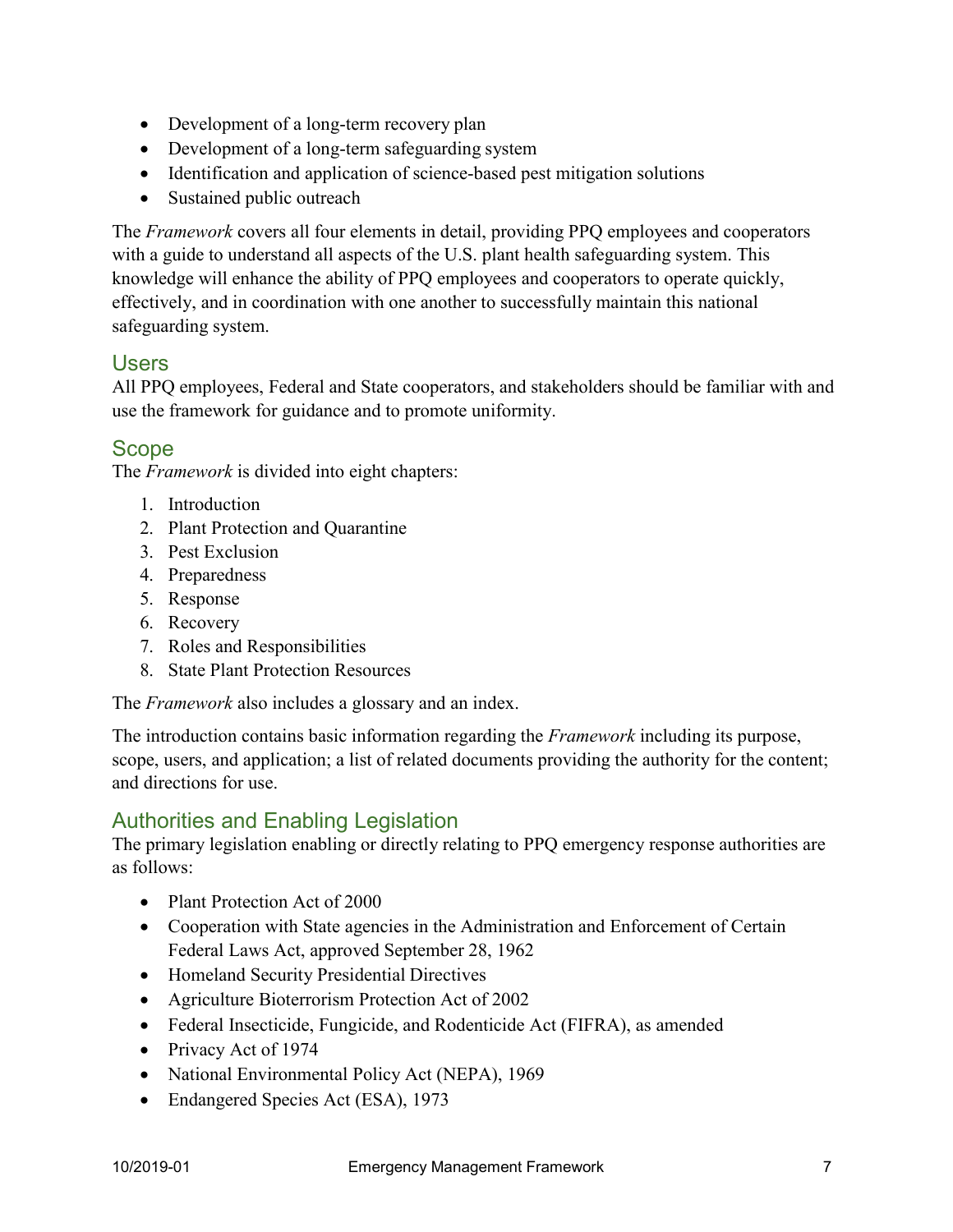- Agriculture Bioterrorism Protection Act of 2002
- Public Health Security and Bioterrorism Preparedness and Response Act of 2002
- Federal Noxious Weed Act of 1974
- Federal Seed Act, issued March 1940
- Noxious Weed Control and Eradication Act of 2004

Refer to the *PPQ Emergency Response Manual* (formerly *PPQ Emergency Programs Manual*) for more information on these acts and directives.

*PPQ Emergency Response Manual* [https://www.aphis.usda.gov/import\\_export/plants/manuals/emergency/downloads/epm.pdf](http://www.aphis.usda.gov/import_export/plants/manuals/emergency/downloads/epm.pdf)

PPQ has aligned the *Framework* with key national and USDA emergency management policies and plans, including the following:

- Homeland Security Directives (especially HSPD 5, 7, 8, and 9)
- Presidential Policy Directives (especially PPD 8 National Preparedness Goal)
- The National Response Framework
- The National Incident Management System
- USDA's Strategic Plan
- APHIS' 2015–2019 Strategic Plan
- PPQ's 2015–2019 Strategic Plan

To fulfill its emergency management responsibilities, PPQ cooperates with other APHIS programs and federal agencies; State, local, Tribal, Territorial, and foreign governments; nongovernmental organizations; and the private sector.

#### How to Use

The *Framework* is a portable electronic document that is updated periodically. Please download the current version of the *Framework* from its source and use Adobe Reader® to view it on your computer screen. You can print the *Framework* for convenience. However, links and navigational tools are only functional when the document is viewed in Adobe Reader®. Printed copies of the *Framework* are obsolete once a new version has been issued.

#### **Conventions**

Conventions are established by custom and widely recognized and accepted.

#### **PHP–PDEP**

The smaller, bold-face green subheadings (as shown above) indicate the acronym for the PPQ units responsible for the activities described. Use these subheadings to quickly find the information specific to a particular unit.

Find Web site addresses and other information on how to use the resources in a box at the end of each topic.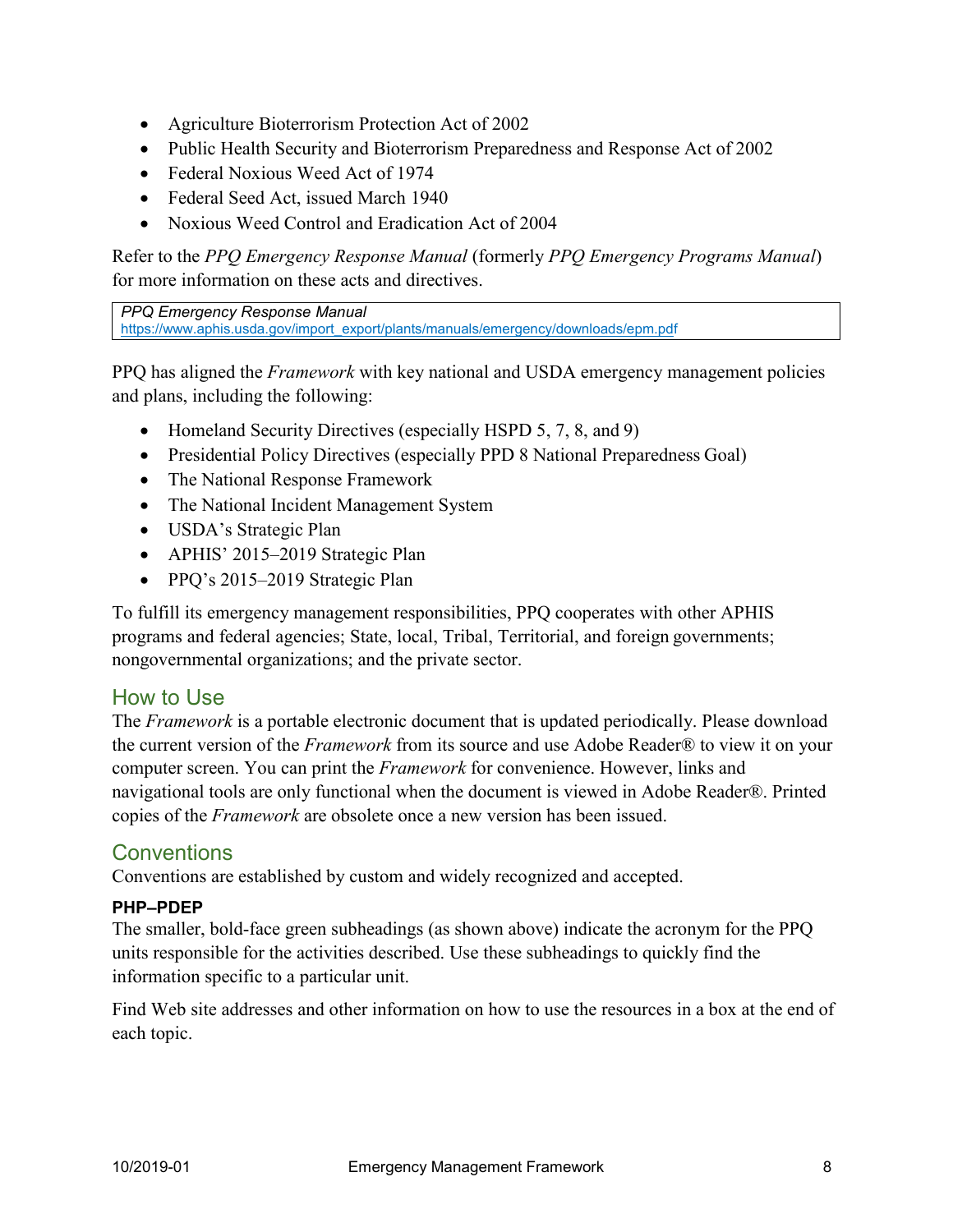#### Control Data

Information placed at the bottom of the page is the month, year, document title, and page number. PPQ–Pest Detection and Emergency Programs–Emergency Programs (PPQ–PDEP) is the unit responsible for the content of the *Framework*.

#### Heading Levels

Each chapter and section can contain three heading levels; each heading is green. The first-level

heading looks like This. The second- and third-level headings each have a smaller font than the preceding heading level. The small, bold-face acronyms (e.g., **PPQ–FO**) indicate the units responsible for the activities described in the accompanying text.

#### Italics

The following items are italicized throughout the framework:

- Names of publications
- Scientific names

#### Transmittal Number

The transmittal number contains the month, year, and a consecutively issued number (beginning with -01 for the first edition and increasing consecutively for each update to the edition). The transmittal number is only changed when the specific chapter sections, appendices, glossary, tables, or index is updated. If no changes are made, the transmittal number remains the unchanged. The transmittal number only changes for the entire *Framework* when a new edition is issued or changes are made to the entire *Framework*.

#### How to Cite the *Framework*

Cite the *Framework* as follows: U.S. Department of Agriculture, Animal Plant Health Inspection Service, Plant Protection and Quarantine. National Plant Health Emergency Management Framework (Washington, D.C.: Government Printing Office, 2017).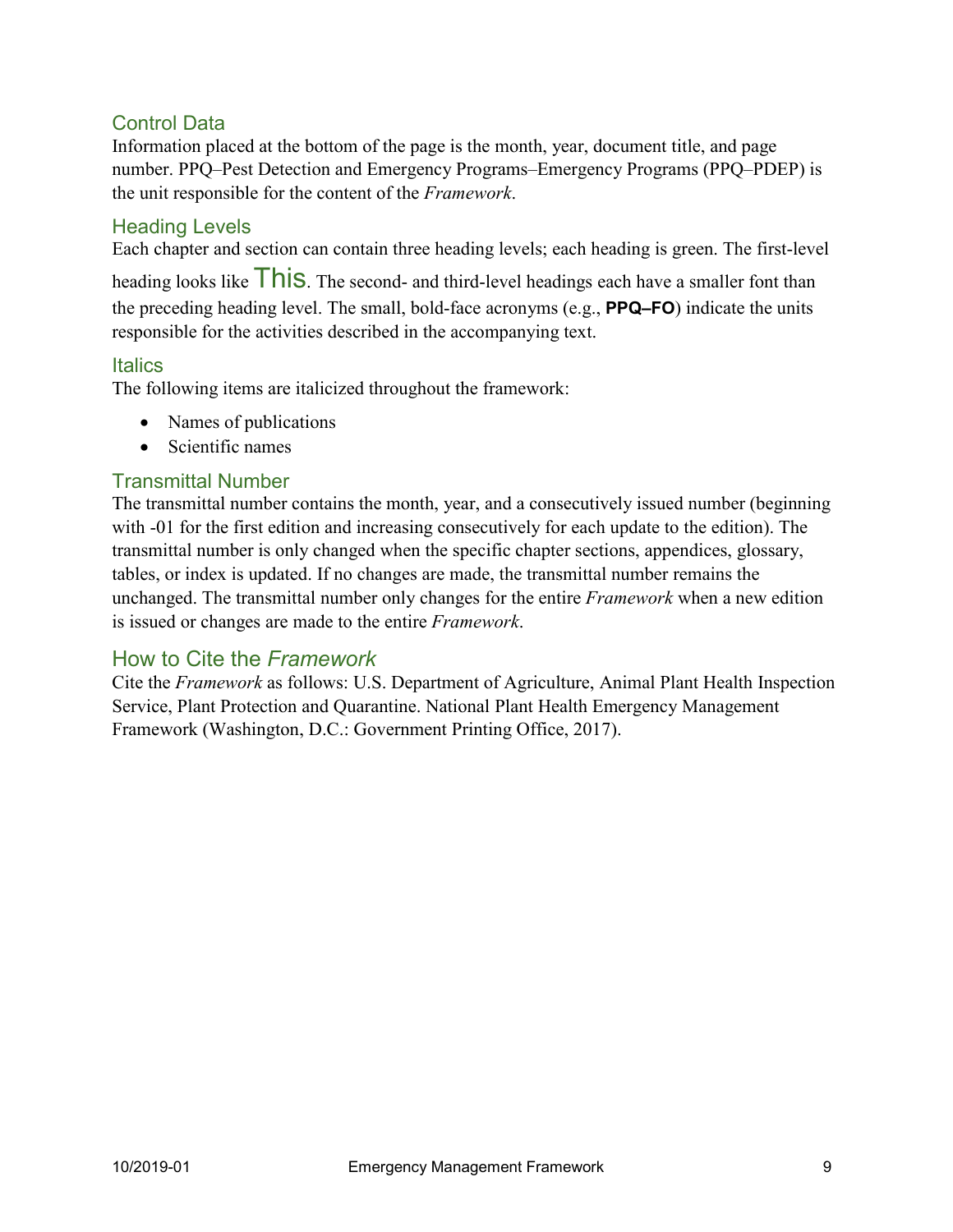#### How to Find More Information

Contact the Director of Pest Detection and Emergency Programs for further information concerning the *Framework*.

Valerie DeFeo Director of Pest Detection and Emergency Programs USDA–APHIS–PPQ–PDEP Office: 301-851-2086 Email: [valerie.defeo@usda.gov](mailto:valerie.defeo@usda.gov)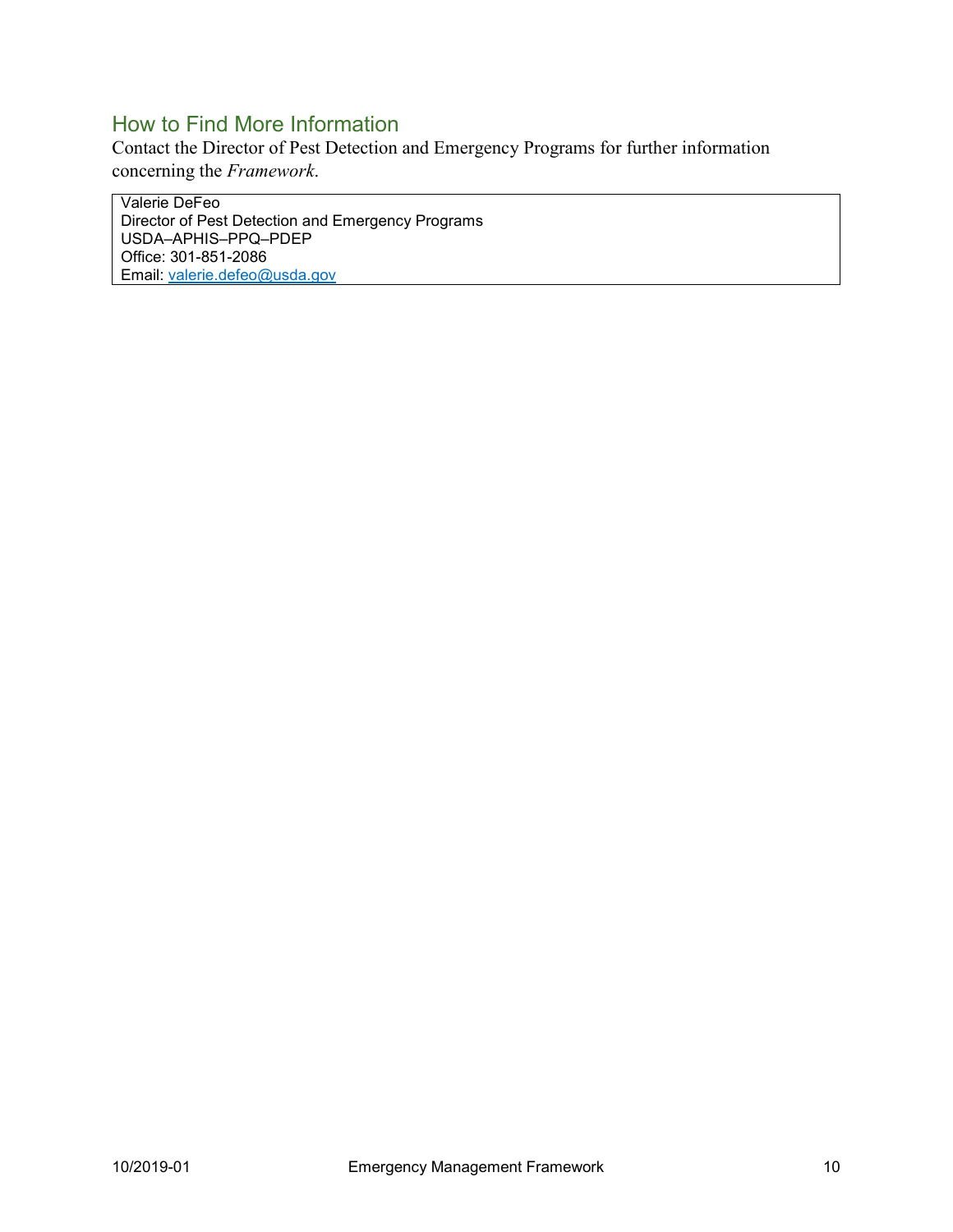## <span id="page-10-0"></span>Chapter 2: Plant Protection and Quarantine

#### **Introduction**

The U.S. Department of Agriculture, Animal, and Plant Health Inspection Service (USDA– APHIS) in cooperation with other Federal and State agencies with closely allied missions, safeguard agricultural and natural resources to ensure an abundant, high-quality, and varied food supply. Plant Protection and Quarantine (APHIS–PPQ) is the integral component of USDA– APHIS and is responsible for safeguarding plant health in the United States.

#### Mission Statement

We safeguard U.S. agriculture and natural resources against the entry, establishment, and spread of economically and environmentally significant pests, and we facilitate the safe international trade of agricultural products.

PPQ is divided into three core functional areas (CFAs) and the Deputy Administrator's (DA) office:

- Office of the Deputy Administrator (ODA)
- Policy Management
- Science and Technology
- Field Operations

While each CFA has a specific designated area of responsibility, they all work in close coordination to fulfill PPQ's overall safeguarding mission. The roles and responsibilities of each PPQ subunit are described in this chapter.

Refer to the APHIS–PPQ Web site for further information.

PPQ organization structure

[https://www.aphis.usda.gov/aphis/ourfocus/planthealth/ppq-program-ove](https://www.aphis.usda.gov/aphis/ourfocus/planthealth/ppq-program-overview/ppq-organization)rview/ppq-organization

[PPQ mission, goals, and objectives](https://www.aphis.usda.gov/aphis/banner/aboutaphis) <https://www.aphis.usda.gov/aphis/banner/aboutaphis>

#### Office of the Deputy Administrator

The PPQ Deputy Administrator provides executive leadership and strategic direction. The PPQ Deputy Administrator reports directly to the APHIS Administrator and is a member of the APHIS Management Team. PPQ is organized around three core functional areas critical to our mission delivery: Policy Management (PM), Field Operations (FO), and Science and Technology (S&T). These interdependent functional areas collaborate to provide science-based solutions for plant protection issues.

#### Policy Management

PPQ's PM staff provides national coordination for the policy and regulatory framework associated with emergency and domestic preparedness, response, and recovery efforts against threats to plant health. PPQ–PM provides budgetary, technical, and environmental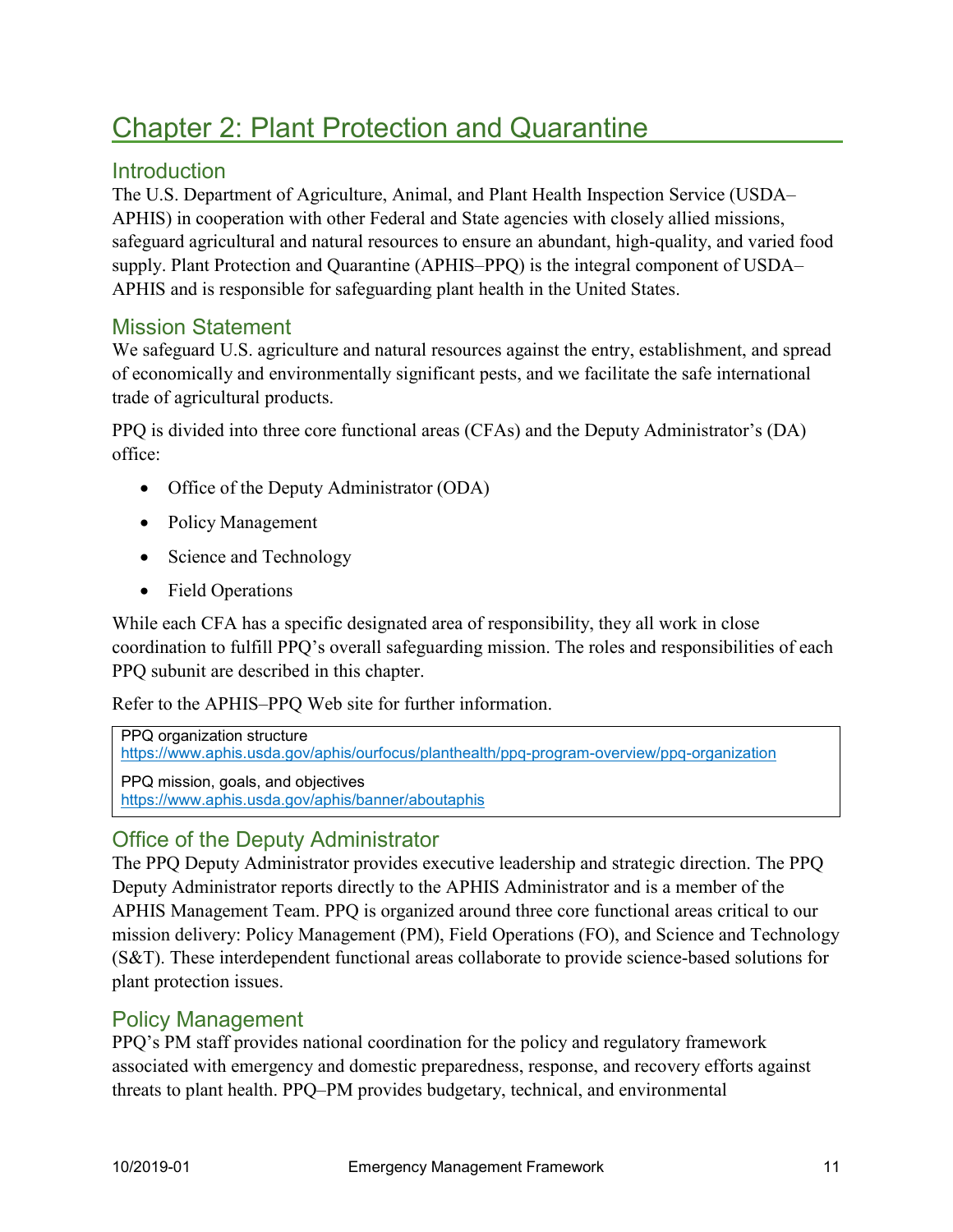documentation support to national pest programs. PPQ–PM also supports efforts to ensure science-based systems are available for early detection, rapid response, and practical recovery to provide maximum protection for U.S. agricultural and natural resources, while safeguarding the environment and minimizing the impact on consumers and producers.

These capabilities are also available, as needed and when applicable, to support Federal disaster response efforts and other significant homeland security needs.

#### Science and Technology

PPQ's S&T CFA supports PPQ regulatory decisions and operations through methods development, scientific investigation, data and risk analyses, and technology. PPQ–S&T works to identify pathways used by exotic plant pests and noxious weeds; assess risks posed by exotic pests to food, fiber, and the environment; develop, adapt, and support methods and technology to detect, identify, and mitigate the impact of significant exotic pests; and ensure detection and identification methods, survey protocols, and tools used by PPQ are effective and efficient. S&T is comprised of seven principal laboratories with satellite locations across the United States and in Guatemala.

PPQ S&T

<https://www.aphis.usda.gov/planthealth/cphst>

#### Field Operations

PPQ's FO offices provide leadership and coordination for field activities for emergency and domestic pest exclusion, preparedness, response, and recovery efforts against plant health threats.

This CFA unifies FO management to yield effective and sustainable support for program delivery. FOs are managed seamlessly, blending policy and science for effective program delivery. FO focuses on the highest risks and utilizes critical information supported by robust analysis.

Another critical component of PPQ's organization is the State Plant Health Director's (SPHD) office. PPQ maintains a SPHD in every U.S. State and Puerto Rico; in a few instances, an SPHD is assigned more than one State or U.S. Territory. The SPHDs oversee operational activities within their assigned State or States and work closely with their counterpart State Plant Regulatory Official (SPRO) to ensure communication and coordination, conduct joint training of the work force, and manage plant pest emergency preparedness, pest exclusion, response, and recovery efforts at the local level.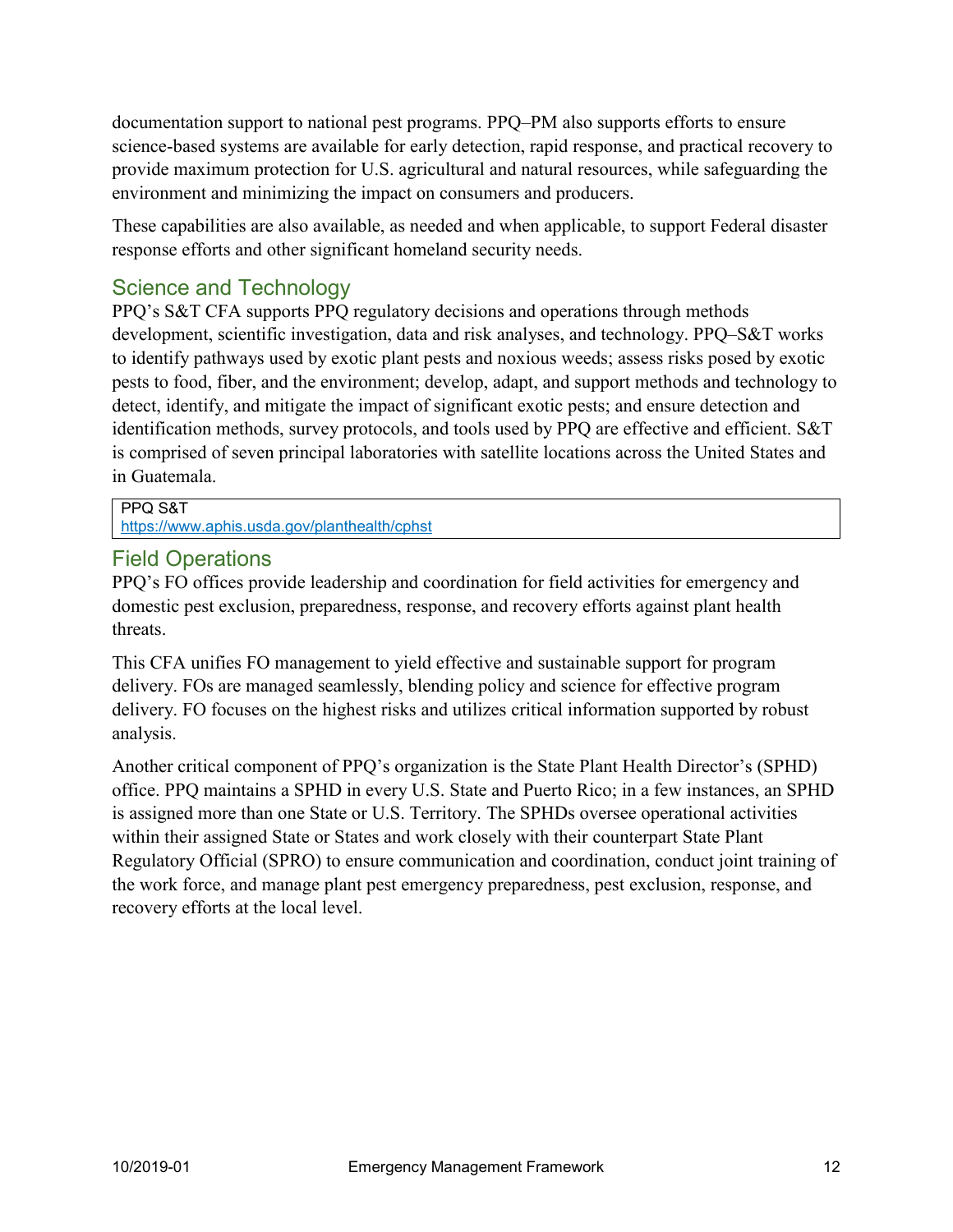## <span id="page-12-0"></span>Chapter 3: Pest Exclusion

#### **Introduction**

Pest exclusion involves activities conducted to eliminate or mitigate the risk of invasive plant pest introductions. Pest exclusion—also known as prevention— encompasses an array of activities including the development and management of regulatory policy and programs that ensure safe trade and the exclusion of quarantine plant and animal pests and diseases.

Plant Protection and Quarantine's Plant Health Programs (PPQ–PHP) unit works with trading partners and international plant protection organizations to develop and implement early detection and control strategies designed to prevent the entry of invasive pests and diseases into the United States. PPQ maintains personnel at ports of entry to conduct inspections at plant inspection stations, oversee fumigations, conduct pest identifications, and maintain compliance activities. In addition, PPQ partners with the U.S. Department of Homeland Security's Customs and Border Protection (DHS–CBP) and State plant protection resources to ensure the continued success of agricultural inspections at all U.S. ports of entry and inspections at interim or final destinations.

PPQ's pest exclusion strategies include the following:

- Offshore pest surveillance
- Phytosanitary issues management
- Risk and pathway analysis
- Development of trade-related regulations
- Issuance of permits
- PPQ preclearance program
- CBP–Agriculture Quarantine Inspection
- PPQ–Agriculture Quarantine Inspection
- Plant inspection stations
- Pest identification
- Treatments and fumigations
- Development of Agriculture Quarantine Inspection (AQI) and port technologies
- Preclearance and offshore programs
- Predeparture programs
- Mitigation of agricultural pests in neighboring and offshore countries
- Smuggling interdiction and trade compliance
- Select agent program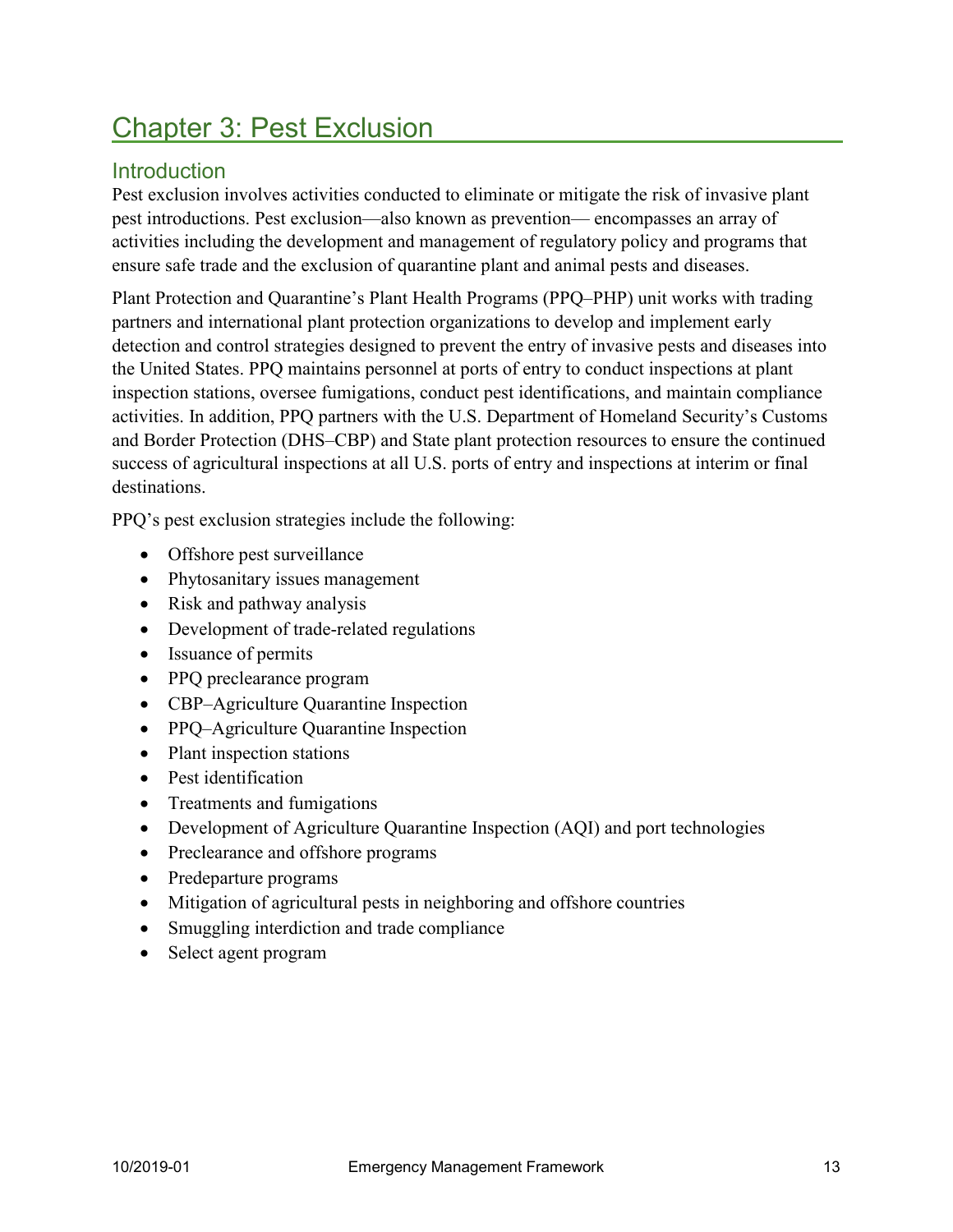#### Offshore Pest Surveillance **PPQ–PM**

PPQ's mission is to protect U.S. agriculture and natural resources against the introduction of exotic plant pests. To fulfill this mission, PPQ carries out numerous safeguarding functions including port-of-entry inspections, preclearance in exporting countries, pest surveillance, pest risk analysis, and eradication and containment efforts. All of these functions depend on current biological information regarding exotic pests, such as distribution, host range, history of spread, and susceptibility to control measures.

Information evolves continuously as each pest situation changes and new insights are gained.

PestLens allows PPQ to stay current on newly emerging pest information and provides a mechanism for documenting and coordinating safeguarding actions by the following:

- Gathering emerging information from a wide range of sources including several hundred scientific journals, Web sites, email groups, newsletters, automated Internet search queries, and contributions from regulatory officials
- Summarizing this information, together with relevant background knowledge, and reporting it in a weekly email notification
- Providing a conceptual framework for making and coordinating safeguarding decisions
- Making the original information and resulting decisions and actions accessible through a Web-enabled database

PestLens is the result of the merger of two previously existing PPQ systems—Exotic Pest Information Collection and Analysis (EPICA) and the Offshore Pest Information System (OPIS). Previous OPIS and EPICA reports remain accessible through the PestLens database.

PestLens reports new information regarding plant pests of U.S. quarantine significance especially the following:

- New distribution records (country level)
- New host records
- Significant outbreaks
- Emerging pests of economic significance
- Weed naturalization
- New pathogen/vector relationships
- Research results of interest to the regulatory community

APHIS personnel can self-register for the PestLens system at [https://pestlens.info.](https://pestlens.info/)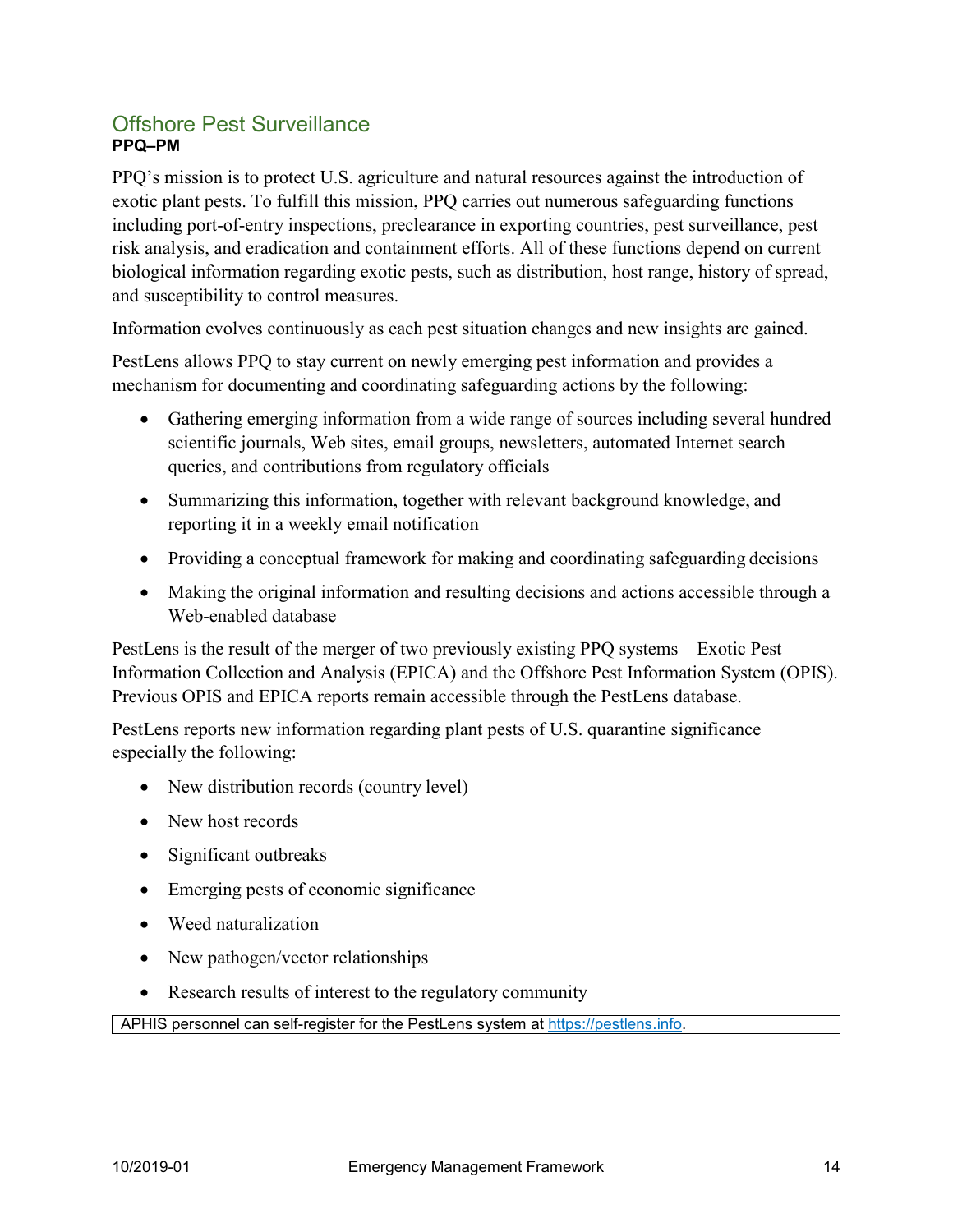#### Phytosanitary Issues Management **PPQ–ODA**

The Phytosanitary Issues Management (PIM) unit ensures the export and import of agricultural commodities occur in accordance with science- based standards to effectively mitigate pest risks.

PIM is recognized as the National Plant Protection Organization (NPPO) for the United States under the International Plant Protection Convention (IPPC) and acts on behalf of PPQ. PIM is the primary point of contact for all technical plant health communication with trading partners, leads the development of plant health policy and strategy, and coordinates the implementation of technical solutions to phytosanitary trade barriers.

PIM, in collaboration with other PPQ units, addresses phytosanitary technical barriers by:

- Initiating and presenting scientific and technical studies to support safe, science-based trade
- Encouraging trading partners to harmonize import requirements with international standards and guidelines
- Providing a conceptual framework for making and coordinating safeguarding decisions
- Building domestic and international consensus among trading partners, industry, the scientific community, and other Federal agencies for feasible, science-based solutions to technical trade barriers

PIM also coordinates with PPQ Export Services to support an internationally accepted system of phytosanitary certification in accordance with international standards.

PIM Web site: <https://www.aphis.usda.gov/planthealth/pim>

 $\overline{a}$ A[PHIS Role in Trade](https://www.aphis.usda.gov/aphis/ourfocus/planthealth/international/phytosanitary-management)

[https://www.aphis.usda.gov/aphis/ourfocus/importexport/trade/ct\\_trade](https://www.aphis.usda.gov/aphis/ourfocus/importexport/trade/ct_trade)

#### Plant Health Programs **PPQ–PM**

PPQ's Plant Health Programs (PPQ–PHP) staff provides national coordination for phytosanitary quarantine and trade policies; plants for planting, plant material import and export, preclearance activities, and regulated use permitting; pest identification services; plant health regulatory coordination; and regulatory support for enforcement of quarantines on animal products and byproducts. PPQ– PHP works with U.S. Fish and Wildlife Service (FWS) and maintains national program guidance to PPQ's enforcement of plants and plant products under the Convention on International Trade of Endangered Species of Flora and Fauna (CITES). PPQ–PHP ensures science-based safeguarding systems are in place to prevent the introduction of exotic plant and animal pests into the United States and to support PPQ pest detection, emergency, and regulatory efforts.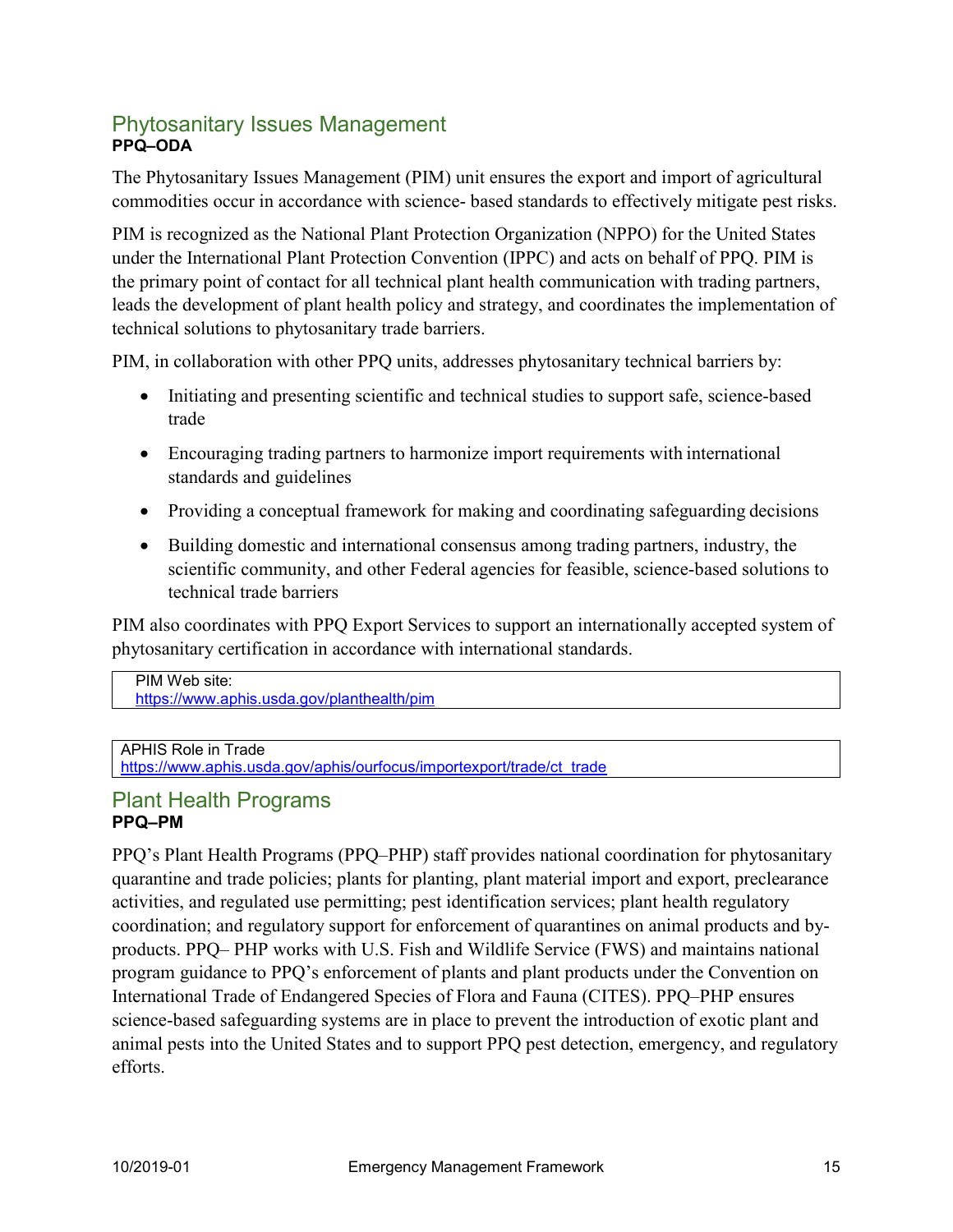PPQ–PHP works in close coordination with the DHS–CBP to provide the regulatory pest exclusion authority and guidance for Agriculture Quarantine Inspection at U.S. ports of entry and border crossings. PPQ–PHP is based in Riverdale, Maryland.

#### Risk and Pathway Analysis **PPQ–S&T**

The Plant Epidemiology and Risk Analysis Laboratory (PERAL) in PPQ–S&T collects and interprets scientific and technical information regarding plant pest risks with respect to the uses of plant products or conveyances that may result in the spread of plant pests. PERAL assists PPQ in designing risk- based policies and regulations for import, export, and domestic programs.

The PERAL risk and pathway analyses identify, assess, and prioritize new pest threats, provide scientific support for regulatory updates and revisions, and identify gaps in knowledge that guide the establishment of research priorities.

The program uses state-of-the-art tools and methodologies for pest and pathway risk assessments, including sophisticated spatial technology systems that integrate weather, pest distribution, and other databases to analyze pest dynamics, identify pests of greatest concern, and identify potential pathways for the introduction of exotic pests.

The PERAL staff also provides the economic and cost- benefit analyses to facilitate emergency responses. In addition to the regulatory significance and potential environmental impact, PPQ and its cooperators consider the potential economic impact of the pest on local, interstate, and international trade in developing emergency response and regulatory plans.

Plant Epidemiology and Risk Analysis Laboratory (PERAL) [https://www.aphis.usda.gov/aphis/ourfocus/planthealth/ppq-program-overview/SA\\_CPHST/CT\\_Peral](https://www.aphis.usda.gov/aphis/ourfocus/planthealth/ppq-program-overview/SA_CPHST/CT_Peral)

#### Development of Trade Regulations **PPQ–PM**

PHP's Imports, Regulations, and Manuals (PHP–IRM) unit develops regulations that set conditions for importing plants, plant products, and commodities into the United States. One of PPQ's primary functions is to facilitate the two-way trade of agricultural products while preventing the introduction of pests into the United States. To this end, PPQ conducts rigorous and defensible pest risk analyses and develops regulations to support trade agreements.

The APHIS regulatory development process begins with the PHP–IRM unit, which shapes the initial regulation prior to sending it to the Regulatory Analysis and Development (PPD–RAD) unit. PHP–IRM works with PPQ's trade staff to develop the regulations that set the conditions for plants and plant products to enter the United States via the negotiated trade agreements.

Additionally, PHP–IRM is responsible for updating and revising PPQ's regulations governing the importation of plants for planting (7 CFR § 319.37 also known as Quarantine 37 or Q-37). The regulatory process affords the public the opportunity to view PPQ's risk analysis and ensure all pest risks have been appropriately considered and mitigated.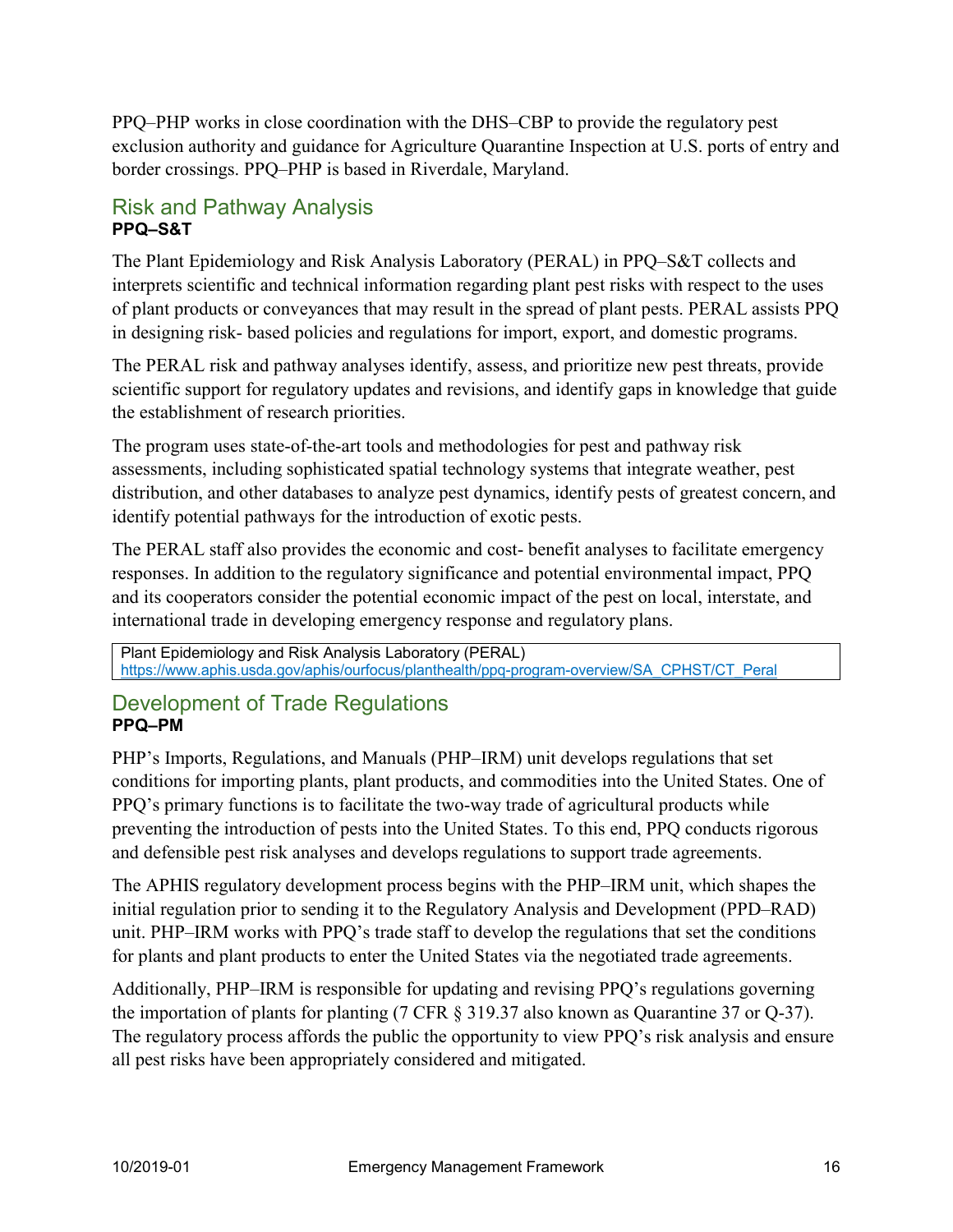#### Permits to Safeguard Plants, Plant Products, and Other Organisms **PPQ-–PM**

Permitting and Compliance Coordination (PCC) and IRM issue permits required for the importation, transit, domestic movement, and environmental release of organisms that impact plants and plant products under the authority of the Plant Protection Act (PPA). PPQ permits establish the conditions under which plants and plant products may enter the country and require inspections at ports of entry to ensure those conditions have been met.

Organism permits are required for plant pests (e.g., insects and snails), plant pathogens (fungi, bacteria, and viruses), biological control agents, bees, federal noxious weeds, and parasitic plants. Plant and plant product permits are required for plants for planting such as nursery stock and small seed lots, plant products such as fruits and vegetables, timber, cotton, and cut flowers.

Transit permits are required to ship regulated plant products into, through, and out of the United States. Soil permits are required in many cases, and Controlled Import Permits are needed to import prohibited plant materials for research and development. APHIS regulates these organisms because they can provide a pathway for the introduction of a variety of plant pestsinto the United States or are considered plant pests themselves. For further information, refer to the Permits Web site.

Plant Organism and Soil Permits <https://www.aphis.usda.gov/planthealth/permits>

#### CBP Agriculture Quarantine Inspection **PPQ–PM CBP–AQI**

Agriculture Quarantine Inspection (AQI), which is a series of inspection and pest-exclusion efforts designed to keep prohibited agricultural items from entering the country, plays a major role in preventing the unintentional introduction of invasive pests into the United States.

The DHS–CBP conducts agriculture quarantines and inspections on behalf of APHIS at international ports of entry and border crossings, to protect the United States from the threat of invasive pests. These activities include inspection of items such as commercial cargo, individual shipments, international mail, and baggage carried by passengers that could transport and introduce pests with the potential to cause serious damage to America's crops, livestock, and the environment.

Most ports of entry convene a pest risk committee comprised of representatives from DHS–CBP, PPQ, the State, and other key stakeholders. The committee reviews and analyzes current pest interception and trade noncompliance data at the ports of entry to identify potential foreign pest threats and emerging risk patterns or situations. The pest risk committee's work supports DHS– CBP's risk management planning, resource allocation, and risk decisionmaking; PPQ's decisions regarding the policies and procedures followed by DHS–CBP at ports of entry; and the planning of early pest detection surveys at the State level.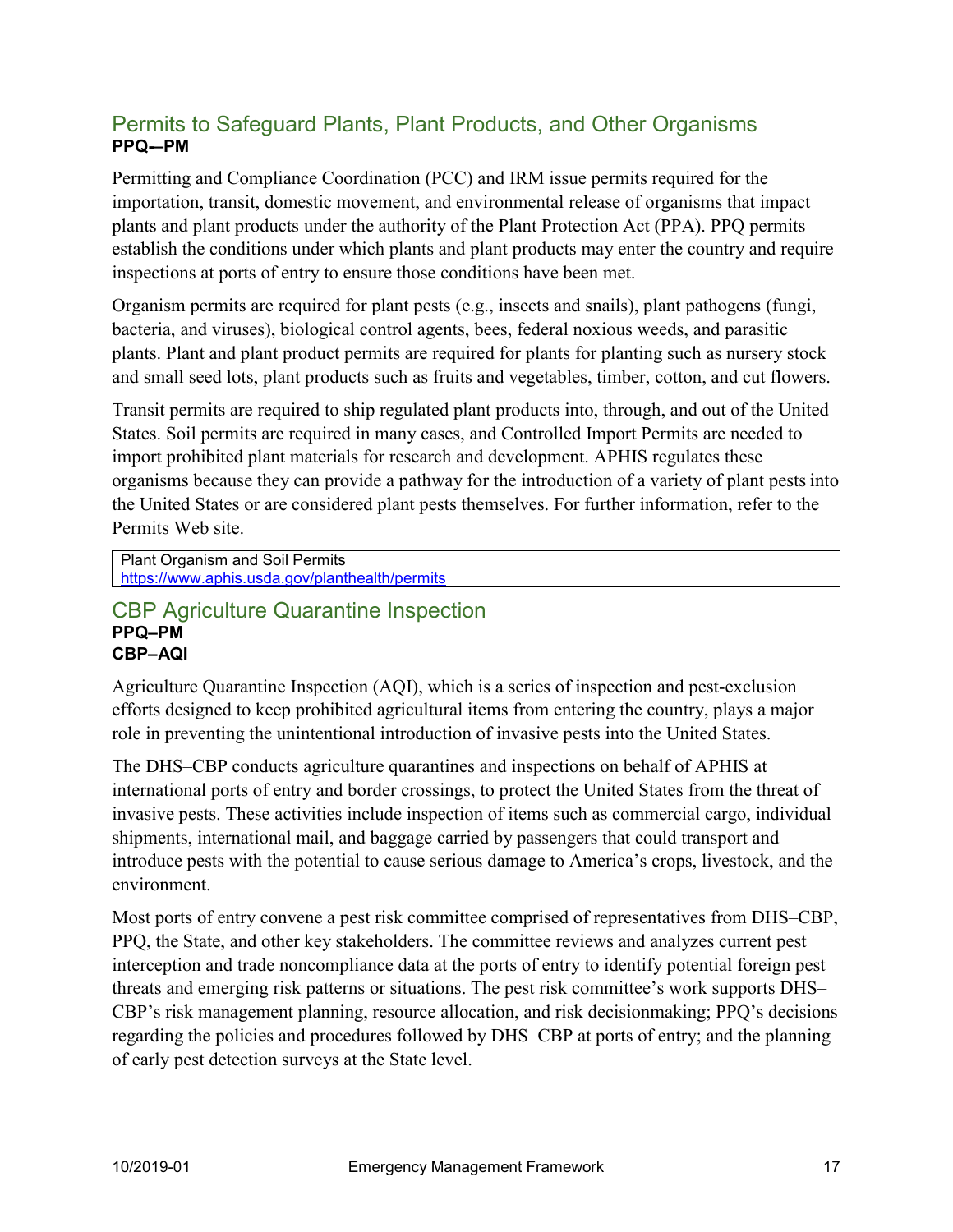PPQ provides DHS–CBP with the necessary AQI policies and procedures along with the technical support to carry out AQI activities including training; providing scientific expertise and regulatory authority; and identifying intercepted plant materials, pests, and diseases in a timely manner.

The Quarantine Policy Analysis and Support (PHP–QPAS) staff provides technical support by analyzing results of agricultural cargo inspections at U.S. ports of entry and the associated pest interception data. This information is used to develop a comprehensive early warning system and to identify potential pathways at high risk allowing for more focused inspection as well as traceback and trace-forward activities.

PPQ Field Operations identifiers provide local summary reports to DHS–CBP that include the pests detected, information regarding seasonal cargo and potential pests, and may highlight significant interceptions.

#### Plant Inspection Stations **PPQ–FO**

PPQ Field Operations (PPQ–FO) manages PPQ's plant inspection stations. Federal regulations require most imported plants and seeds to enter the United States through certain ports of entry where PPQ operates plant inspection stations for the inspection and clearance of those items. Currently, PPQ has 16 plant inspection stations in the United States at or near major international airports, seaports, and land borders.

At the stations, PPQ Plant Health Safeguarding Specialists inspect imported plants and seeds to ensure they are free of plant pests not currently known to occur in the United States that could be damaging to either U.S. agriculture or natural resources. These specialists also ensure the plants and seeds comply with Federal import regulations and permitting requirements. When regulated pests or diseases are detected, PPQ may require the plants for planting material be treated, exported, or destroyed.

PPQ also enforces the rules and regulations that apply to the import, export, and reexport of plant species protected by the Endangered Species Act (ESA) and the Convention on International Trade in Endangered Species of Wild Fauna and Flora (CITES). Many plant inspection stations also issue phytosanitary certificates for the export of plants, seeds, and other propagative materials.

#### Pest Identification **PPQ–PM PPQ–FO**

The PPQ National Identification Services (NIS) coordinates plant pest identification in support of the USDA's regulatory programs. Accurate and timely identifications provide the foundation for quarantine decisions and are essential to safeguard the nation's agricultural and natural resources. NIS employs or collaborates with scientists who specialize in identifying organisms within various plant pest groups including weeds, insects, mites, snails, and plant diseases. These scientists are stationed at various institutions around the country including Federal research and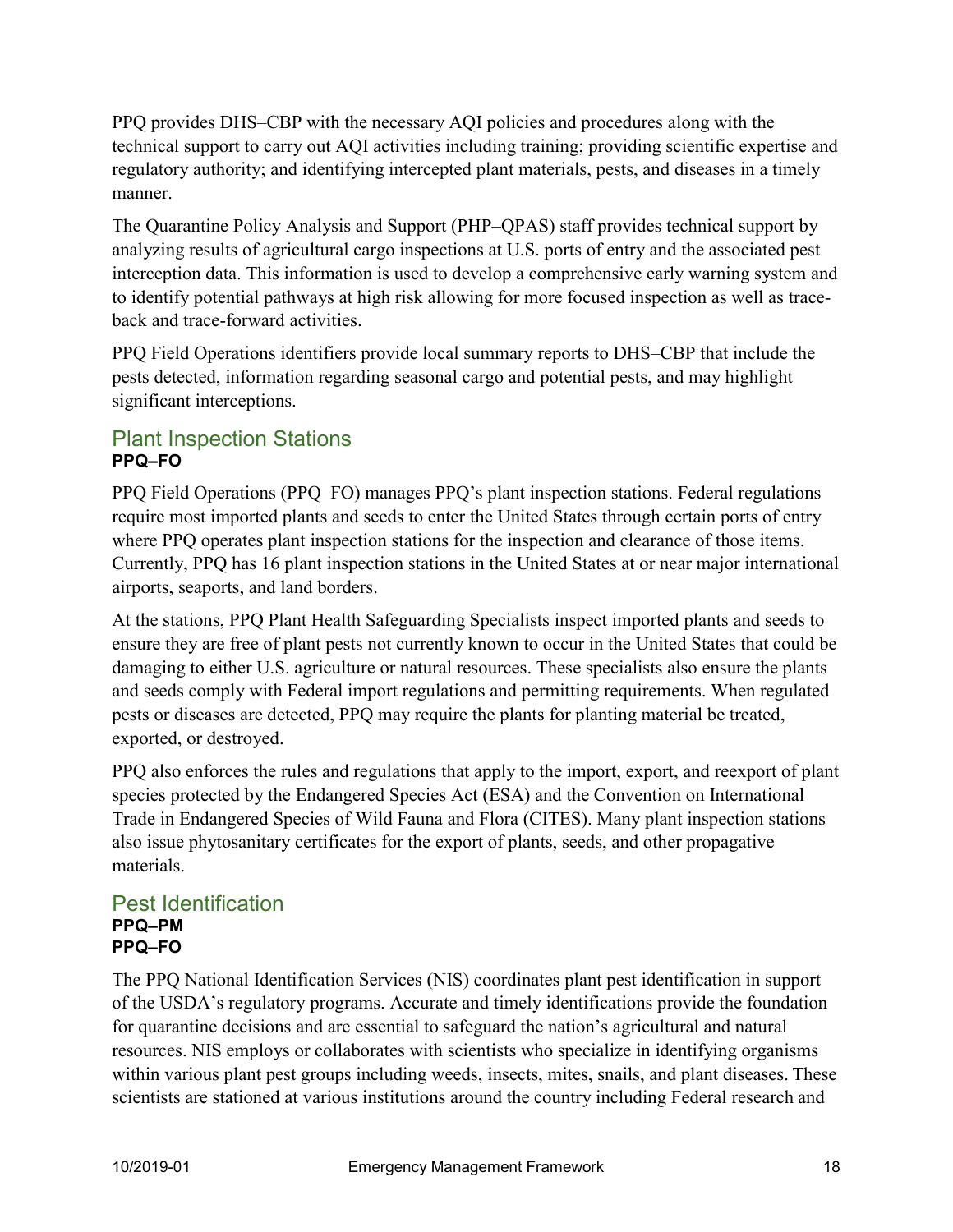regulatory laboratories, plant inspection stations, land-grant universities, and natural history museums. In addition, NIS supports the use of alternative diagnostic methods to enhance the speed and precision of the identification process such as the Remote Pest Identification Program, which utilizes digital imaging technology. Additionally, the NIS works closely with the S&T Beltsville Laboratory that provides molecular diagnostic and confirmatory testing services in support of the agency's pest monitoring and exclusion programs.

#### PPQ Port Activities

PPQ–FO manages the operations of PPQ identifiers located at more than 34 ports of entry across the country. These identifiers include entomologists, plant pathologists, and botanists who provide taxonomic identification of pests detected by DHS–CBP, PPQ plant inspections stations, and PPQ domestic programs, and support cooperator pest detection activities. All identifiers maintain both a local port collection and a collection that supports their specific taxonomic specialty.

PPQ–FO manages PPQ work units at ports of entry around the country. These work units oversee fumigation treatment of material infested with quarantine pests, provide review and clearance of cold- treated commodities from foreign countries, provide export certification, and monitor compliance activities.

#### Development of AQI and Port Technologies **PPQ–S&T**

The Center for Plant Health Science and Technology (CPHST) develops agriculture quarantine inspection and port technology methods to provide the scientific basis for agricultural import inspections and treatment technologies to ensure the safety of agricultural imports. Quarantine inspections and mitigating treatments are the last line of defense against exotic invaders.

CPHST responsibilities include developing and validating phytosanitary treatment methods, including alternatives to the use of methyl bromide; supporting the development of treatment manuals for ports of entry; certifying vessels and containers for transporting commodities; certifying international commodity treatment facilities in preclearance programs; and developing detection technologies for deployment at ports such as chemical sensors, acoustic detectors, and agricultural x-ray technology

#### Offshore Preclearance **PPQ–PM**

PHP's Preclearance and Offshore Programs (PHP–POP) represents the first line of defense in preventing the unintentional introduction of invasive plant pests and diseases into the United States,

PPQ coordinates offshore programs, preclearance inspections, treatments, and other mitigation measures in foreign countries in accordance with phytosanitary procedures agreed upon by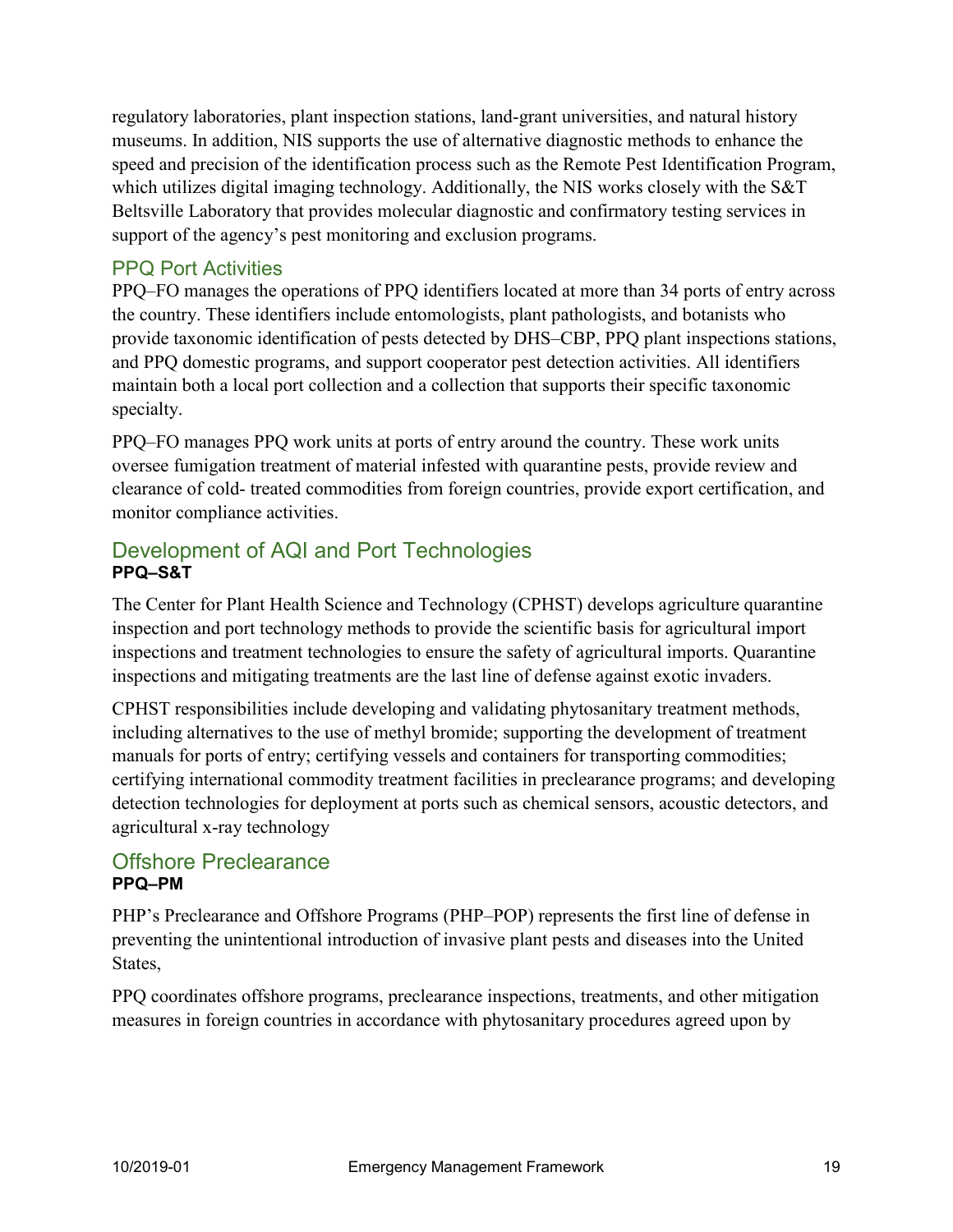APHIS, the host country's NPPO, and the participating industries. These procedures are designed to identify and mitigate the risk of exotic pest introductions on commodities through action taken in foreign countries prior to shipment to the U.S.

Quality assurance inspections may be performed at U.S. ports of entry to ensure compliance with the program guidelines.

For additional information on POP: <https://www.aphis.usda.gov/planthealth/preclearance>

#### **Predeparture PPQ–PM PPQ–FO**

APHIS has deemed it necessary to restrict the interstate movement of cut flowers, fruits, vegetables, plants, and portions of plants from Hawaii, Puerto Rico, the U.S. Virgin Islands, Guam, and the Commonwealth of the Northern Mariana Islands to prevent the introduction of quarantined pests into the U.S. mainland.

Inspections are also conducted on air passengers, cargo, and mail destined for the continental United States (CONUS), when originating outside the continental United States (OCONUS). Federal personnel at predeparture locations inspect articles of agricultural risk for a variety of harmful pests and for prohibited products carried by passengers or moving as maritime or air cargo. If quarantine pests or prohibited materials are discovered during the inspection, the appropriate regulatory action is taken.

#### Mitigating Agricultural Pests in Neighboring and Offshore Countries **PPQ–PM**

PPQ is working with neighboring countries to develop an international strategy designed to prevent or minimize the risk of accidental introductions or natural dispersal of invasive pest species into CONUS. Mitigating actions include the development of joint safeguarding measures and the sharing of expertise regarding the employment of various control tactics to eradicate or control the targeted pests.

Implementing mitigation measures in nearby countries not only assists their governments in dealing with new exotic plant pests, but also builds international partnerships and protects the United States from the increased risk of accidental plant pest introduction. AQI is a resourceintensive activity; thus, only a percentage of incoming cargo and passengers can be inspected. Therefore, AQI does not serve as a standalone prevention tool and must be used in concert with other measures within the safeguarding continuum such as offshore mitigation activities.

Examples of PPQ's offshore efforts include the Asian gypsy moth program with Japan and Russia; working with Italian shippers on packing material; the pink hibiscus mealy bug program in the Caribbean; and the Potato Cyst Nematode and Greenhouse Nursery Certification program with Canada.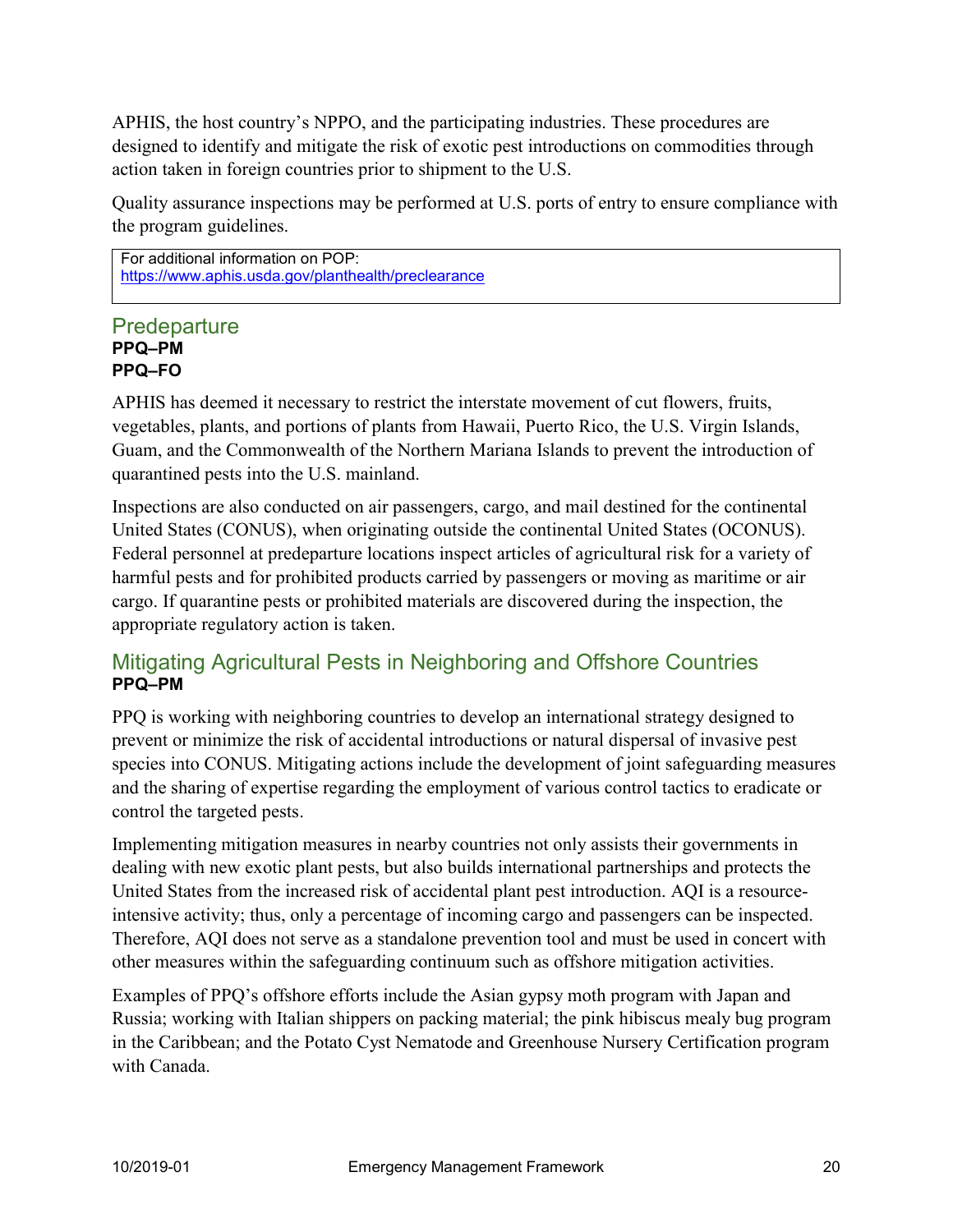PPQ is pursuing the North American Perimeter Approach (NAPP) and the Greater Caribbean Safeguarding Initiative (GCSI) to support this approach with neighboring countries.

Regulatory Cooperation Council (RCC): Perimeter Approach to Plant Protection (PAPP). Under the [RCC Plant Protection Workplan,](https://www.trade.gov/rcc/) a reinvigoration of the North American Perimeter Approach, APHIS and the Canadian Food Inspection Agency (CFIA) continue to advance a perimeter approach to facilitating safe bilateral trade and protecting Canada and the United States from risks posed by plants and plant products arriving from developing countries. This includes aligning phytosanitary import requirements and related systems wherever possible working toward reducing certification and inspection requirements between the two countries. Through several phases, APHIS and CFIA have successfully revised the Canada–U.S. Greenhouse Certification Program. We continue joint work to manage chrysanthemum white rust and are working bilaterally on postentry quarantine (PEQ) and e-certification initiatives.

For additional information on RCC: <http://www.trade.gov/rcc/>

#### Greater Caribbean Safeguarding Initiative

Plant pests entering Caribbean countries could potentially spread to the United States through the importation of plants and plant products or as a result of weather events. In 2006, PPQ began a safeguarding initiative to identify and address potential pathways for pests entering Florida from the Caribbean region. This pilot program increased coordination of PPQ's efforts and initiatives for targeting and reducing the risk of plant pests establishing in the United States through the Florida pathway. In 2008, PPQ began expanded the initiative into a national program, known as the GCSI with the goal of protecting the health and value of agricultural, natural, and other resources in the greater Caribbean region by excluding, detecting, and controlling exotic pests that arrive and become established. This goal is accomplished through collaborative efforts among partners and countries in the greater Caribbean region to develop and harmonize exclusion and response strategies, and other safeguarding initiatives.

Greater Caribbean Safeguarding Initiative <https://www.aphis.usda.gov/planthealth/offshore-safeguarding-activities>

#### Smuggling Interdiction and Trade Compliance **PPQ–FO**

Smuggling Interdiction and Trade Compliance (SITC) plays a major role in interdicting noncompliant agricultural products of regulatory significance before or after they reach U.S. markets. By identifying high- risk trade pathways, the SITC staff detects and prevents the unlawful entry and distribution of products that may harbor exotic plant and animal pests, diseases, or invasive species. These harmful organisms could seriously damage America's crops, livestock, and environment. SITC's mission is accomplished through a combination of field work (site inspections, trace-forwards, and trace-backs), trend analysis, outreach, and the use of intelligence tools and data systems.

SITC officers and analysts are experts in developing commercial targeting information, examining aspects of international trade, and identifying contraband in commerce and at the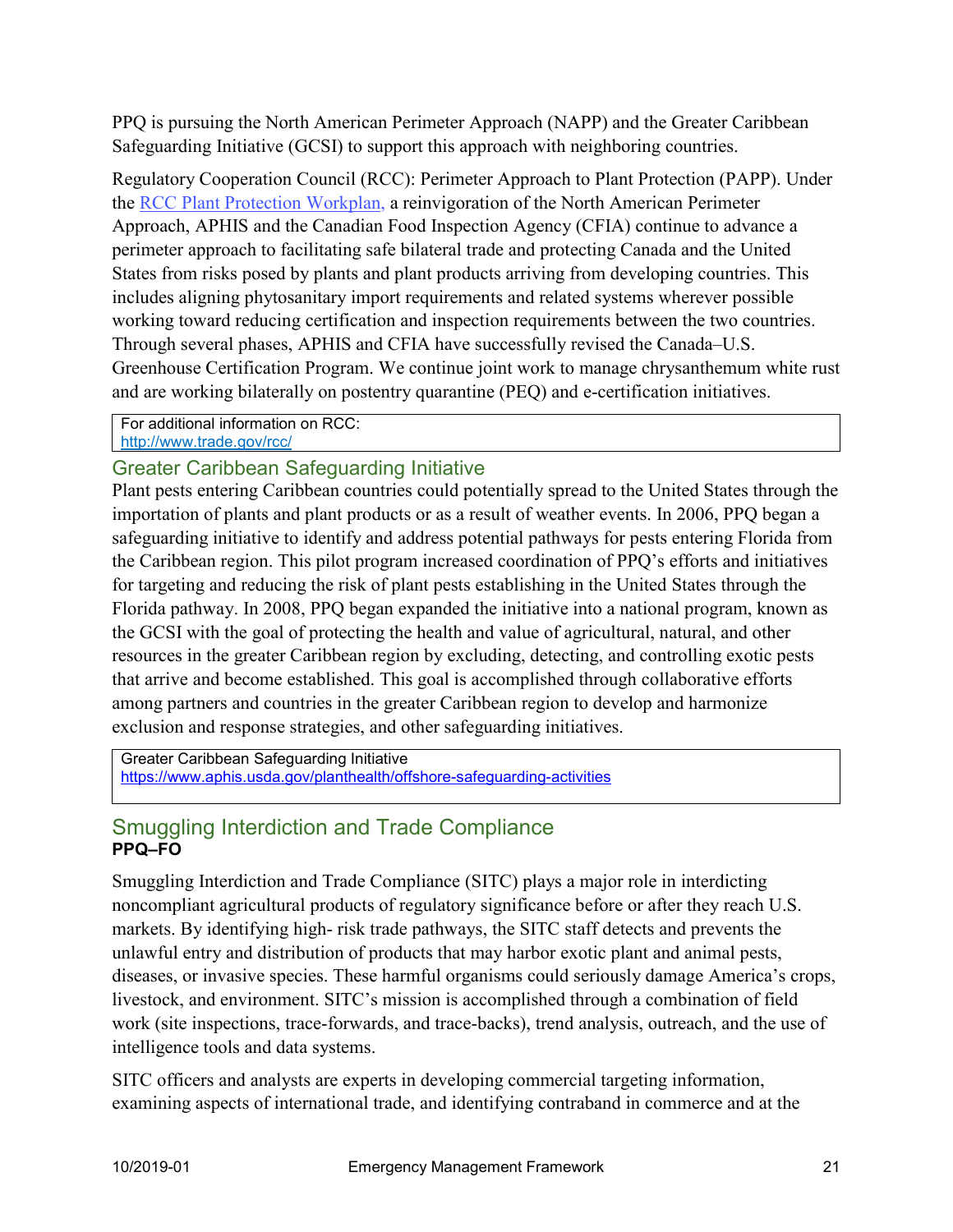consumer level. In the marketplace, SITC officers work under the guidance of State Plant Health Directors (SPHDs) to monitor agricultural trade at commerce sites. Such sites encompass freight distribution centers, national chain stores, specialty independent retailers, flea markets, roadside vendors, animal, plant, and insect trade shows, and private residences associated with the purchase of regulated goods on the Internet. When SITC officers find a noncompliant item at a commerce site, every effort is made to trace it back to the port of entry and responsible importer. Once the pathway is documented, SITC notifies DHS–CBP or PPQ plant inspection stations to help shut it down, often resulting in administrative penalties, civil or criminal prosecution, and product recalls to safeguard American agriculture. SITC officers also work closely with CBP at U.S. ports of entry, both on a routine basis and during joint special operations, to carry out trade verifications and intercept smuggled products. SITC also partners with PPQ plant inspection station personnel for operations focused on plants for planting.

The SITC staff engages with many Federal, State, and local agencies to accomplish the program's mission. Through such partnerships, SITC has provided other federal entities (DHS– CBP, USDA's Office of the Inspector General (OIG), APHIS' Investigative and Enforcement Services (IES) Program, U.S. Immigration and Customs Enforcement (ICE), USDA's Food Safety and Inspection Service (FSIS), U.S. Food and Drug Administration (FDA), and others) and State agriculture agencies with information leading to seizures, the stop-sale of products, criminal prosecutions, and administrative violations.

While SITC's efforts often react to products that have already entered commerce, SITC also takes preventive steps to anticipate noncompliant imports before they occur, ultimately reducing costs to the American public through avoided eradication programs and quarantines. For instance, SITC officers and analysts watch for increased threats from seasonal shipping trends and marketplace disruptions that could signal an upswing in smuggling activity. SITC officers also perform extensive liaison work and outreach with industry groups and other stakeholders to stop noncompliant agricultural trade before it occurs.

SITC officers are flexible enough to respond to a wide breadth of agricultural threats and challenges, including participating in plant health emergency response programs, where they may be tasked with determining the entry pathway of an exotic plant pest.

#### Select Agent Services **APHIS**

Select agents are pathogens that have been deemed a severe threat to the public, animal or plant health, or animal or plant products.

USDA and Health and Human Services (HHS) are responsible for preventing, preparing for, and responding to acts of bioterrorism and other public health emergencies that could threaten either public health and safety or American agriculture. USDA–APHIS and HHS' Centers for Disease Control and Prevention (CDC) jointly regulate entities and individuals possessing, using, or transferring select agents and toxins.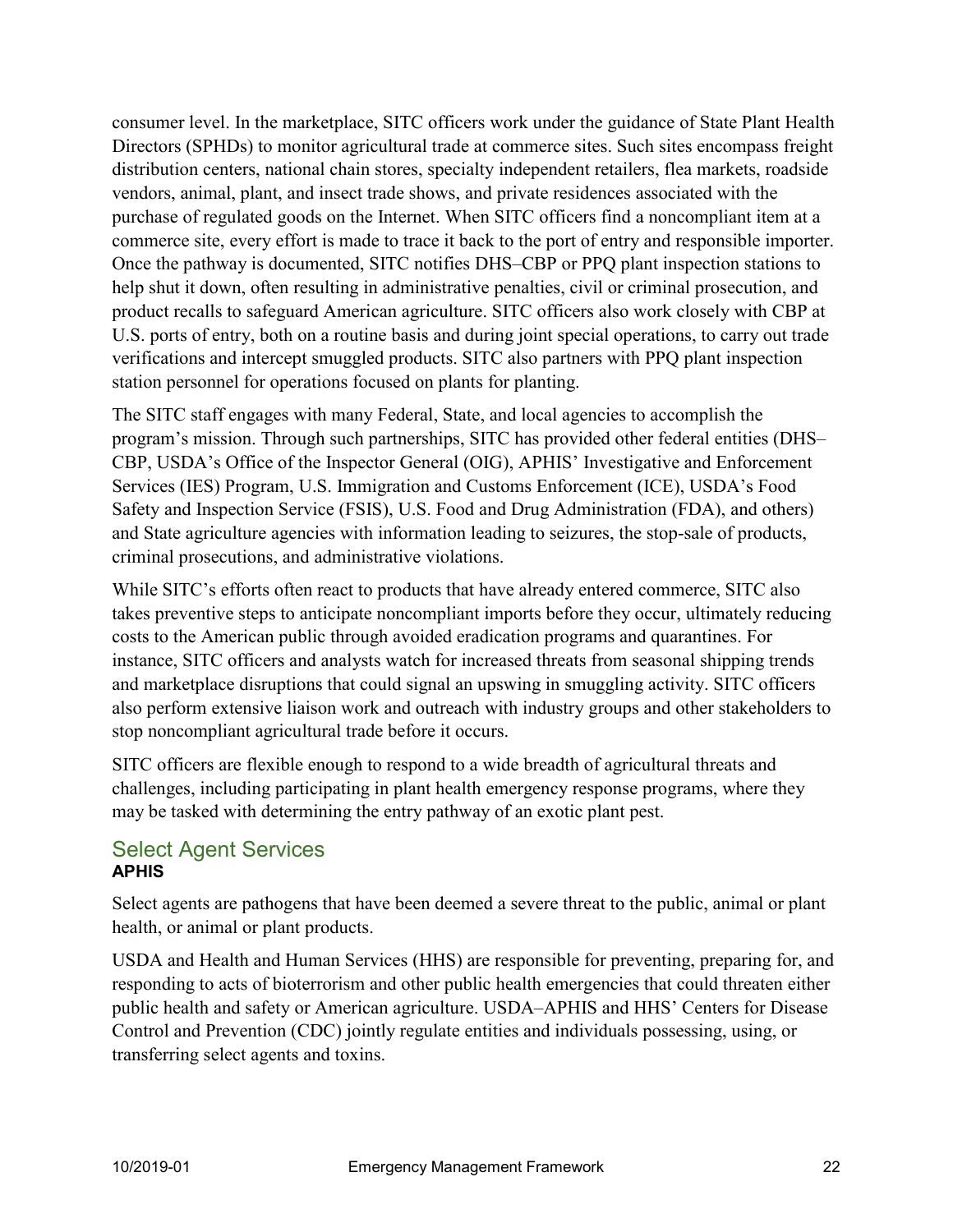USDA's Agriculture Select Agent Services (AgSAS) provides regulatory oversight to specifically safeguard plant pest select agents. This regulatory oversight includes inspecting entities for biocontainment and physical security. Entities must maintain biocontainment, security, and incident response plans. In addition, all individuals and private or commercial entities must complete a U.S. Department of Justice (DOJ) Security Risk Assessment (SRA) for the facility, its owners, and the designated responsible official

Facilities must also meet the biosafety requirements commensurate with the risk that a select agent or toxin poses. They must establish security measures that provide graded protection in accordance with the threat posed by the agent or toxin.

AgSAS also helps safeguard agricultural agents that have the potential to accidentally cause significant damage to U.S. agricultural resources. This is accomplished through APHIS permits. Permits are required for the importation, transit, domestic movement, and environmental release of organisms that impact plants, and for the importation and transit of plants and plant products.

Agriculture Select Agent Services [https://www.selectagents.gov](https://www.selectagents.gov/)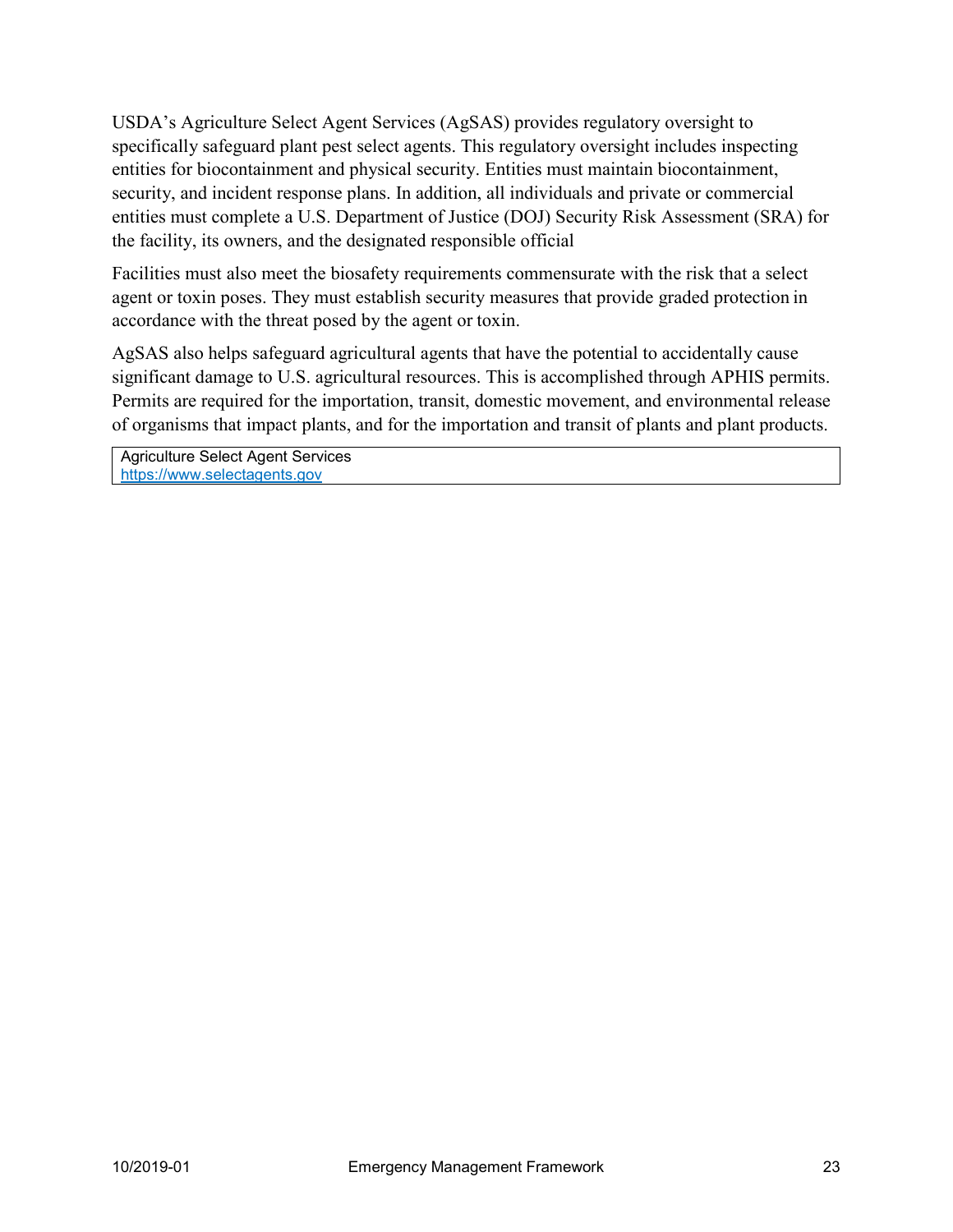## <span id="page-23-0"></span>Chapter 4: Preparedness

#### **Introduction**

Preparedness encompasses evaluating and planning for an effective response to a plant health emergency, identifying the necessary resources, establishing the required infrastructure, and conducting training and exercises to ensure an effective and timely response. Plant Protection and Quarantine (PPQ) works with Federal agencies; State, Tribal, and local governments; and industry to prepare, build, and sustain operational capacity and capabilities including early detection; timely, accurate, and confirmed diagnostics; and effective containment, mitigation, and control strategies against plant health threats and pest introductions.

Preparedness includes the following early warning activities:

- North American Plant Protection Organization's (NAPPO) alert system
- Smuggling and Interdiction Trade Compliance (SITC) National Information and Communication System (SNICAS)
- U.S. Department of Homeland Security (DHS) enforcement alerts
- U.S. Department of Agriculture (USDA) significant pest alerts
- State and university pest alerts
- Pest interception data
- European and Mediterranean Plant Protection Organization (EPPO)
- State and Federal pest detection programs (Cooperative Agricultural Pest Survey (CAPS), National Agricultural Pest Information System (NAPIS), National Plant Diagnostic Network (NPDN), State agency survey programs, the Cooperative Extension Service, universities, U.S. Forest Service, etc.)
- Identification and diagnostic services
- PPQ–New Pest Advisory Group (NPAG) assessments and recommendations
- New Pest Response Guidelines (NPRG)
- Formation of Incident Management Teams (IMT)
- Incident Command System (ICS) training including emergency response exercises with cooperators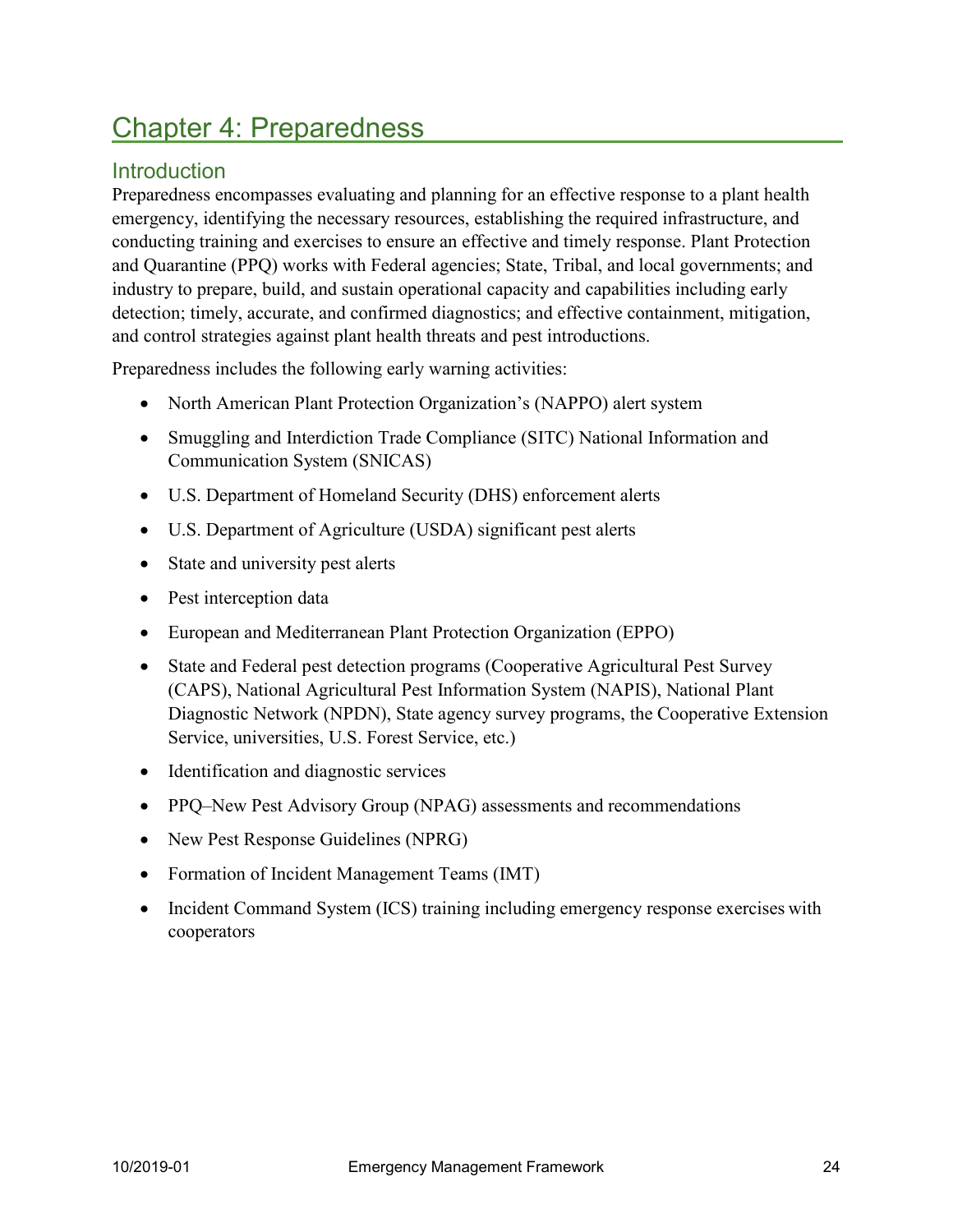#### Early Warning Systems NAPPO Phytosanitary Alert System **PPQ–S&T**

The NAPPO's Phytosanitary Alert System (PAS) is hosted in Raleigh, North Carolina at PPQ's Center for Plant Health Science and Technology (PPQ–CPHST). The system adapts to the basic needs of the plant protection services of NAPPO's member countries— the United States, Canada, and Mexico—and serves as a readily accessible, user-friendly aid to the daily operations of PPQ and its cooperators. The alert system gathers, on a broad international scale, crucial intelligence regarding pests of importance to NAPPO countries. The system then filters the data, repackages it to suit NAPPO's needs, and disseminates it through the PAS Web site.

The information is derived from a variety of sources, including records from port-of-entry interceptions, domestic plant pest surveys, the Internet, primary literature, and user submissions. The most significant information is posted for the target audience, which consists of the plant protection services for Canada, Mexico, and the United States.

The system provides many benefits, including the following:

- Focused domestic plant pest surveys
- Port-of-entry inspections that flag specific pests and pathways
- Improved information for decisionmaking on permits, risk assessments, and regulations
- Increased lead time to prepare action plans for emergency coordination, response, and eradication

Refer to the NAPPO Web site for further information or to subscribe to the alerts.

North American Plant Protection Organization Phytosanitary Alert System [http://www.pestalert.org](http://www.pestalert.org/)

#### European and Mediterranean Plant Protection Organization

The EPPO is an intergovernmental organization responsible for European cooperation in plant health. Founded in 1951 by 15 European countries, EPPO now has 50 members, covering almost all countries of the European and Mediterranean regions. The objectives of EPPO are to protect plants, develop international strategies against the introduction and spread of plant pests, and promote safe and effective control methods. In addition, EPPO publishes three bulletins each year featuring newly detected invasive plant pests in the region.

PPQ uses the information provided through EPPO to develop the following preparedness strategies:

- Surveys for domestic plant pests
- Inspections at ports of entry that flag specific pests and pathways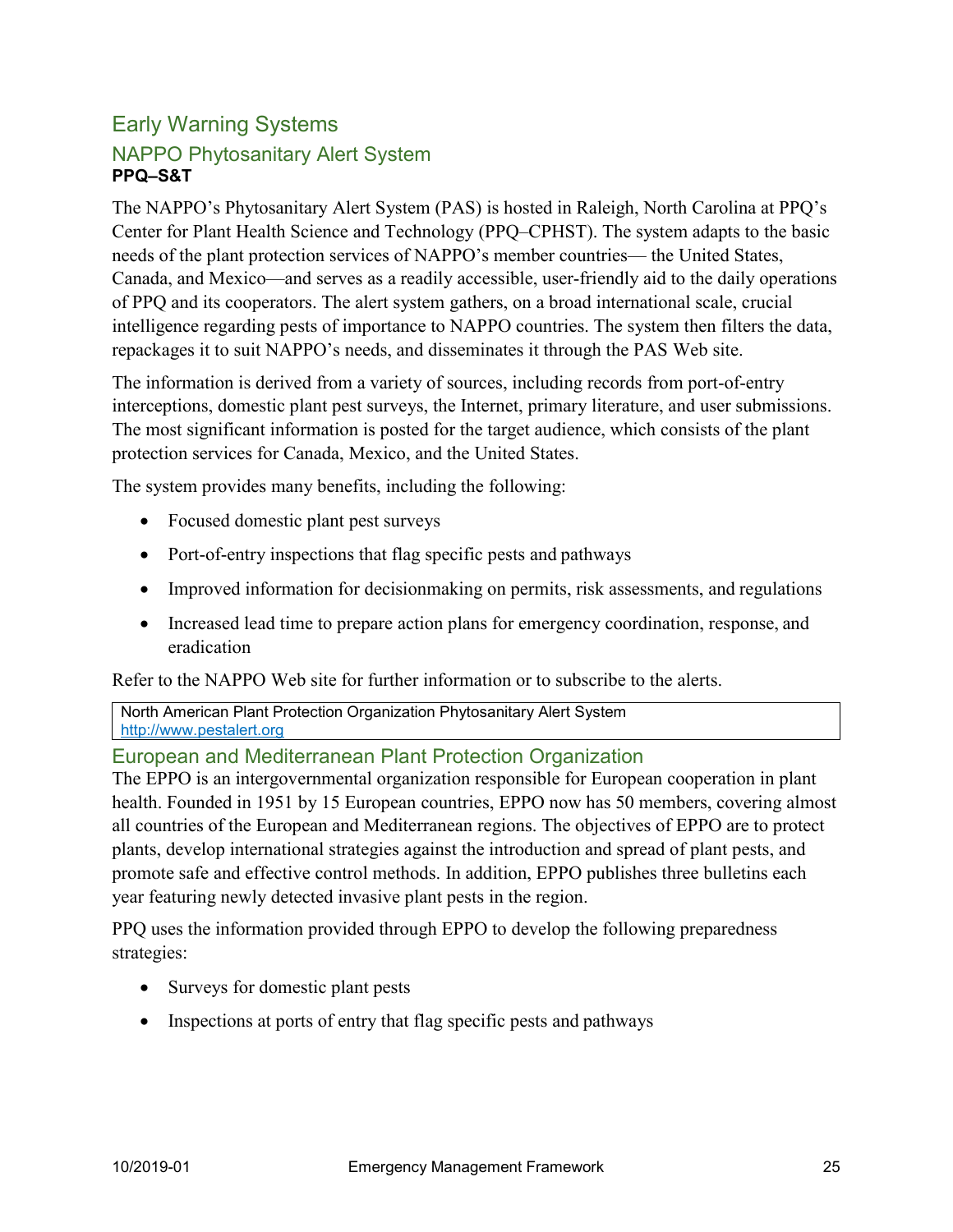- Development of New Pest Response Guidelines
- Greater lead time to prepare emergency coordination and response plans

For further information, refer to the EPPO Web site.

European and Mediterranean Plant Protection Organization <https://www.eppo.int/index>

#### Pest Detection Program **PHP–PM**

The goal of PPQ is to protect America's agricultural and natural resources by ensuring the early detection of harmful or economically significant plant pests and weeds. A strong domestic agricultural pest detection system is an essential element in providing a continuum of checks from offshore preclearance programs, domestic port inspections, and surveys at rural and urban sites across the United States.

Surveys for exotic pests are accomplished under the Cooperative Agricultural Pest Survey (CAPS) program and Section 10007 of the 2014 Farm Bill. PPQ provides funding through cooperative agreements with State departments of agriculture, universities, and other appropriate entities.

The CAPS and Farm Bill surveys are part of a national plant pest detection system that allows flexibility in setting survey priorities at the national and State levels. Survey data are entered into the National Agricultural Pest Information System (NAPIS) database. Certain PPQ program pest surveys conducted with Farm Bill funding are entered into the Integrated Plant Health Information System (IPHIS) when applicable.

Confirmation of pests new to the United States is made via the National Identification Service (NIS) according to the **Pest Identification Notification to States** protocol posted on the APHIS Web site and includes simultaneous communication to the State Plant Health Directors (SPHD), State Plant Regulatory Officials (SPRO) of the affected State, and PPQ personnel who have a need to know. After the confirmed detection is entered into NAPIS by the State, the database generates a notification to the CAPS community on pests new to the United States. The NAPIS notification also includes pests new to a State and county.

For further information, refer to APHIS's Plant Health Program (PHP) Web site.

Pest Detection Program <https://www.aphis.usda.gov/planthealth/pest-detection>

#### SITC National Information Communication Activity System

The SITC SNICAS supports the mission of the Smuggling Interdiction and Trade Compliance (SITC) program to detect and prevent the unlawful entry and distribution of prohibited and/or noncompliant products that may harbor exotic plant and animal pests, diseases, or invasive species. SITC focuses on antismuggling and trade compliance efforts at U.S. ports of entry and in commerce to prevent the establishment of plant and animal pests and diseases while maintaining the safety of our ecosystems and natural resources. SITC uses SNICAS to perform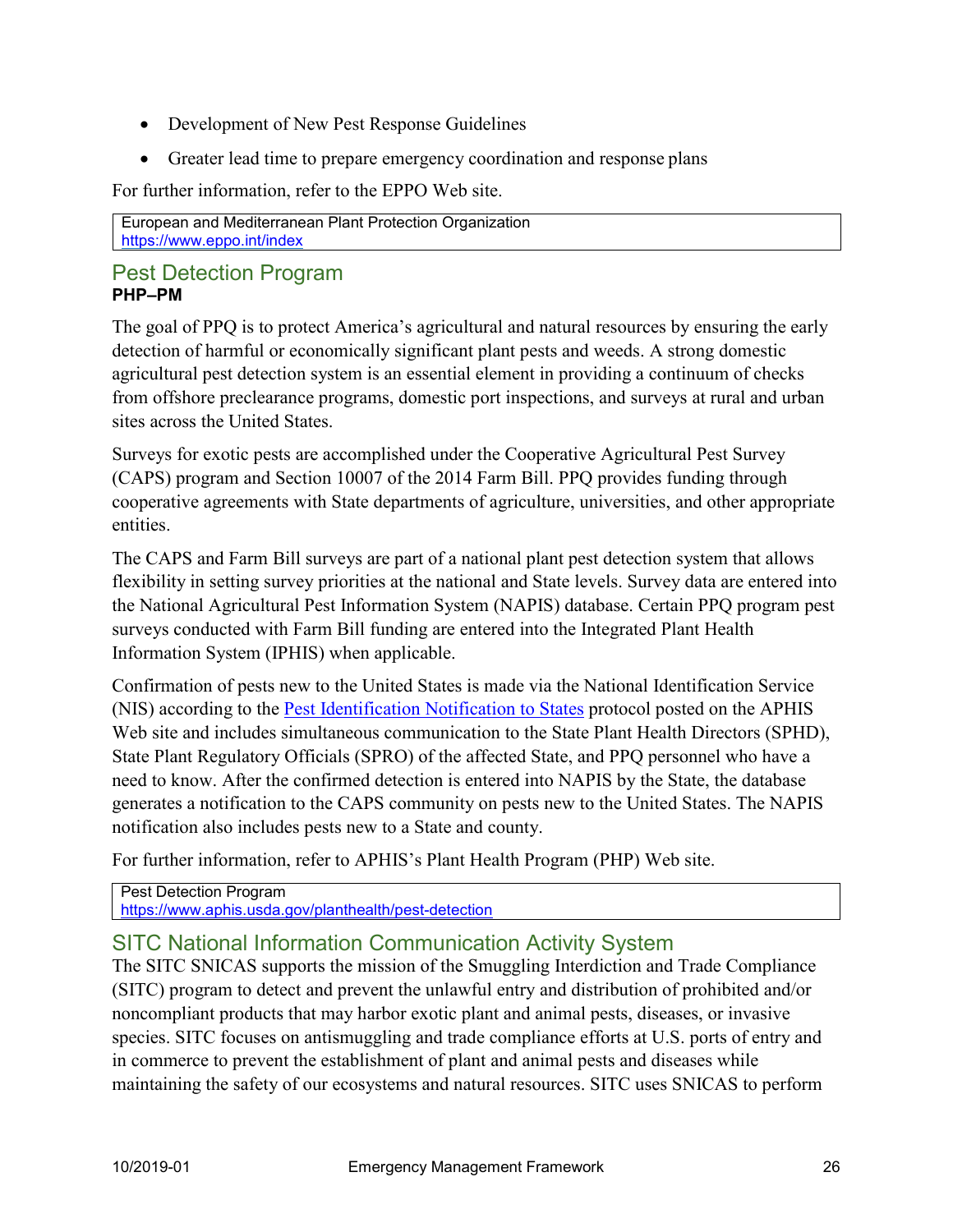legal and regulatory actions; scientific research; risk, trend, pathway, and targeting analyses; trade support; administrative and budgetary support; supervision and program management; and the overall decision support services necessary to achieve the mission.

The system contains some identifiable information regarding persons associated with the importation and/or interstate movement of prohibited or restricted agricultural products. This information assists SITC officials to identify and stop pathways used for the introduction of prohibited commodities and those regulated commodities that lack the necessary certificates and permits to enter U.S. commerce. SITC officials utilize the records to evaluate the risk status of the commerce sites where regulated commodities are seized. SITC officials also use SNICAS to generate reports to evaluate the quality control of data and effectiveness of the program.

#### Pest Notification–Business Process

PPQ uses the Agriculture Quarantine Activity System (AQAS) database to record program activities and store statistical data. This system includes the databases that capture all cargo import data (PPQ 280 and 264) from inspections conducted by DHS–CBP and PPQ. This system also captures all Emergency Action Notifications (EANs) including those written at ports of entry by SITC and by domestic program activities. This data is monitored by the PPQ Field Operations Data, Analysis, Risk, and Targeting (DART) group and PPQ–PHP analysts to identify trends or other key import information. Another database, PestID, captures pest identification records. This database is continuously monitored by the Plant Health Program's National Identification Services (PHP–NIS) staff for notable pest interceptions, which allows for a rapid response to serious import or pest detection concerns. AQAS is currently being replaced by a new system known as Agriculture Risk Management (ARM).

When a significant plant pest interception at the port of entry is noted in the PestID database, NIS staff will notify Quarantine Policy, Analysis, and Support (PHP– QPAS). QPAS will in turn notify the appropriate program for response. For example, QPAS will notify DHS–CBP Agriculture Programs and Trade Liaison (APTL) by issuing a significant pest bulletin using the aforementioned process.

The APTL staff members will notify their Director of Field Operations (DFO) who will distribute the information to his or her managers and supervisors at ports of entry. The DHS– CBP Agriculture Specialists will receive instructions on how to conduct more intensive examinations to increase the chances of detecting the newly discovered significant pests in imported cargo shipments.

A similar process is used for notification of significant interceptions related to SITC or plant inspection station operations.

NIS notifies the PPQ National Survey Coordinator. The notifications are then sent to the State and PPQ–FO, S&T, and PM contacts.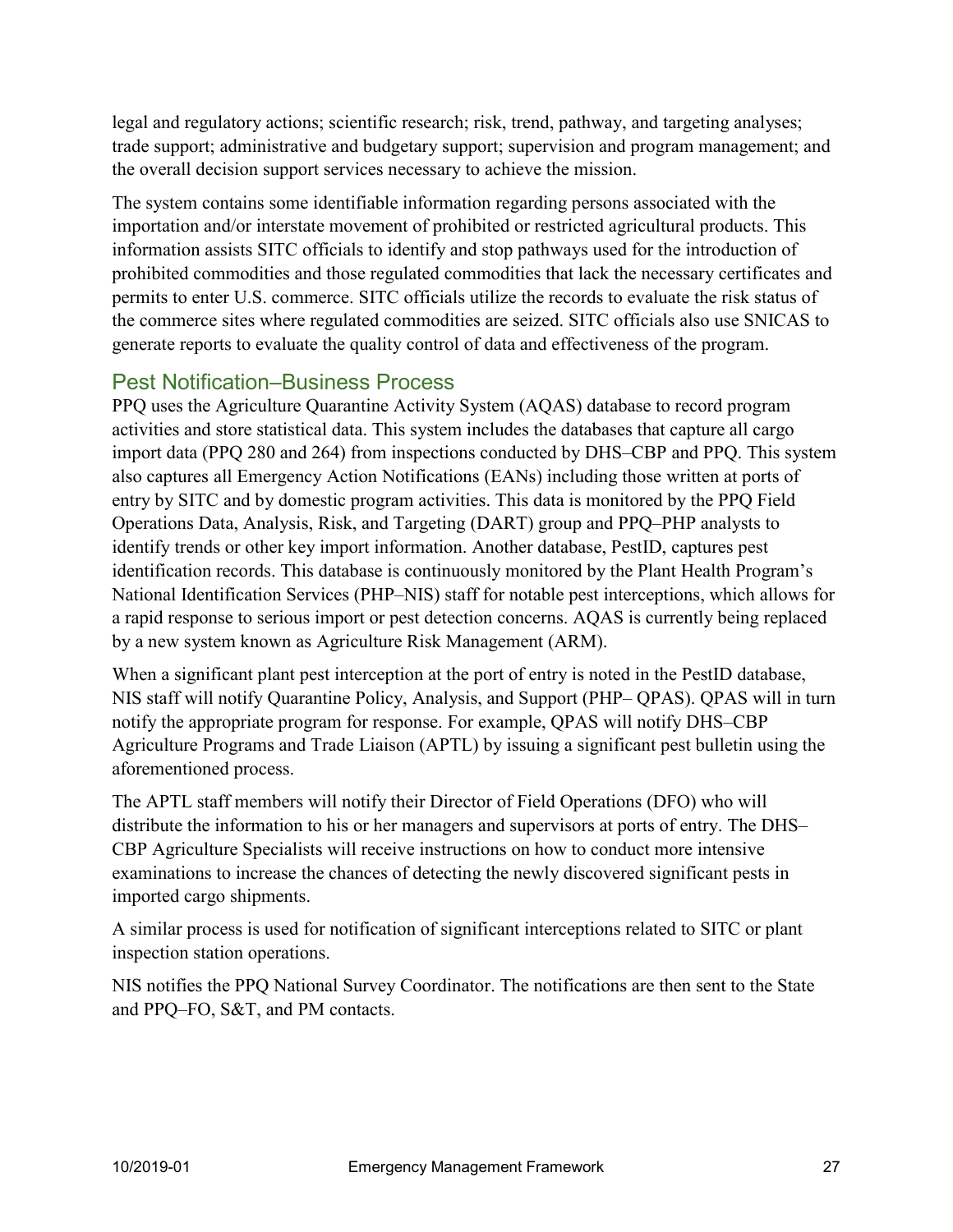#### Preparedness Infrastructure Identification and Diagnostic Services **PPQ–S&T**

PPQ and its cooperators are often confronted with invasive plant pests and diseases that are new to the United States. The arrival of new pests presents a challenge in providing the timely and accurate identification and diagnostics critical to preparedness and response activities.

CPHST provides scientific development and validation of molecular diagnostic methods used in pest detection and management programs.

CPHST develops, adapts, and validates molecular or biochemical assays for pests for which there are no validated diagnostic tools available, and provides official Federal diagnostics of regulatory pests. Once developed and validated, these tools are used by the National Identification Service (PHP–NIS) and collaborating laboratories to support emergency response.

As part of preparedness, CPHST develops molecular diagnostic tools for exotic pests before being introduced to the Unites States. These tools are released to PPQ labs and cooperators to be used for regular surveys and CAPS for early pest detection.

To build PPQ's diagnostic capacity and to help diagnosticians detect the pests in the fields and ports, CPHST also provides hands-on training to diagnosticians throughout the U.S.

The PHP–NIS coordinates the identification of plant pests in support of the USDA's regulatory and emergency programs. Refer to Identification and Diagnostics on page 5-10 for additional information concerning PHP–NIS's role.

#### New Pest Advisory Group **PPQ–S&T**

The New Pest Advisory Group (NPAG) operates out of the Plant Epidemiology and Risk Analysis Laboratory (PERAL), which is part of S&T CPHST.

NPAG assesses exotic plant pests new to or not yet present in the United States, but which may pose a risk to U.S. agriculture or the environment and recommends appropriate actions to the PPQ Deputy Administrator. NPAG evaluates the significance of plant pests and their potential economic and environmental impacts by coordinating information sharing and soliciting expertise from regulatory and subject matter experts (SMEs). These experts can include Federal, State, and university personnel that have knowledge of the pest or pest situation. This evaluation consists of a brief technical report that provides key information regarding the pest, determines the potential economic and trade implications, and provides science-based recommendations for PPQ's responds to a new plant pest or imminent threat.

NPAG can be notified of a new pest through a variety of sources such as any part of PPQ, State departments of agriculture, and electronic alerts. When notified, NPAG determines whether to analyze the pest based on its presence or absence in the United States and its quarantine status as a plant pest. If the pest is a routine pest and the recommendations are fairly limited in scope, the NPAG report is directly referred to the appropriate PPQ action leaders, such as the NIS, Pest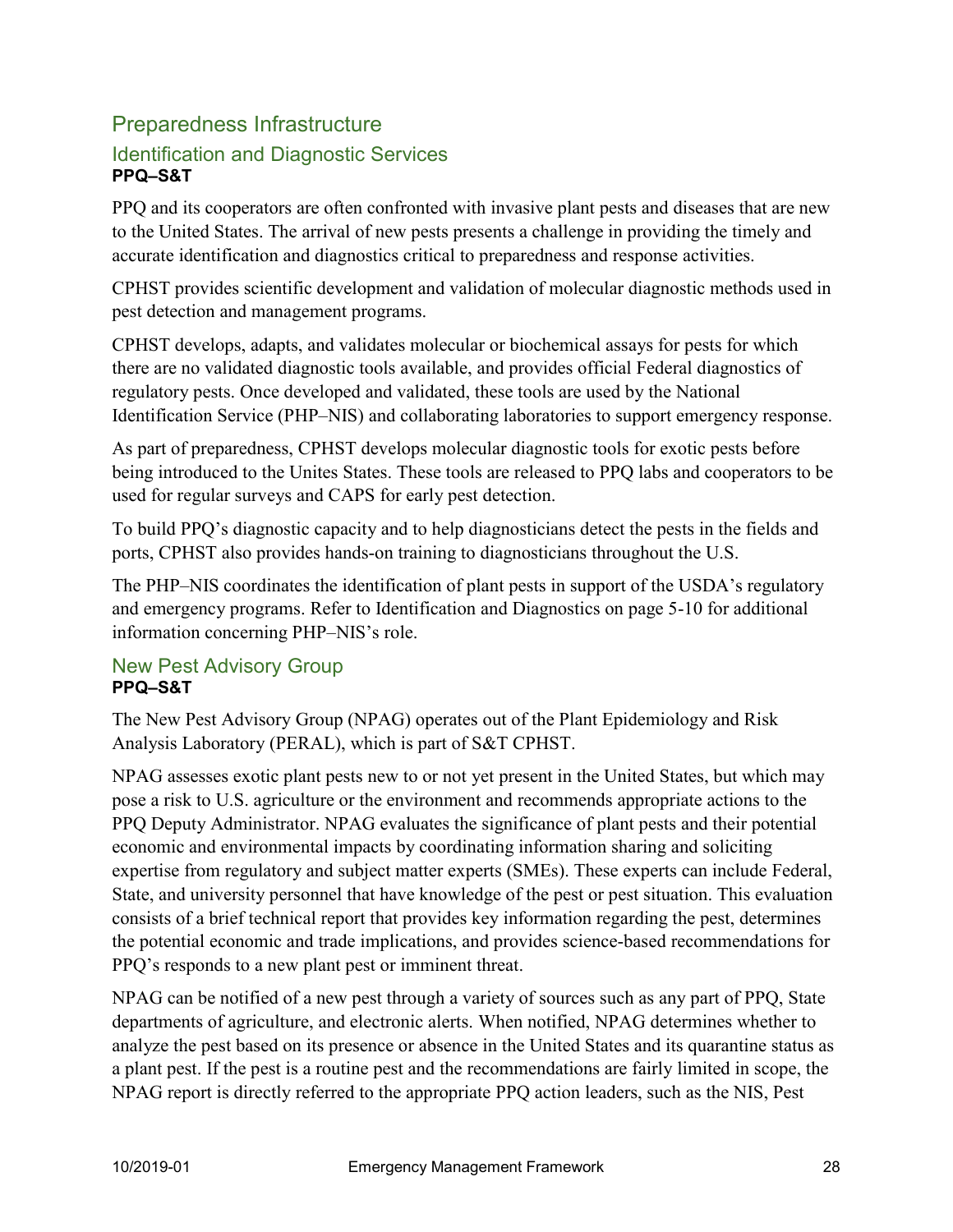Detection and Emergency Programs (PDEP), or others and consults with the National Plant Board (NPB) when providing recommendations on the types of regulatory actions to take. If the pest is deemed a high-consequence pest, it is presented directly to the PPQ management team, which includes the Deputy Administrator, who discusses it and comes to a consensus on the recommendations

Refer to the PPQ–NPAG Web site for further information.

PPQ New Pest Advisory Group <https://www.aphis.usda.gov/plant-health/npag>

#### New Pest Response Guidelines **PPQ–S&T**

PPQ has historically developed New Pest Response Guidelines (NPRG) as a framework for providing methods and tools used for containing, controlling, or eradicating a known pest that is not yet present in the United States. NPRGs are proactively developed so regulatory personnel will have scientifically valid and operationally practical methods available to them to respond to plant health emergencies.

The purpose of an NPRG is to provide the basic information likely to be needed by the initial PPQ response team in the first 30 to 60 days following a pest detection in the United States.

Each NPRG contains the following information:

- Summary of relevant pest biology
- Guide to identification or screening for the pest in the field based on damage
- Preliminary method for conducting a delimiting survey
- Summary of known eradication and quarantine options
- Summary of knowledge gaps

NPRGs are based on the best information available at the time of development: in additional to consulting the scientific literature, the NPRG group consults with SMEs in each stage of the development of NPRGS. However, at the time of the emergency new scientific and technical information may be identified. In addition, each pest incursion has unique, site-specific characteristics that are impossible to predict. Therefore, NPRGs should be considered a general guideline only. As the pest situation evolves and new information is gathered, the response implemented—including survey protocols—may need to be modified from the original recommendations.

Pests are selected using the Objective Prioritization of Exotic Pests process, which categorizes pests based on their likelihood of causing serious impacts in the United States and the likelihood of introduction. Exotic pests that have been determined to have a high likelihood of causing serious impacts upon introduction are prioritized the highest. Additionally, because S&T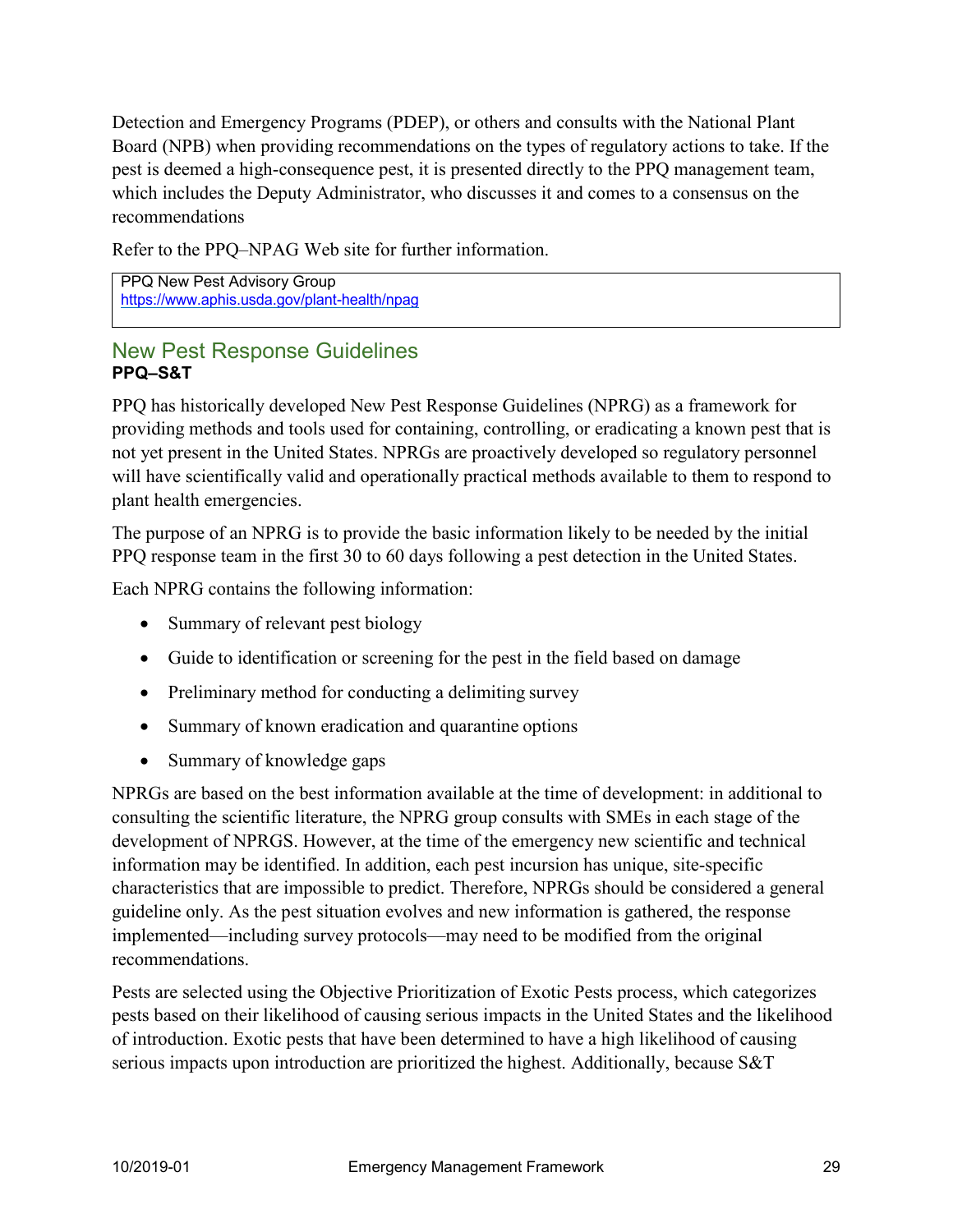develops the NPRGs for each year, the NPRG group relies on its liaisons in PHP–PDEP and FO to approve the planned list of pests.

PPQ New Pest Response Guidelines <https://pags.cphst.org/>

#### Incident Command System **PPQ–PM**

PPQ has four incident command teams: Alpha, Bravo, Charlie, and Delta. Since 2006, the members have been trained in the Incident Command System. When support is needed, the teams assume a lead role in coordinating an onsite response to pest detection emergencies.

#### **Training**

The ability to conduct coordinated emergency responses has new importance as reflected in the Homeland Security Presidential Directive 5 (HSPD-5) issued February 28, 2003. This directive requires all Federal departments and agencies to adopt the National Incident Management System (NIMS) in a domestic emergency. NIMS is designed to provide a consistent nationwide framework for Federal, State, and local governments. The governments use NIMS to prepare for, respond to, and recover from domestic incidents regardless of cause, size, or complexity. NIMS is based on the ICS.

The ICS is a structured management system designed to bring multiple responding agencies, including those from different jurisdictions, together under a single command structure when an incident occurs.

In keeping with NIMS–Incident Management Systems Division (IMSD) recommendations, APHIS–PPQ supports ICS training in its preparedness efforts. The ICS program takes a holistic approach toward ICS training and promotes training through local emergency management organizations and agency-sponsored ICS courses online and in classrooms. Acquiring ICS training is not mandatory; however, managers are encouraged to promote training to build capacity and enhance capabilities in the realm of emergency preparedness and response. The following are courses outlined in Federal Emergency Management Agency's (FEMA) credentialing system and are used as a baseline for ICS positions within PPQ.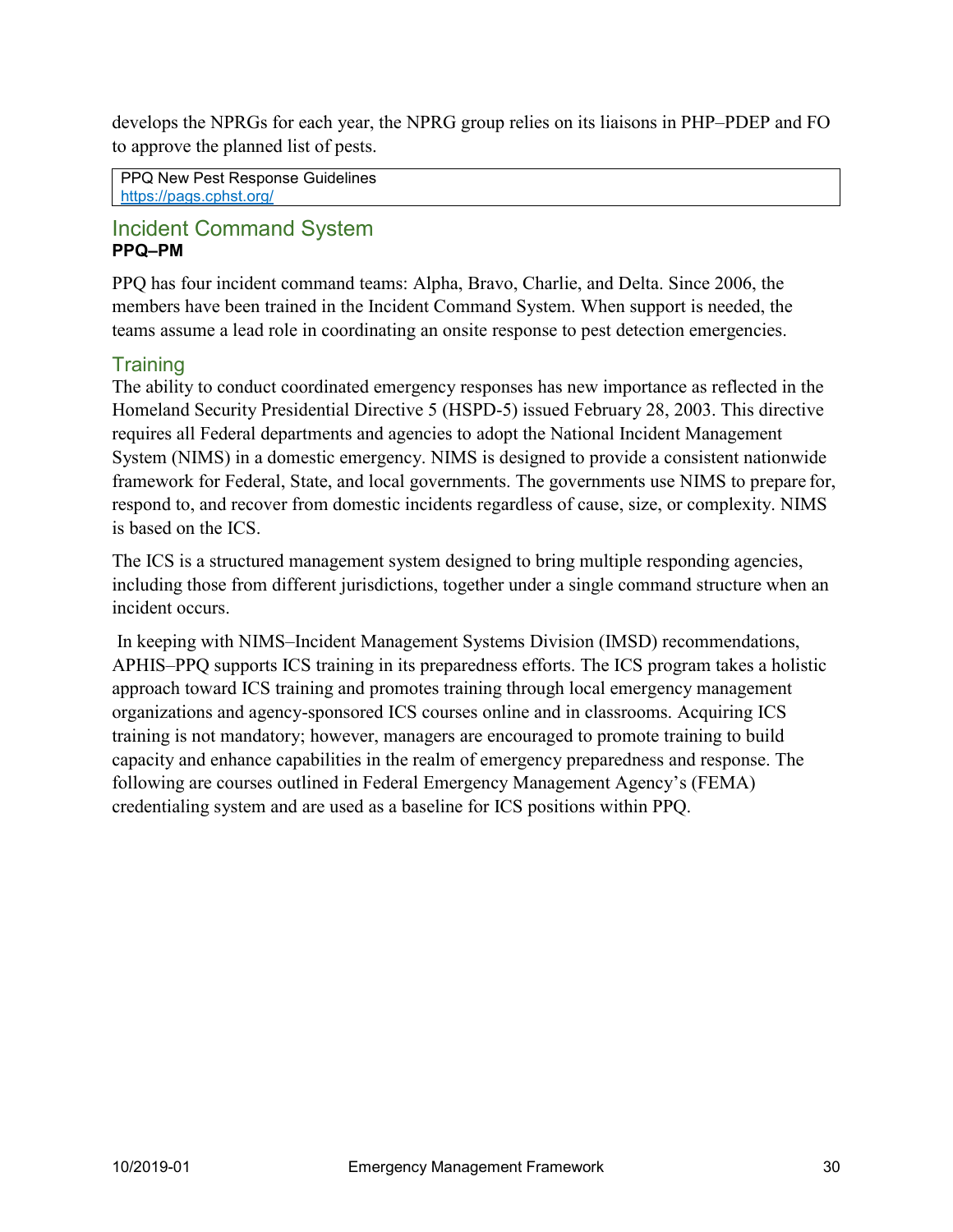#### Basic ICS Training Courses

| $ICS$ 100           | Introduction to the Incident Command System (ICS)            |
|---------------------|--------------------------------------------------------------|
| <b>ICS 200</b>      | <b>ICS for Single Resources and Initial Action Incidents</b> |
| <b>ICS 300</b>      | Intermediate ICS for Expanding Incidents                     |
| $\overline{CC}$ 400 | Advanced ICS                                                 |
| <b>ICS 700</b>      | National Incident Management System, An Introduction         |
| <b>ICS 800</b>      | National Response Framework, An Introduction                 |

#### Advanced ICS Training Courses

| E/L 950   | All-Hazards Incident Commander               |
|-----------|----------------------------------------------|
| E/L 952   | All-Hazards Public Information Officer       |
| E/L 954   | All-Hazards Safety Officer                   |
| E/L 956   | All-Hazards Liaison Officer                  |
| E/L 958   | All-Hazards Operations Section Chief         |
| E/L 960   | All-Hazards Division/Group Supervisor        |
| $E/L$ 962 | <b>All-Hazards Planning Section Chief</b>    |
| $E/L$ 964 | <b>All-Hazards Situation Unit Leader</b>     |
| E/L 965   | All-Hazards Resources Unit Leader            |
| E/L 967   | All-Hazards Logistics Section Chief          |
| E/L 969   | <b>All-Hazards Communication Unit Leader</b> |
| E/L 970   | All-Hazards Supply Unit Leader               |
| E/L 971   | <b>All-Hazards Facilities Unit Leader</b>    |
| $E/L$ 973 | All-Hazards Finance/Admin Chief              |
| $E/L$ 975 | All-Hazards Finance/Admin Unit Leader        |
| $S$ 420   | <b>Command and General Staff</b>             |
| L 480     | Organizational Leadership                    |

#### PPQ Multiyear Training & Exercise Program

Exercises allow emergency management personnel, from first responders to senior officials, to train and practice pest exclusion, protection, response, and recovery capabilities in a realistic but risk-free environment. Exercises are also valuable for assessing and improving performance, while demonstrating community resolve to prepare for major incidents.

PPQ follows the tenets of the Homeland Security Exercise and Evaluation Program (HSEEP), a capabilities- and performance-based exercise program. The intent of HSEEP is to provide common exercise policy and program guidance capable of instituting a national standard for all exercises. HSEEP reflects lessons learned and best practices of existing exercise programs and can be adapted to a variety of scenarios and events (e.g., natural disasters, terrorism, and technological disasters). PPQ is compliant with the following specific performance requirements:

- Conduct an annual training and exercise planning workshop and maintain a multiyear training and exercise plan
- Plan and conduct exercises in accordance with the guidelines set forth by HSEEP policy
- Develop and submit a properly formatted After Action Report/ Improvement Plan (AAR/IP)
- Track and implement corrective actions identified in the AAR/IP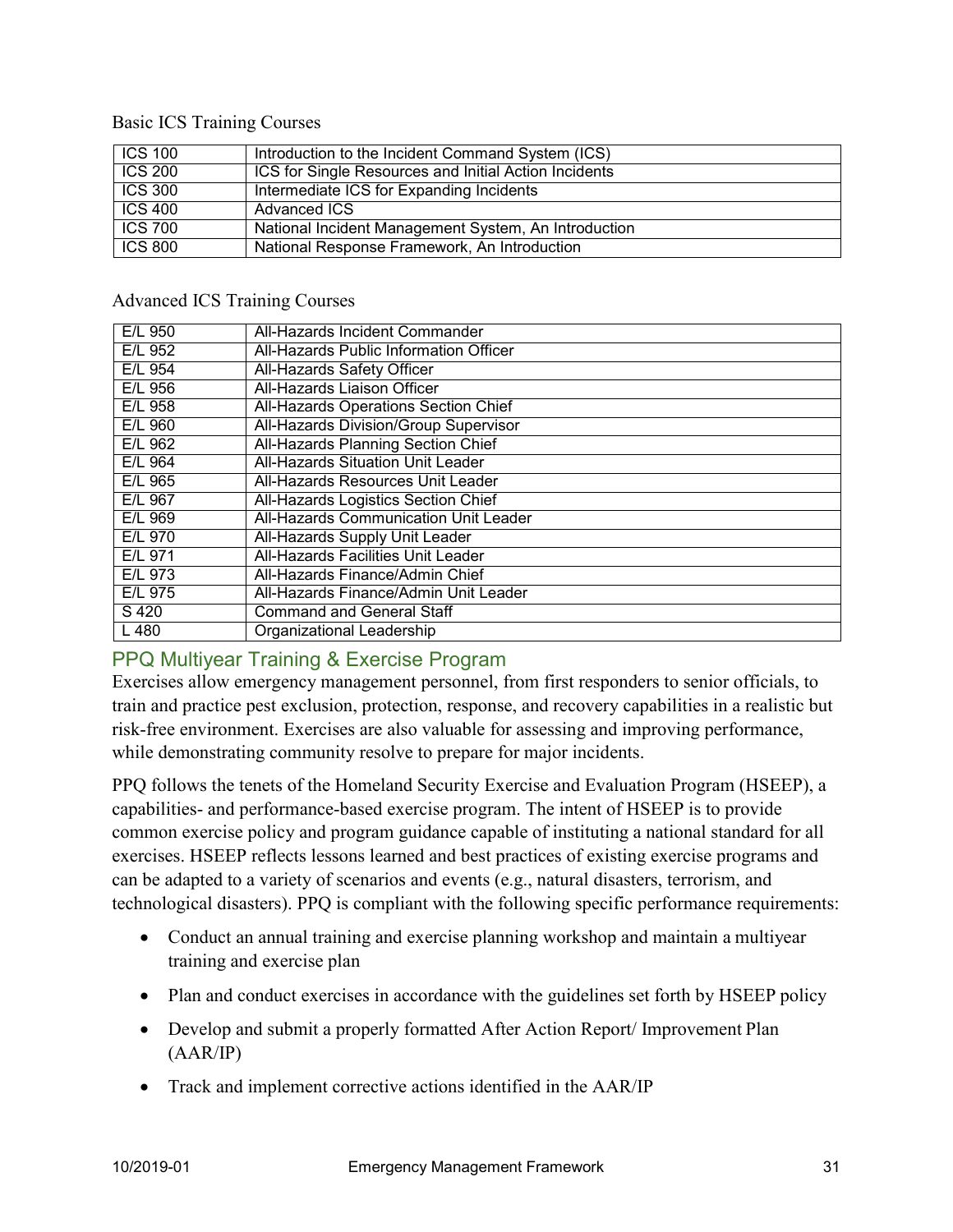The multiyear training and exercise plan identifies an entity's priorities as articulated in the entity's strategy and identifies the capabilities that are most relevant to achieving those priorities. The plan then outlines a multiyear schedule of training and exercises that an entity will undertake to enhance and validate its capabilities. It also graphically illustrates a multiyear schedule for training and exercise activities to support these priorities. A multiyear plan employs a buildingblock approach in which training and exercise activities focus on specific capabilities in the following cycle of increasing complexity:

- Seminar: an informal discussion designed to orient participants to new or updated plans, policies, or procedures
- Workshop: resembles a seminar but is employed to build specific products such as a draft plan or policy
- Tabletop exercise: involves key personnel discussing simulated scenarios in an informal setting; tabletop exercises can be used to assess plans, policies, and procedures
- Games: a simulation of operations that often involves two or more teams, usually in a competitive environment, using rules, data, and procedures designed to depict an actual or assumed real-life situation
- Drill: a coordinated, supervised activity usually employed to test a single specific operation or function within a single entity
- Functional exercise: examines or validates the coordination, command, and control between various multi-agency coordination centers; a functional exercise does not involve any boots on the ground
- Full-scale exercises: multiagency, multijurisdictional, multidiscipline exercises involving functional and boots-on-the-ground responses

The PPQ Professional Development Center (PPQ–PDC) employees design and facilitate fullscale exercises for responders from PPQ and other Federal, State, local, and Tribal authorities. These exercises typically last from 1 to 3 days and provide the opportunity to improve capabilities in responding to plant pest and all-hazard emergencies. These exercises emphasize both strategic and practical skills and provide an opportunity to execute plans, procedures, and cooperative agreements.

PPQ and cooperators implement an assortment of discussion and operations exercises annually. The exercises are planned with built-in flexibility to allow updates to drive the activity. Each exercise consists of the following major components:

- Scenario simulating an outbreak of a plant pest or weed
- Simulations focused on communicating with the public and addressing problems arising during the response
- Evaluation, lessons learned, and a report written to identify strengths and weaknesses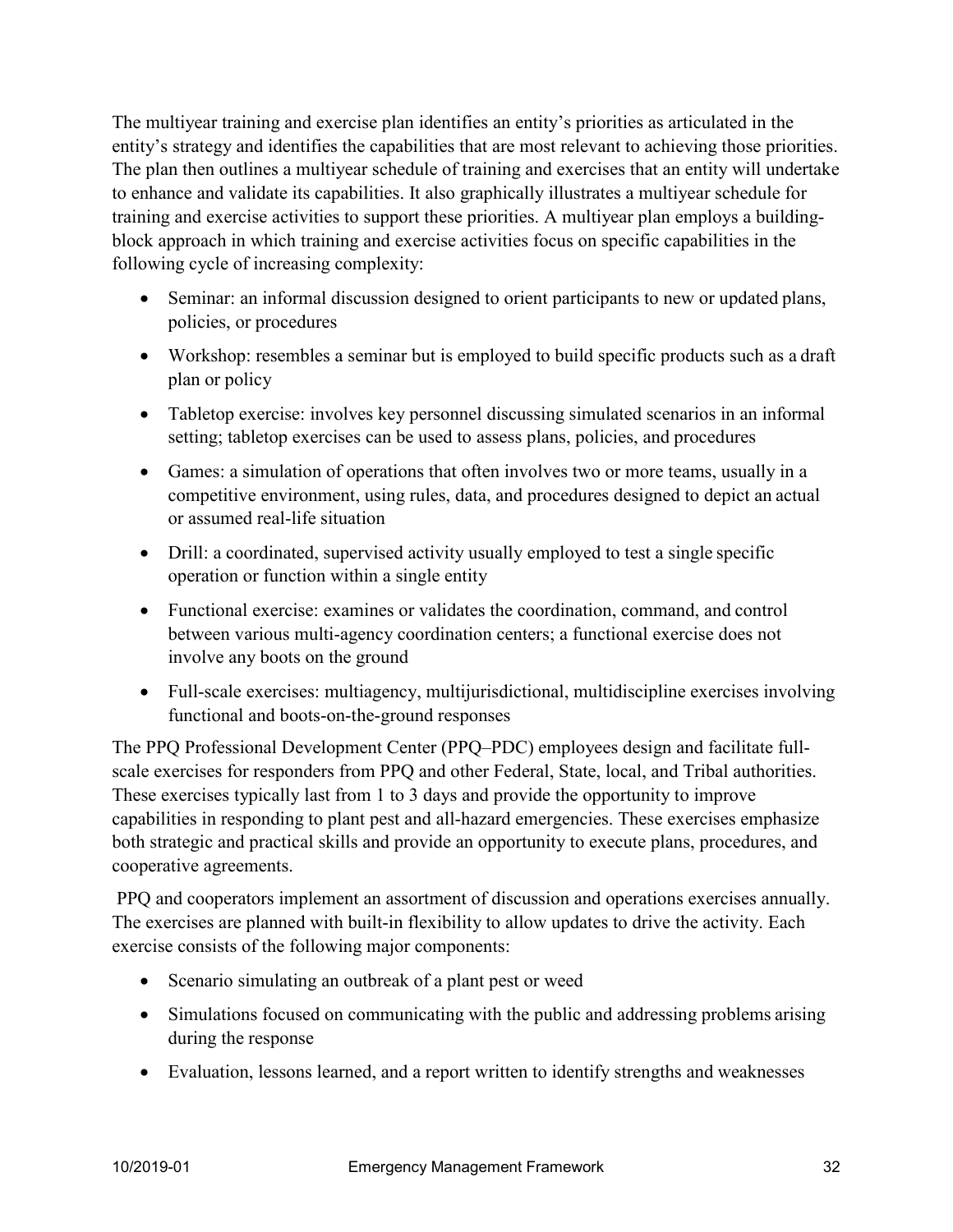National Incident Management System <https://www.fema.gov/national-incident-management-system>

USDA Agricultural Leaving (Aglearn) <https://aglearn.usda.gov/>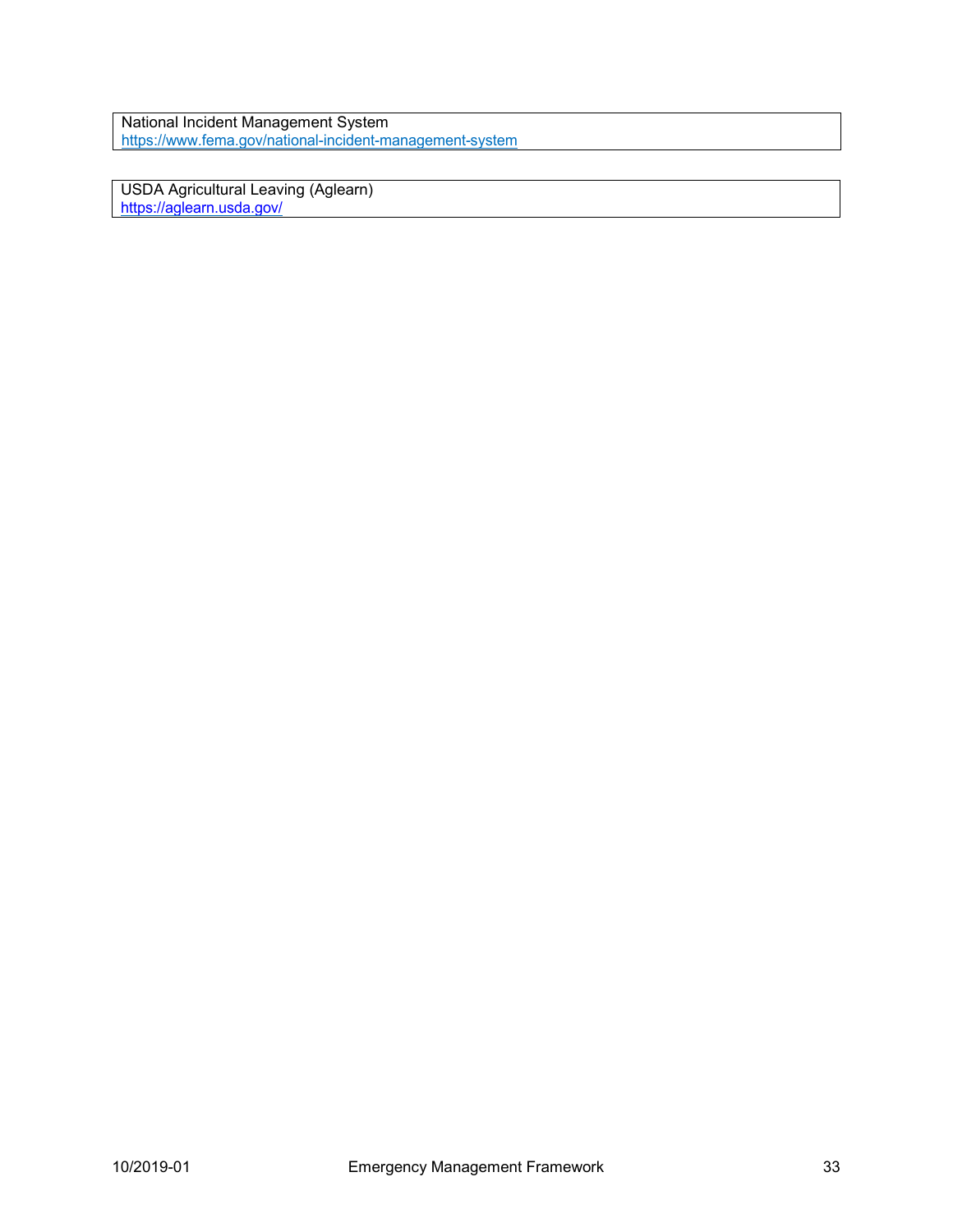## <span id="page-33-0"></span>Chapter 5: Response

#### **Introduction**

Emergency response involves those activities that occur immediately after a plant health emergency has been declared. The Animal and Plant Health Inspection Service, Plant Protection and Quarantine (APHIS–PPQ) works with Federal agencies, State, Tribal, and local governments, industry, and other stakeholders to implement coordinated emergency responses. Ultimately, a well- coordinated response must include the aforementioned parties working together to contain, control, mitigate, or eradicate the pests and diseases that caused the emergency.

PPQ uses the Incident Command System (ICS), which provides responding agencies and entities with a unified strategy for working together in response to plant health emergencies. In consultation with the PPQ Deputy Administrator's Office, the Policy Management Staff (PPQ– PM) leads national coordination for policy and regulatory framework formulation for plant health emergency response activities. In doing so, PPQ–PM works closely with PPQ's Science and Technology (PPQ–S&T), PPQ's Field Operations (PPQ–FO), and State departments of agriculture.

PPQ–PM, PPQ's Plant Health Programs (PPQ–PHP), the National Plant Board (NPB), and the Phytosanitary Issues Management (PIM) staffs work together to develop regulations and address impacts on international trade; the PPQ–FO staff provides operational support and information. PPQ–S&T develops and delivers science-based information, methods, and protocols that provide a scientific foundation for response efforts.

PPQ responses include the following:

- Authorities
- Communication and outreach
- Rapid detection and delimiting surveys
- Scientific guidance from a Technical Working Group (TWG)
- Identification and diagnostics
- Emergency funding
- Mobilization
- National Incident Management System (NIMS) implementation
- Single incident command and unified command
- Data management
- Emergency coordination
- Emergency situation reporting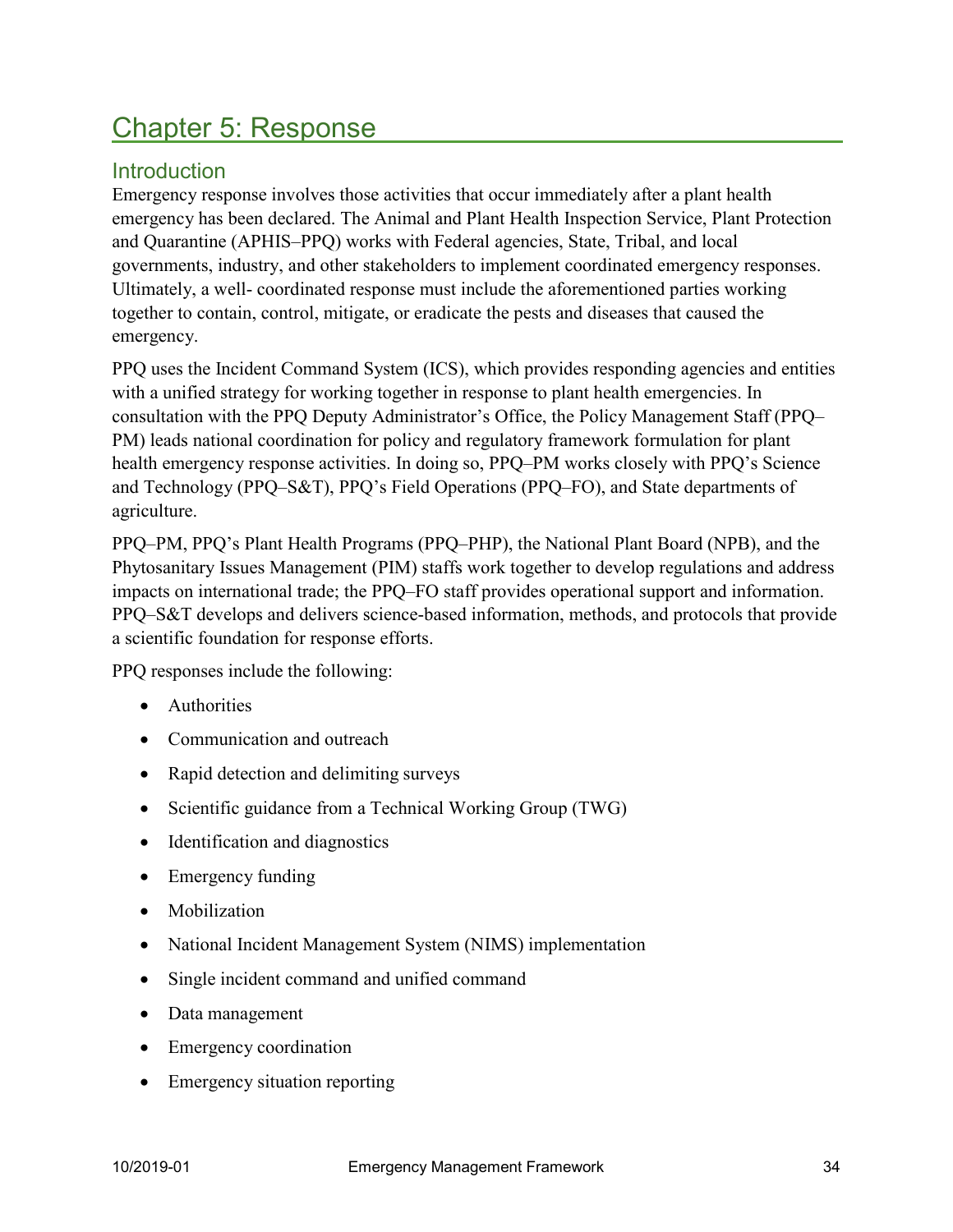- Regulatory framework
- Environmental monitoring
- Pest mitigation strategies

#### **Authorities**

#### Plant Protection Act

The Plant Protection Act of 2000 (PPA) provides the authority for the Secretary of Agriculture to prevent the introduction or spread of a plant pest or noxious weed. Section 414 provides the authority to take emergency action to seize, quarantine, treat, or destroy articles or products related to plant pests new to or not known to be widely prevalent in the United States. Section 415 provides the authority for the Secretary of Agriculture to declare an extraordinary emergency.

This act provides the authority to regulate the movement of plant pests and their carriers into or through the United States and to take emergency measures pending promulgation of quarantines and regulations.

This authority incorporates provisions of older statutes that were repealed, including the Federal Plant Pest Act, most of the Federal Noxious Weed Act, and the Golden Nematode Act.

The PPA provides the authorities that support emergency response. The PPA, codified in Federal regulations, provides the foundation for flexible but effective programs for protecting the United States against threatening pests and to promulgate or modify existing regulations wherever necessary.

As the PPA relates to emergency response programs, it provides the U.S. Secretary of Agriculture with the authority to do the following:

- Establish or modify quarantines and regulations as necessary to carry out programs against new plant pests that become established in the United States
- Restrict and prohibit the entry and interstate movement of plants and plant products to prevent the entry and interstate spread of plant pests
- Declare an extraordinary emergency when a new economically significant plant pest is present in the United States whose presence threatens the agriculture of the United States and State measures are deemed inadequate
- Cooperate with States, farmers, associations, and other countries to carry out operations to control or eradicate pests that pose a significant economic hazard or threaten the United States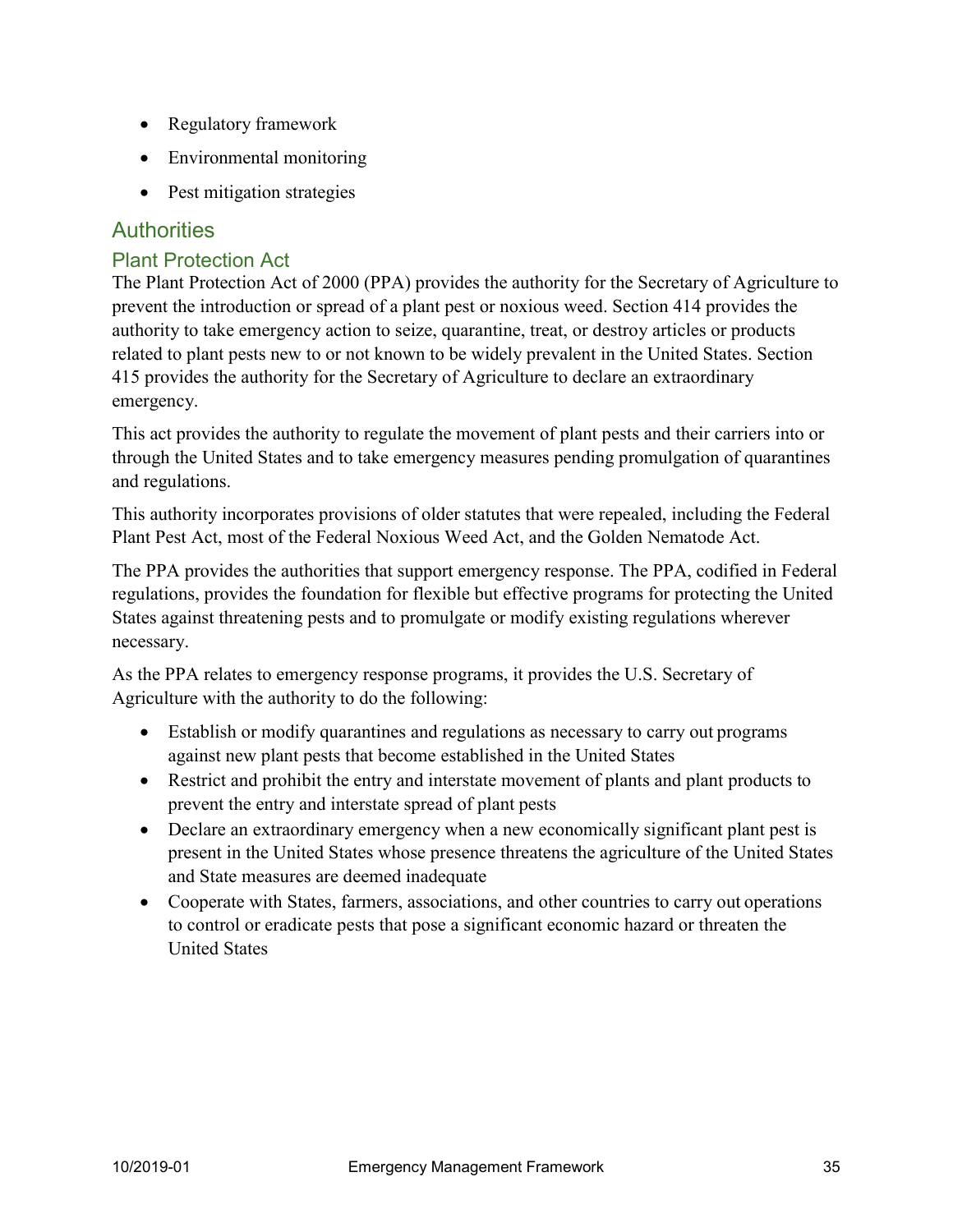#### State Authorities

State authorities are often complimentary to Federal authorities and may in some instances grant more liberal access to properties and conveyances that need to be surveyed, inspected, or treated. Cooperation between State and Federal entities and utilizing the complimentary authorities in an efficient manner can lessen the impact on regulated parties and the public and preserve and enhance the public trust in regulatory responses to plant health emergencies.

#### Declaration of Emergency

When it is necessary to secure funding beyond what is available in contingency funds for an emergency, a Declaration of Emergency is issued by the U.S. Secretary of Agriculture to request a transfer of Commodity Credit Corporation (CCC) funds or other U.S. Department of Agriculture (USDA) funds to APHIS for a specific PPQ program activity.

The declaration may be issued in conjunction with regulations (e.g., an interim or proposed rule to contain plant pests). A Declaration of Emergency may also be declared at the State level by the Governor, head of the State department of agriculture, or other appropriate governmental official to allow for emergency funding and emergency regulation enactment.

#### Declaration of Extraordinary Emergency

A Declaration of Extraordinary Emergency is issued by the U.S. Secretary of Agriculture and provides PPQ the authority to conduct survey and eradication measures, control the movement of regulated articles within a State, and/or pay compensation, at the Secretary's discretion, for economic losses caused by an action of the Secretary. It also gives PPQ the authority to quarantine part of a State. A Declaration of Extraordinary Emergency is undertaken by the Secretary only after review and consultation with the Governor of the affected State or appropriate State officials after finding that the measures taken by the State are inadequate to eradicate the pest or noxious weed.

A Declaration of Extraordinary Emergency must be published in the Federal Register. If necessary, subsequent *Federal Register* notices are used to publish an interim, proposed, or final rule.

#### Communication and Outreach **PPQ–ODA**

Communication and outreach are central to an effective plant health emergency response. During an incident, PPQ must communicate promptly and accurately. We must also reach many different audiences with information specific to their interests and needs. This section provides direction for developing an emergency response communications plan.

#### Assembling the Emergency Response Communications Team

The job of the Emergency Response Communications Team is to create and execute the emergency response communications plan. You need several different people to handle communications during an incident and each person has an important role to play. The team typically includes representatives from: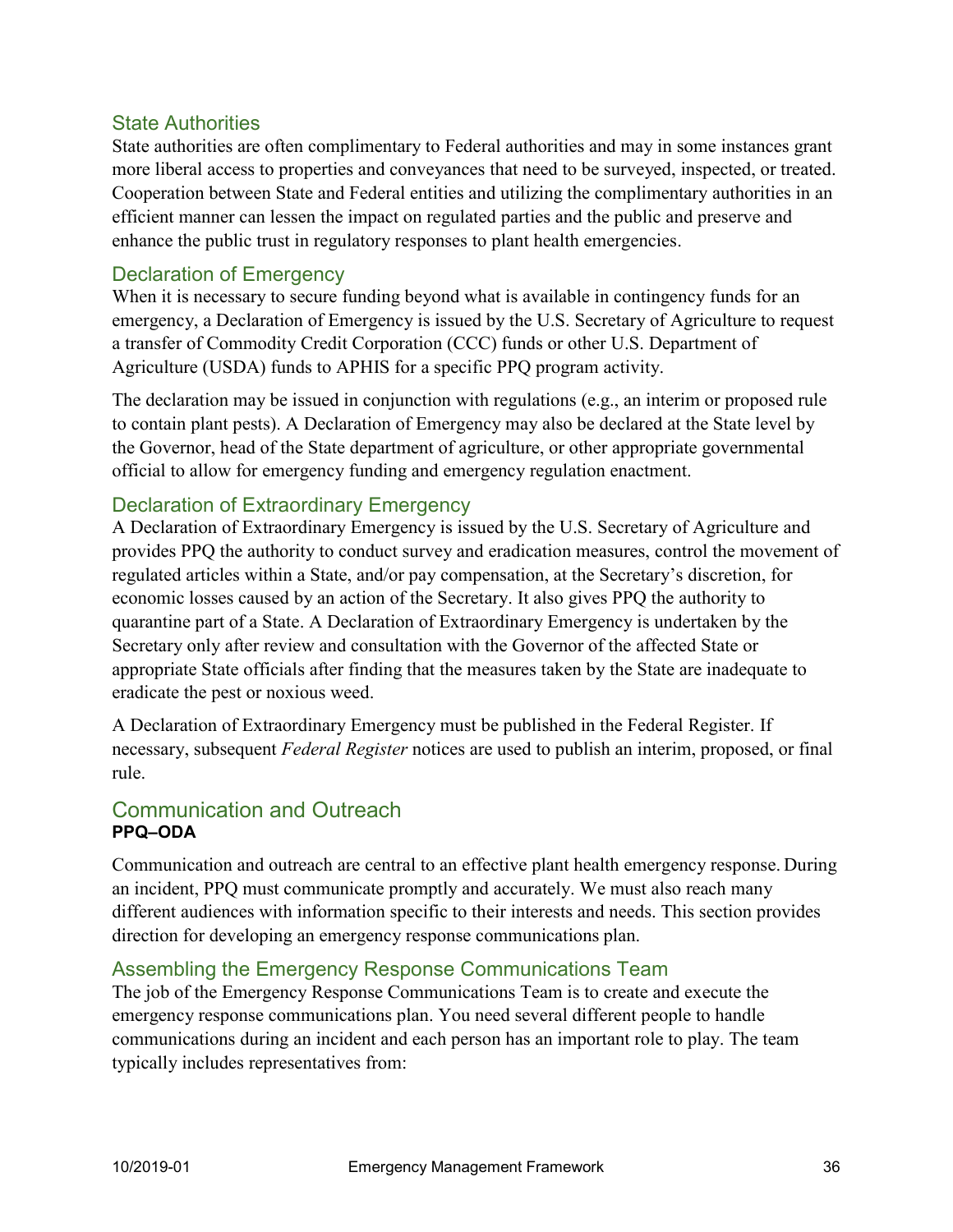| <b>Team Member</b>                       | <b>Primary Role</b>                                                                                                                                                 |
|------------------------------------------|---------------------------------------------------------------------------------------------------------------------------------------------------------------------|
| Policy Management (PM)                   | Communicate with affected industry groups and associations at the<br>national level; lead communications with NPB and other Federal<br>agencies                     |
| Science and Technology<br>(S&T)          | Coordinate communication with universities, researchers, and<br>extension                                                                                           |
| Field Operations (FO)                    | Coordinate communication with PPQ field offices, State Plant<br>Regulatory Officials (SPROs), local industry contacts, and<br>productions/growers in impacted areas |
| Phytosanitary Issues<br>Management (PIM) | Coordinate communication with foreign trading partners, the World<br>Trade Organization, and regional and international plant health<br>organizations               |
| PPQ Communication Team                   | Develop communications plan, draft messaging, and direct and<br>manage communications activities                                                                    |
| Legislative and Public Affairs<br>(LPA)  | Lead communications with media, general public, Congressional<br>representatives and their staffs, and elected and local officials                                  |

# Identifying Audiences and Their Information Needs

After you have assembled your team, the next step is to identify all potential audiences and determine their information needs.

Potential audiences and their specific information needs may include:

| <b>Audience</b>                                 | <b>Specific Information Needs</b>                 |
|-------------------------------------------------|---------------------------------------------------|
| Various groups within PPQ and APHIS             | How is PPQ responding? What do I need to do?      |
| National Plant Board (NPB)                      | How is PPQ responding? What is the impact to      |
|                                                 | States? What do SPROs need to do?                 |
| National Association of State Departments of    | What is the impact to States? What do States      |
| Agriculture (NASDA)                             | need to do?                                       |
| Communications Officers of State departments of | What information can we share? How can we help    |
| agriculture                                     | get the word out?                                 |
| Impacted or affected industry groups and        | What is the impact to production and trade? What  |
| associations                                    | steps should growers take to control or eradicate |
|                                                 | the pest/disease?                                 |
| Producers/growers in impacted areas             | What is the impact to production or exports? What |
|                                                 | steps should growers take to control or eradicate |
|                                                 | the pest/disease?                                 |
| Other Federal or State agencies                 | What role might other Federal/State agencies      |
|                                                 | play?                                             |
| Foreign trading partners                        | What is the impact? What is the U.S.              |
|                                                 | government/U.S. industry doing to control the     |
|                                                 | pest/disease and prevent its spread to other      |
|                                                 | countries?                                        |
| Congressional representatives                   | What is the impact to agriculture and the U.S.    |
|                                                 | economy? What can be done to minimize harm?       |
| Elected and local officials                     | What is the impact to my district? What can be    |
|                                                 | done to minimize harm?                            |
| Media                                           | What is the impact? Who is involved? What is      |
|                                                 | being done to minimize harm?                      |
| General public in affected areas                | What is the impact? Who is involved? What is      |
|                                                 | being done to minimize harm?                      |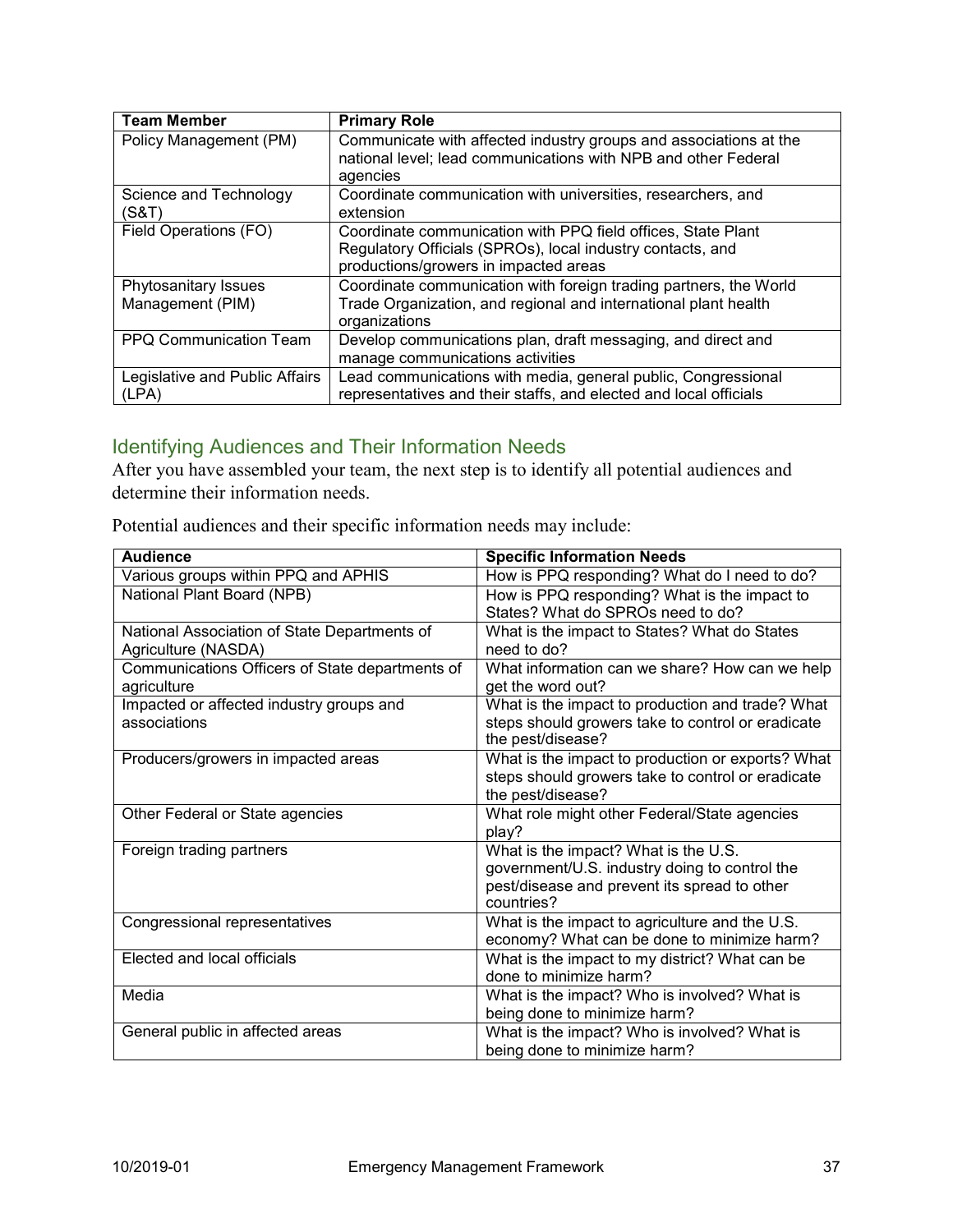#### Developing the Message

At the outset of an emergency plant health situation, you should work quickly to gather as much information as possible about the pest's biology and its potential to cause damage, its regulatory status and importance, the location and extent of the outbreak, potential response strategies, and potential economic impacts and trade implications. Use that information to draft audiencespecific messages. Try to keep your statements short and use plain language. If possible, avoid acronyms, jargon, and unnecessarily technical terms.

An important goal of an emergency response communications plan is to establish core messaging consistent throughout the life cycle of the emergency response. Core messaging should emphasize how PPQ will work with Federal, State, and industry partners to respond in the least restrictive but most effective manner, based on science and an assessment of risk. Core messaging is very important because you may have limited details to share at the outset about the plant health emergency or the actions we will take. As new details about the plant health emergency become available, you will add that information to your core messaging.

#### Determining the Order and Frequency of Communications

An important goal of an emergency response communications plan is to coordinate the release of information. This involves making decisions about the order in which you will release information to your various audiences. You will also have to determine how often each audience will need to hear from you. During most emergency plant health situations, we first share information internally and then with our State and Federal partners before we reach out to industry and beyond.

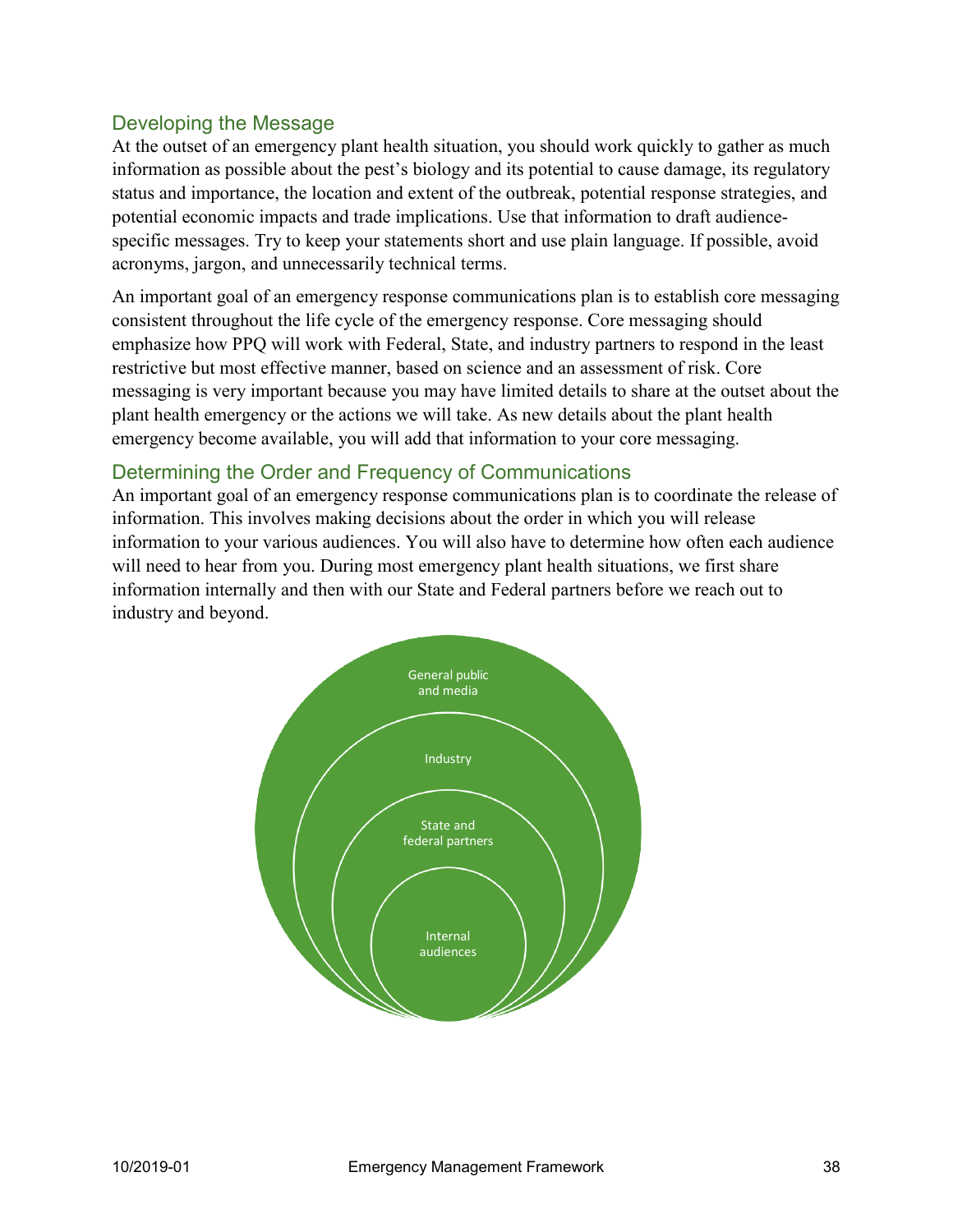That said, there are situations where you may need to communicate with multiple audiences at the same time. You may also need to engage State, Federal, or industry partners early in the process so they cannot only provide input into the response strategy but also help deliver information to key audiences.

Use a table to help determine and track the order and frequency of your communication activities (example below):

| - | ັ |     | - -<br>w<br>U |
|---|---|-----|---------------|
|   |   | ,,, | - - --        |

# Determining the Method of Communication

PPQ has a number of tools you can use to communicate with your audiences. It is important to select the method best suited to each situation.

| In-person meeting       | Share sensitive or confidential information in a small group setting with            |
|-------------------------|--------------------------------------------------------------------------------------|
|                         | government officials and impacted industries                                         |
| Conference call         | Share information and coordinate activities with employees and partners in           |
|                         | multiple locations; this method is well suited for sharing sensitive information you |
|                         | are not ready to put in writing                                                      |
| Field talking points    | Basic information PPQ and State field surveyors and extension agents can use to      |
|                         | explain the situation and survey activities without causing needless alarm or        |
|                         | potential export market closures                                                     |
| Shared talking          | Key messages PPQ shares with States, extension, and, if applicable, industry         |
| points                  | groups, helping to ensure we all convey the same accurate information presented      |
|                         | in a way that minimizes needless alarm and disruptions to domestic and               |
|                         | international trade                                                                  |
| <b>SPRO</b> letter      | Communicate policy decisions (i.e., establishing a quarantine, issuing a Federal     |
|                         | Order, etc.) to SPROs                                                                |
| North American          | Notify trading partners about a new pest/disease detection                           |
| <b>Plant Protection</b> |                                                                                      |
| Organization            |                                                                                      |
| (NAPPO) alert           |                                                                                      |
| World Trade             | Notify trading partners about a new pest/disease detection                           |
| Organization            |                                                                                      |
| notice                  |                                                                                      |
| Stakeholder             | Communicate information broadly to stakeholders, the media, and the general          |
| announcement            | public                                                                               |
| Press release           | Communicate information broadly to stakeholders, the media, and the general          |
|                         | public                                                                               |

#### Rapid Detection and Delimiting Surveys **PPQ–FO PPQ–S&T**

Rapid detection and delimiting surveys are essential and implemented at the onset of the response. Survey data are necessary for the overall response strategy, including the ability to contain, control, and eradicate the pest.

The PPQ field staff under the oversight of the State Plant Health Director (SPHD) along with the State cooperators under the direction of the SPRO play primary roles in conducting pest survey activities within every State. PPQ–S&T provides technical support and demonstrated methods to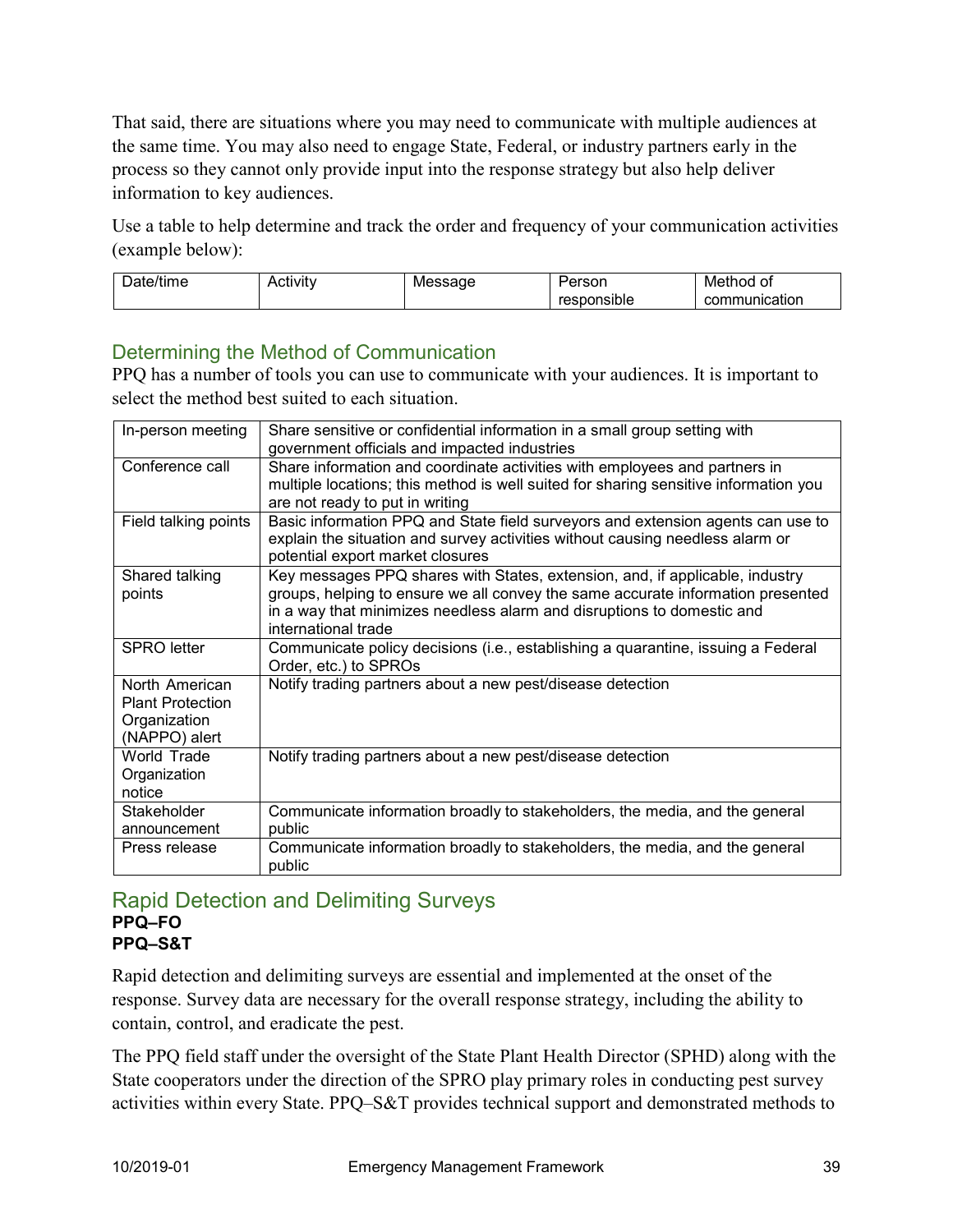PPQ field survey operations for the rapid detection of exotic pests. S&T works with PM and FO to develop survey plans designed to assist responder in delimiting the distribution of the pest or disease.

In addition to providing the overall strategy, the survey plan includes a description of the survey methods (random, targeted, etc.) and the appropriate tools (trap and pheromone types, scouting, netting, etc.), the geographical area, number of samples to be collected, and the host range to be surveyed.

# Technical Working Group **PPQ–S&T**

PPQ and cooperators are often confronted with questions of how best to respond to the unanticipated challenges presented by the first introduction of an invasive plant pest and disease in the United States. The guidance of a TWG, an ad hoc group of subject matter experts (SMEs), may be needed to provide PPQ with timely technical information regarding the particular pest or disease to which the response is being mounted. The TWG considers scientific input from a variety of different scientific sources and the TWG leadership within the Center for plant Health Science and Technology (CPHST) compiles and synthesizes the information.

Once the need is identified, the core functional areas (CFAs) work together to craft questions to present to the scientist on the TWG through S&T. PPQ–S&T then organizes a group of experts to discuss and address the questions of science. TWG membership, may consists of scientific experts from Federal and State agencies, universities, the private sector, and international organizations.

The TWG chair is to ensure coherent and relevant information is captured.

#### Identification and Diagnostics **PPQ–PM**

Timely and accurate pest identification is fundamental to the success of an emergency response.

The PPQ National Identification Service (PPQ–NIS) staff coordinates the identification of plant pests in support of the USDA's regulatory programs. Accurate and timely identifications provide the foundation for quarantine decisions and are essential in the effort to safeguard the nation's agricultural and natural resources.

The core foundation of NIS is its network and collaboration of national taxonomists and identification specialists in order to provide timely identifications of submitted specimens. These scientists who specialize in various plant pest groups including weeds, insects, mites, snails, and plant diseases are located throughout the country and are part of different institutions such as Federal and State laboratories, plant inspection stations, land-grant universities, and natural history museums. Some of the specific locations of these national specialists include the CPHST Beltsville and Mission Laboratories, the Systematic Entomology Laboratory (SEL) at the Smithsonian Institution, the Systematic Nematology Laboratory (SNL), the Systematic Botany and Mycology Laboratory (SBML), and the National Plant Diagnostic Network (NDPN). Because of the logistical complexity of networking for all of the national specialists, NIS acts as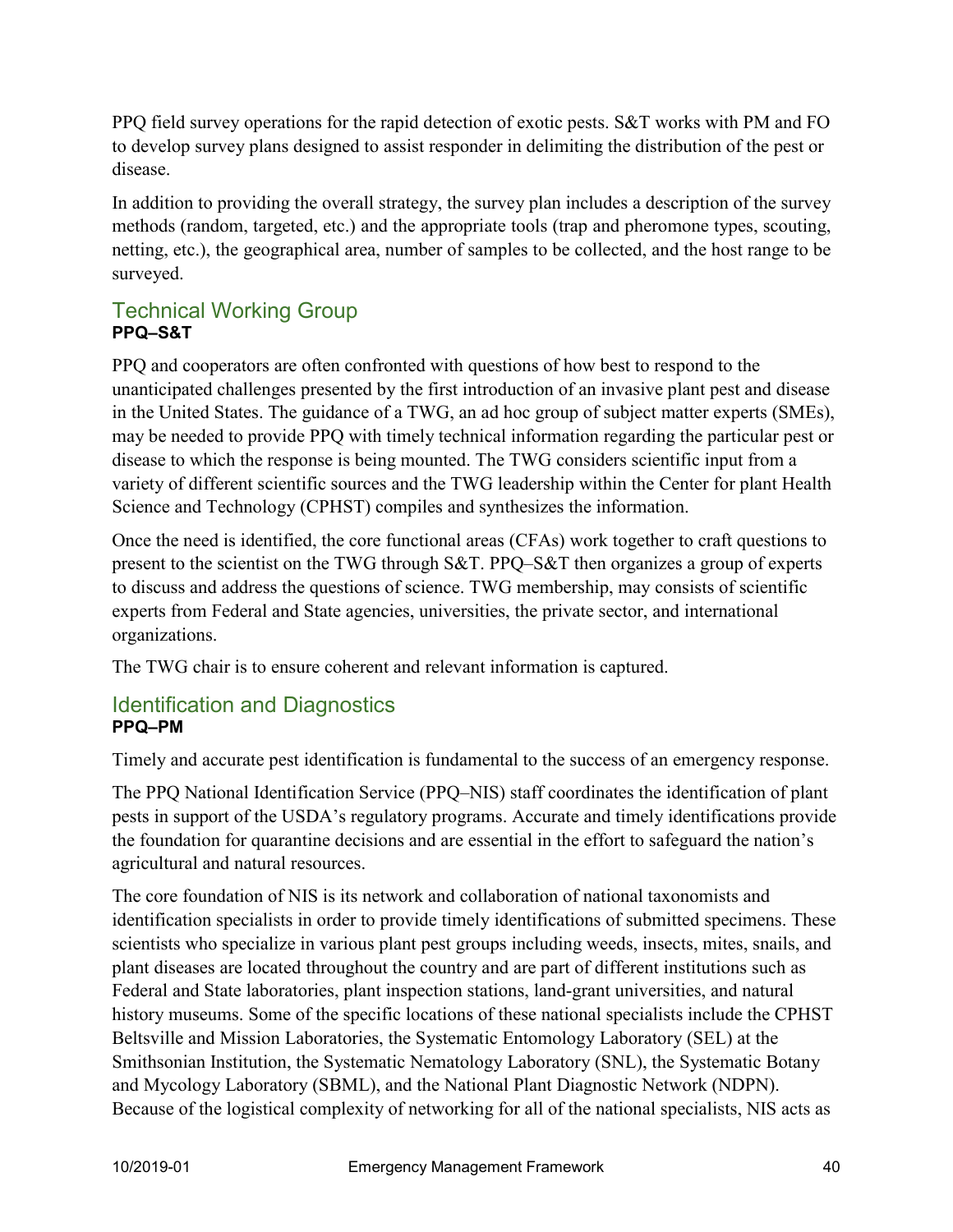a clearinghouse for pest identification by routing specimens to the appropriate laboratories ensuring timely response.

For additional information, refer to the National Identification Services Web site.

```
PPQ–National Identification Services 
https://www.aphis.usda.gov/plant-health/pest-id
```
# Emergency Funding **PPQ–ODA**

The success of plant health emergency response often depends on obtaining additional resources. Funding needs for plant health emergency response are identified through field operations PPQ– Resource Management and Planning Services (PPQ–RMPS), and the impacted States. Several potential funding options are available for emergency events including the following:

- Congressional supplemental funding
- APHIS contingency funds
- CCC funding
- Reprogramming
- State funding
- Other Federal agencies
- Farm Bill Section 10007

# Congressional Supplemental Funding

Congressional supplemental funds are in addition to regular appropriated funding and address unanticipated national circumstances such as avian influenza. These funds have restricted use and are available for a limited time.

# APHIS Contingency Funds

APHIS's contingency funds consist of no-year money annually appropriated through Congress. This money reverts back to APHIS if not used. The approval process for these funds is straightforward, requiring review by APHIS' Policy and Program Development (APHIS–PPD), the approval of the administrator and the undersecretary of marketing and regulatory programs, and final review by the USDA's Office of Budget and Program Analysis (OBPA). The process requires approximately 2 months for completion once PPQ submits a budget request to APHIS– PPD. The level of funding is approximately \$4 million each year.

## Commodity Credit Corporation (CCC) Funding

Authority is delegated to the Secretary of Agriculture to declare an agricultural emergency. A request is made based on a compilation of operational and individual program needs. The request is reviewed by APHIS–PPD and the USDA–OBPA and then sent to the U.S. Office of Management and Budget (OMB) for final approval. The process takes from 2 to 6 months, and the funding is no-year, meaning that it can be carried over and will remain in the program.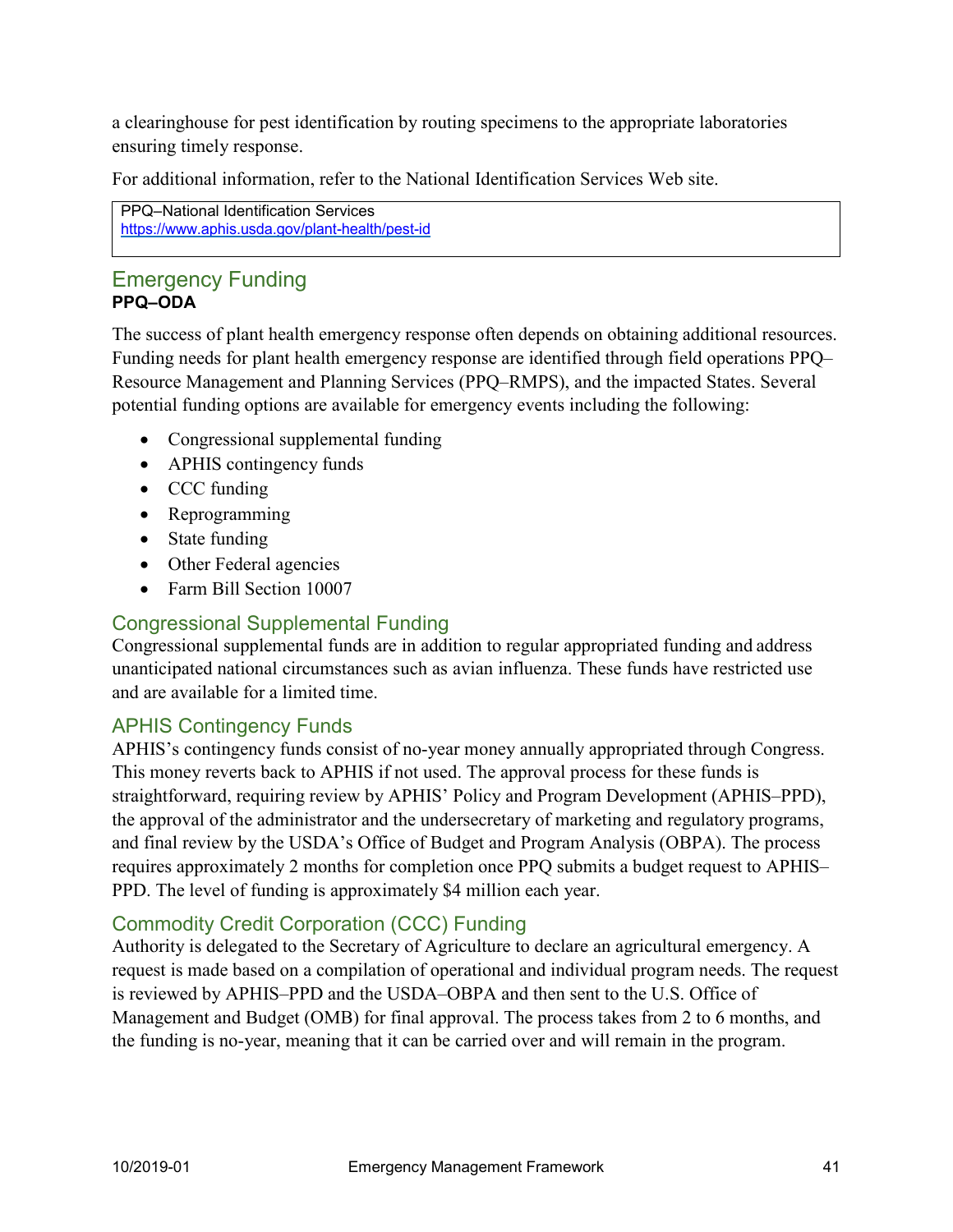#### Reprogramming

Reprogramming refers to funding already available within APHIS programs. Amounts exceeding \$500,000 require Congressional approval and must first be recognized as available from the program to which they were appropriated by Congress. Once PPQ and APHIS management agrees to this course of action, a formal reprogramming letter is prepared by Policy and Program Development (APHIS–PPD). The letter then moves to USDA–OBPA, OMB, and finally to Congress for a decision. Congress usually renders a decision within 15 days of receipt of the request.

All emergency funding requests are coordinated through the PPQ–RMPS financial management section located in Riverdale, Maryland.

Discretionary funds are also available at PPQ–FO and PPQ–PM levels for an initial emergency response. The expectation is that PPQ–FO has the authority to initiate spending within its discretion up to \$50,000 from available resources for quick action in response to a plant health emergency event. This funding is from existing allocations, not new money.

## State Funding

Often States contribute their own resources to add to the Federal funds provided. The mechanism to provide these funds at the State level vary from State to State; thus, the amount provided also varies.

#### Farm Bill Section 10007

The Farm Bill Section 10007, National Clean Plant Network and the Plant Pest and Disease Management and Disaster Prevention Program, authorizes the Secretary to provide funding to enhance mitigation capabilities, for an appropriate short-term course of action to quickly mitigate a new detection of a pest of potential regulatory significance and to utilize PPQ's initial response protocols for the overarching goals of containment, control, or eradication at the onset of a plant health emergency.

#### Mobilization **PPQ–FO**

Mobilization refers to the processes and procedures used by PPQ and its cooperators to activate, assemble, and transport the resources necessary for successful emergency response, which includes both equipment and personnel.

Depending on the size and scope of the plant health emergency, the State and PPQ local resources may be sufficient for adequate response. The SPRO and SPHD or their designees form a unified command structure to manage the response, including coordinating the resource mobilization.

If the emergency requires resources beyond those available within the State in which the emergency has occurred, the incident commanders in a unified command structure would request additional resources through the National Field Operations Manager (NOM) for Emergency Preparedness and Response. The NOM would work collectively with policy managers and the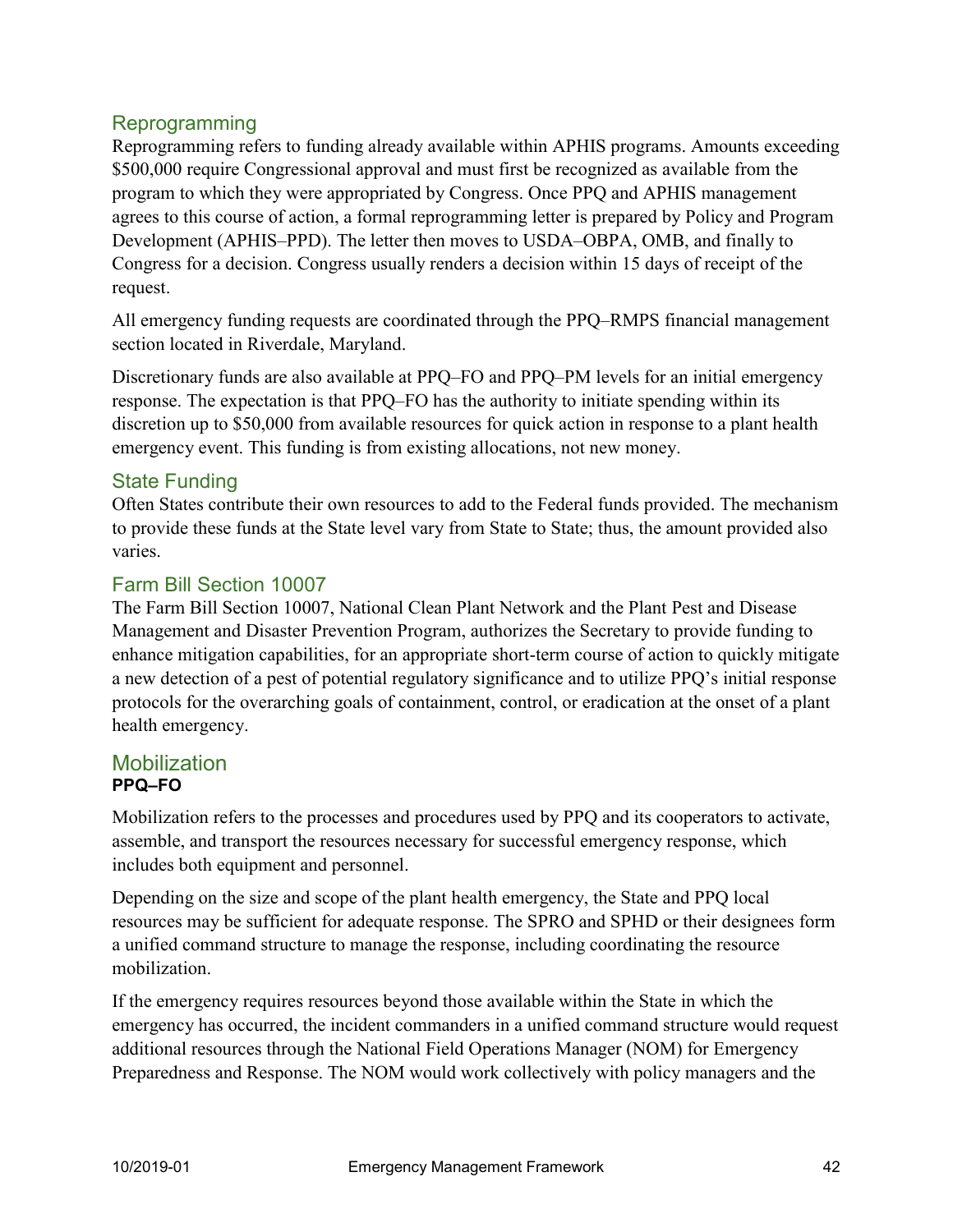APHIS dispatch to solicit, select, and coordinate mobilizing additional resources to the emergency site.

During this process, the APHIS dispatcher utilizes the Employee Qualification System (EQS) to assist with selecting the most qualified individual to send to the incident.

If the required resources surpass those available across PPQ–FO, the National Emergency Program (EPC) coordinator in Riverdale, Maryland would pursue securing additional resources from other APHIS programs, Customs and Border Protection (DHS–CBP), or other Federal agencies such as the Agricultural Marketing Service (AMS), Agricultural Research Service (ARS), Cooperative State Research, Education, and Extension Service (CSREES); the National Institute for Food and Agriculture (NIFA), or the Department of Defense (DOD).

For large complex emergencies, the incident commanders in a unified command structure may request the assistance of a PPQ National Incident Management Team (NIMT). The National Field Operations Manager for Emergency Preparedness and Response and policy managers work with the on-call incident commanders of the NIMT to decide whether the entire team should be deployed. NIMT members are available to respond to emergencies within 24 to 48 hours of notification.

# Emergency Coordination **PPQ–FO**

PPQ works with Federal agencies; State, Tribal, and local governments; academia; and industries to implement coordinated actions designed to contain, control, and eradicate plant pests and diseases. Under the ICS, command may be single (incident commander), or unified (incident commanders) with command personnel from different agencies or jurisdictions who share authority for the incident. The SPHD and SPRO provide the leadership and local coordination for plant health emergencies through the unified command structure.

# Incident Command **PPQ–FO**

PPQ and State cooperators have historically demonstrated a consistent, innate ability to respond quickly to plant health emergencies.

The ability to conduct coordinated responses to large emergencies has taken on new importance as reflected in the Homeland Security Presidential Directive 5 (HSPD-5) issued February 28, 2003. This directive requires all Federal departments and agencies to adopt the National Incident Management System (NIMS) in their domestic emergency management.

At the center of NIMS is the ICS, a structural type of management system designed to bring multiple responding Federal, State, and local jurisdictions together under a single overall command structure when an incident occurs.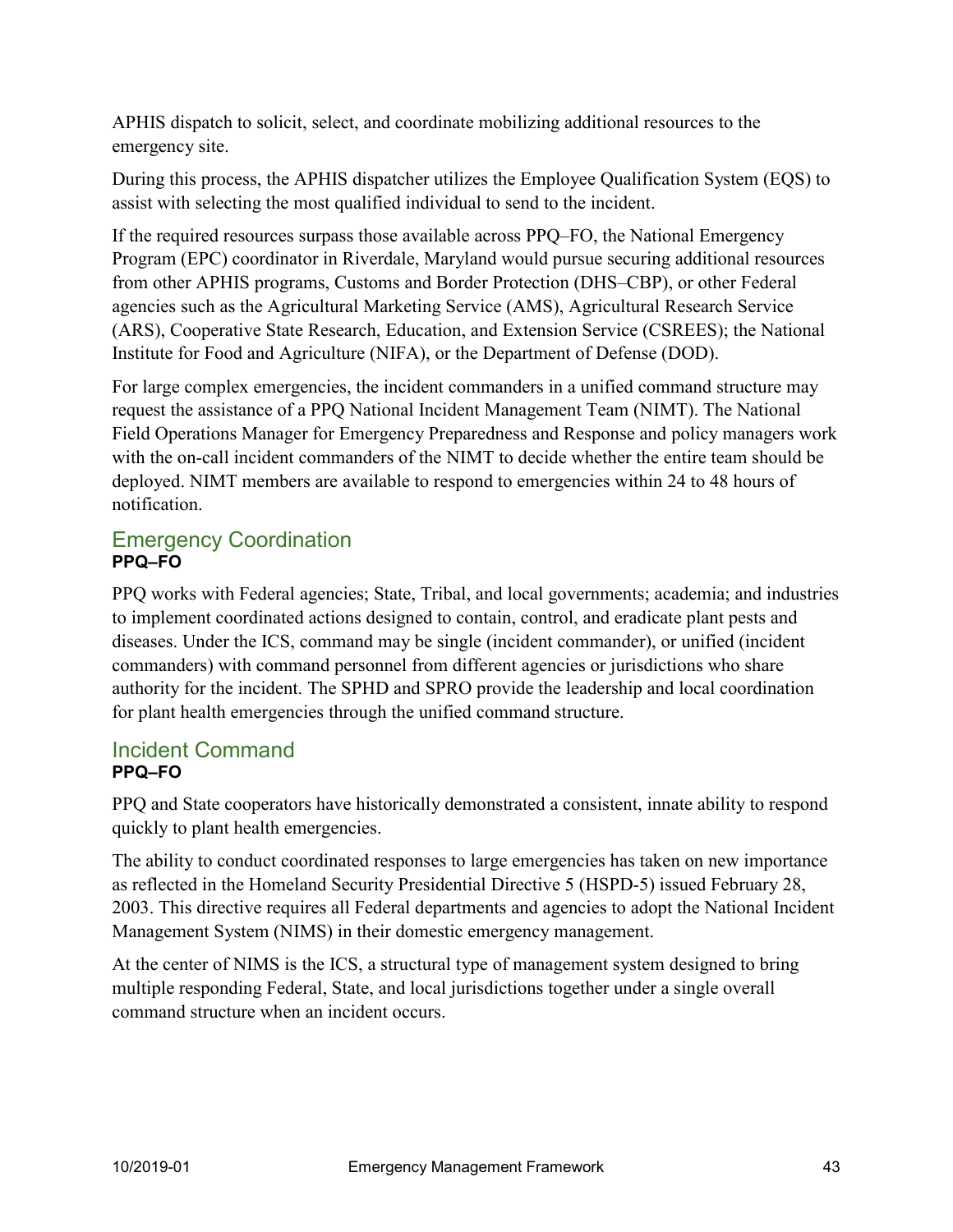The ICS offers a scalable response to an emergency (incident) of any magnitude and provides a common framework within which people can work together. The system is designed to grow and shrink along with the incident, allowing more resources to be smoothly added into the system when needed and released when no longer necessary.

In keeping with ICS operating principles, PPQ's response to any emergency is focused on supporting the local needs of the SPHD and SPRO together with the incident commanders working in the unified command structure. When the local jurisdiction requests additional assistance, PPQ works cooperatively with its local, State and Federal cooperators and private entities to develop and implement a joint incident action plan under the unified command structure.

The incident commanders may request the assistance of a NIMT for large or complex emergencies. The National Field Operations Manager for Emergency Preparedness and Response and policy managers work with the on-call NIMT incident commanders to decide whether the entire team should be deployed. Four NIMTs have members available to respond to emergencies within 24 to 48 hours of notification.

For further information, refer to the *APHIS Mobilization Guide* and *PPQ Emergency Programs Manual*.

#### *PPQ Emergency Programs Manual*

[https://www.aphis.usda.gov/import\\_export/plants/manuals/emergency/downloads/epm.pdf](https://www.aphis.usda.gov/import_export/plants/manuals/emergency/downloads/epm.pdf)

## Unified Command

The incident commanders in the unified command structure are responsible for the overall management of the plant health emergency at the local or State level; the development and implementation of the daily incident objectives and strategy; and for approval of the ordering and release of resources. In keeping with ICS operating principles, PPQ's response to any emergency is focused on supporting the local needs of the SPHD and SPRO working together as the unified command.

When the local jurisdiction requests additional assistance, PPQ works cooperatively with its local, State, and Federal cooperators and private entities to develop and implement a joint incident action plan under the unified command structure.

The unified command is comprised of more than one State or Federal agency. The incident commanders in a unified command structure report back to their respective agencies. Depending on the situation, the incident commanders could report to the area command, Raleigh, NC, or Fort Collins, CO offices, the State department of agriculture, and the respective participating agencies.

For larger, more complex responses, or for responses requiring multiple incident command posts, an area command may be established. Incident commanders in a unified command structure report to the area command. The command staff (information, liaison, safety, and intelligence officers) and general staff (operations, planning, logistics, and finance/administration chiefs) report to the incident commanders in a unified command structure.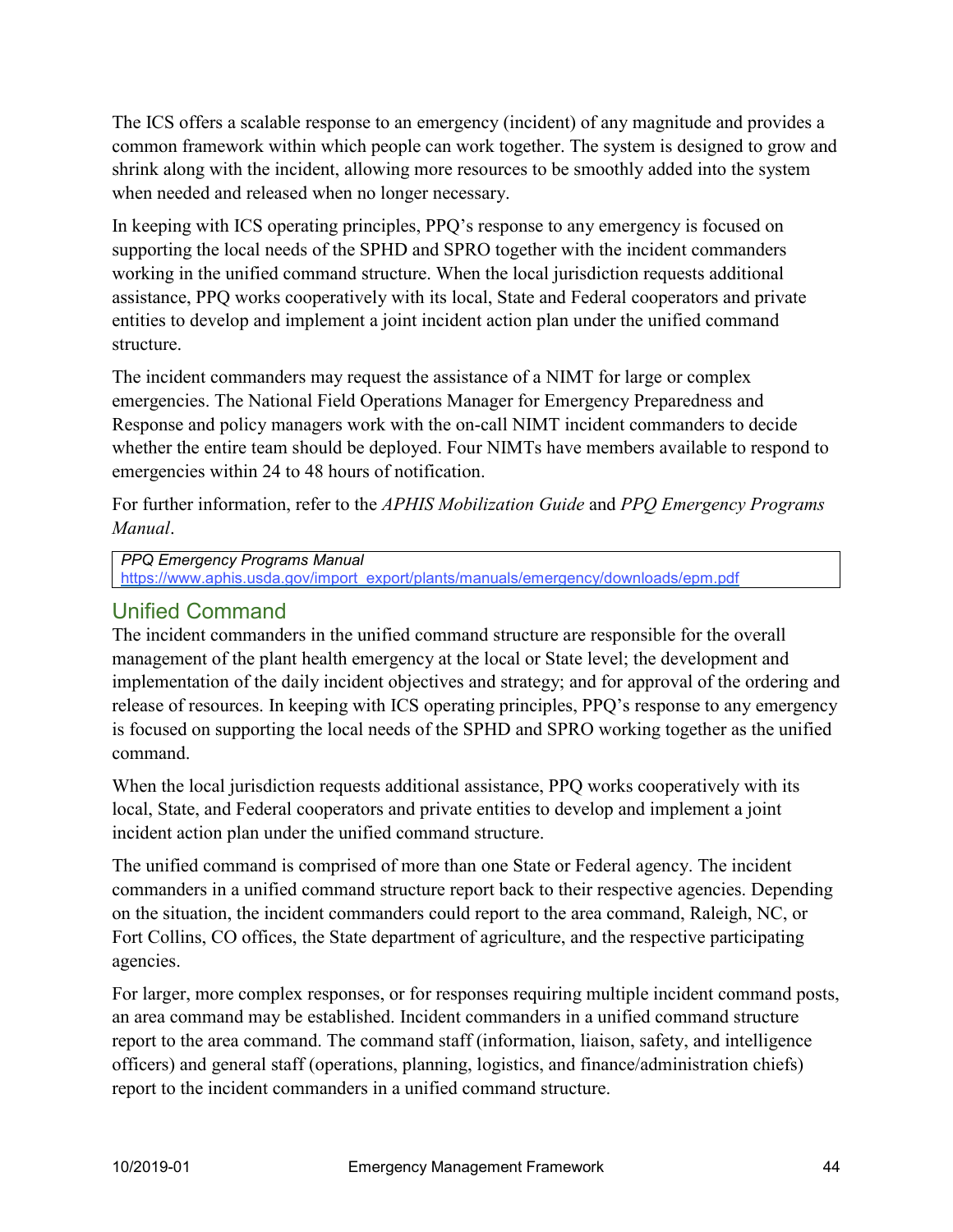Direct tactical and operational responsibility for the conduct of incident management activities rests with the on-scene incident commanders. For further information, refer to the *PPQ Emergency Programs Manual*.

*PPQ Emergency Programs Manual* [https://www.aphis.usda.gov/import\\_export/plants/manuals/emergency/downloads/epm.pdf](https://www.aphis.usda.gov/import_export/plants/manuals/emergency/downloads/epm.pdf)

# Area Command

The purpose of an area command is to oversee the management of a large or complex regional incident and coordinate the allocation of resources in support of the incident and the unified command. Typically, incident commanders in a unified command structure (Federal and State) report to the area command. If an area command is absent, they report to Raleigh, NC or Fort Collins, CO offices or the SPRO and SPHD of the affected State.

PPQ's field operations provides area command support for the States identified in the Field [Operations Organizational Chart.](https://www.aphis.usda.gov/plant_health/downloads/orgcharts/fieldoperations.pdf)

[\(https://www.aphis.usda.gov/plant\\_health/downloads/orgcharts/fieldoperations.pdf\)](https://www.aphis.usda.gov/plant_health/downloads/orgcharts/fieldoperations.pdf).

# Multiagency Coordination

Multiagency Coordination (MAC) coordinates agencies at the State, regional, or national level. The purpose of MAC is to oversee and coordinate groups of agencies in response to plant health emergencies of national significance.

Typically, MAC consists of Federal, State, and principals from other organizations with direct incident management responsibilities or with significant incident management support or resource responsibilities. These entities may facilitate incident management and policy coordination.

PPQ–PM provides national leadership and coordination to the MAC for plant health emergencies of national significance, including the following:

- Ensuring each involved agency is providing situation and resource status
- Establishing priorities between incidents and area commands in concert with the single incident command or unified command structures
- Acquiring and allocating resources required by incident management personnel
- Coordinating and identifying future resource requirements
- Coordinating and resolving policy issues
- Providing strategic coordination

#### Data Management **PPQ–ODA**

The response to a plant health emergency involves the collection of detection, survey, control, treatment, and regulatory information in the affected area; adequate and timely identification of the plant pest or disease; and coordination of the appropriate emergency response to contain, control, and eradicate the pest or disease. Central to successful emergency coordination is the timely communication of information to responders and stakeholders throughout the process.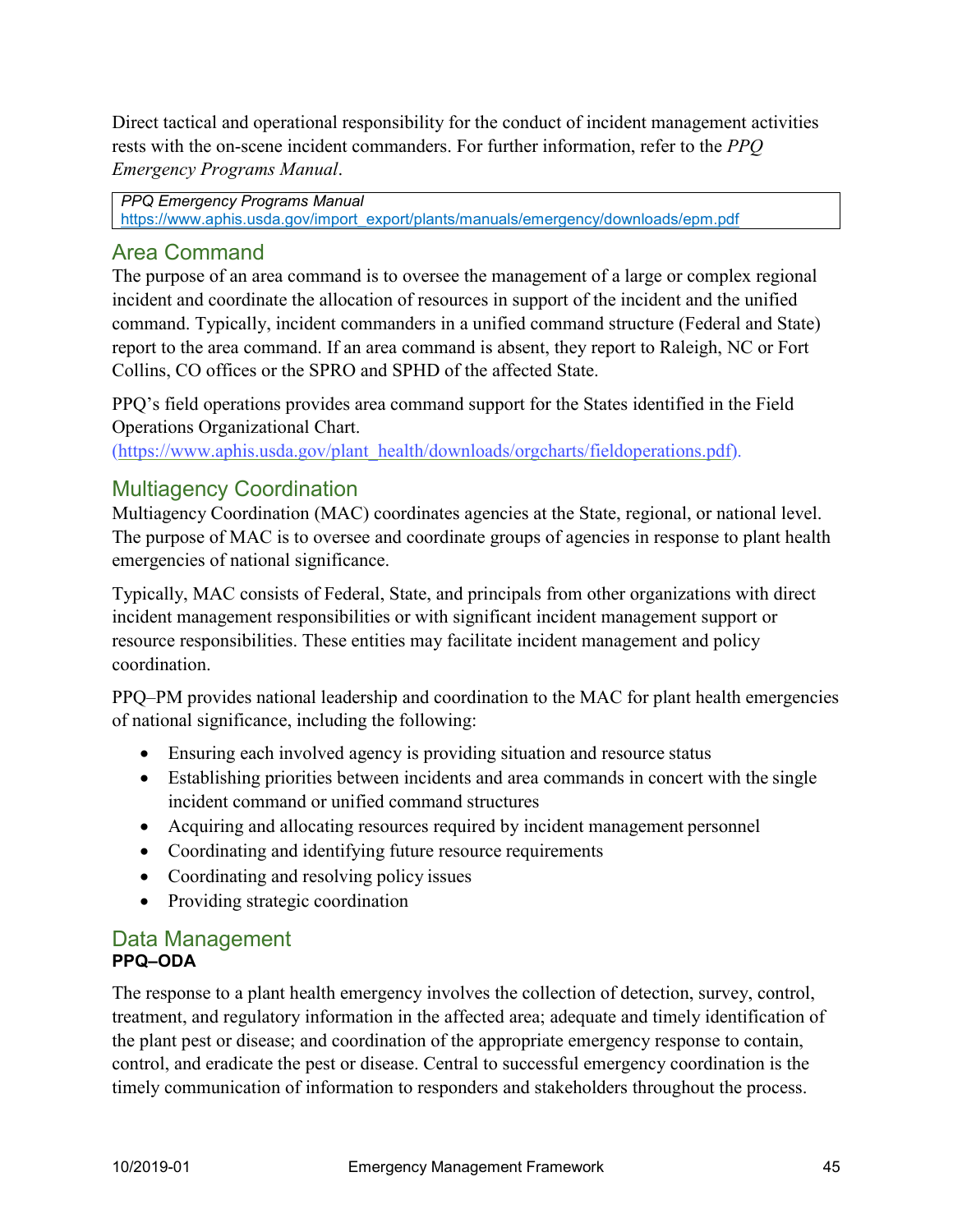Accurate data collection, data analysis, and timely access to information are the foundation of the decision support processes used to manage plant health emergencies. A data management system designed to provide timely data collection, storage, integration, analysis, and reporting is also fundamental to managing plant health emergencies.

# Integrated Plant Health Information System

PPQ uses the Integrated Plant Health Information System (IPHIS) to meet its domestic regulatory information management and reporting needs. IPHIS is a single data management system that enhances PPQ and cooperators' ability to coordinate and respond to plant pest/disease outbreaks, to minimize impacts from pests already established in the country, and demonstrate to trading partners that agricultural commodities meet export requirements. IPHIS is designed to provide a secure, Web-based application for all regulatory plant pest detection agricultural activities.

IPHIS provides an environment for gathering quality information from PPQ's core regulatory functions survey, regulatory, diagnostics, and control. It incorporates the relational data utilizing advanced mobile, database, and geographic information technologies. IPHIS leverages the data and makes the information available to key regulatory partners and stakeholders. New functionalities are built into the system based on user feedback. IPHIS also shares information with PPQ's agricultural quarantine activity systems.

PPQ also utilizes eTrap, Roam, and collector for ArcGIS (ESRI Collector).

Visit the APHIS Web site for more information.

Integrated Plant Health Information System <https://www.aphis.usda.gov/planthealth/iphis-info>

# Data Management Resources

In addition to IPHIS, PPQ has Data Management Resources (DMR) that, upon request to Field Operation's Data Management and Data Analysis Risk and Targeting (DART) staff, will provide on-site data support during plant health emergencies. The DMR becomes an integral part of the incident command infrastructure at the outset and during the early planning phase. Depending on the size and scope of the plant health emergency, the DMR are provided to ensure the correct data are collected using the appropriate tools and formats for a successful response. When the ICS is used, Data Management Resources (DMR) report to the planning section of the command and general staff. Resources requested may include specialists in data management, information technology, and Geographic Information Systems (GIS). In addition, FO has DMR and GIS specialists with national coverage areas to integrate and assist the incident command system.

Data management specialists provide the following:

- Coordinates and supports on-site data management for the emergency
- Identifies the data requirements (elements, collection, integration, analysis, evaluation, and reporting) necessary for an effective response to the plant health emergency
- Works with NOM and other working group members to design the survey template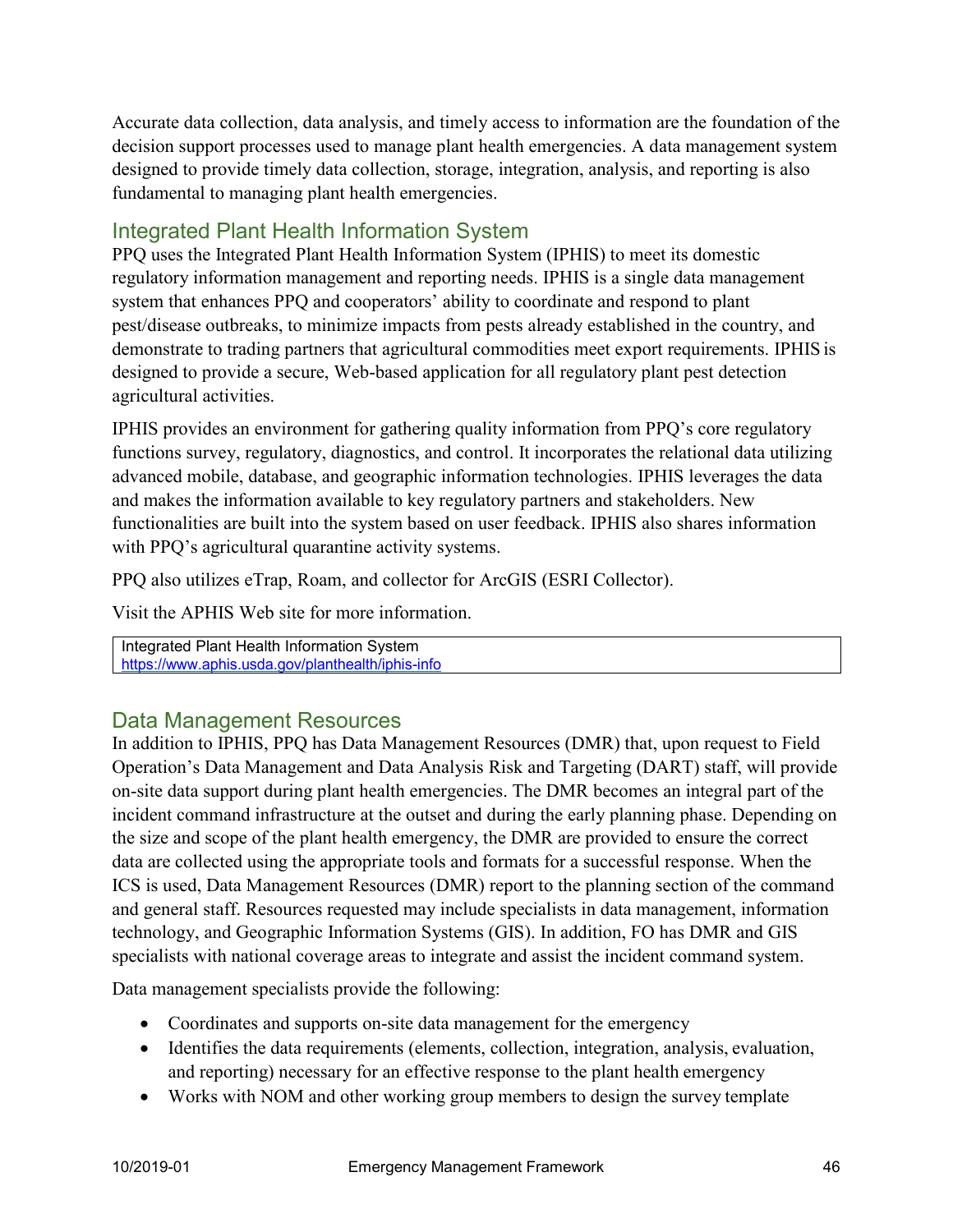Information technology specialists provide the following:

• Assembles on-site hardware, software, connectivity, and networks necessary to support the overall data management function

GIS specialists provide the following:

• Supports on-site GIS data integration and geospatial analysis of the data associated with the emergency response

# Emergency Management Incident Situation Reports **PPQ–FO**

Central to successful emergency coordination is timely communication of information to responding agencies, other Federal and State cooperators, stakeholders, and trading partners. Potential reports include:

- Incident action plan
- Incident situation
- Weekly situation
- Monthly summary

#### Incident Action Plan

For each operational period, the incident commanders in the unified command generate an incident action plan as soon as response activities begin. The plan formally documents incident objectives and the response strategy defined by the incident command and general staff during the response planning. The plan includes general strategies and tactics intended to achieve specific goals and objectives as well as facilitating the dissemination of critical information regarding response efforts. The plan is distributed to individuals directly involved with the emergency, including the command and general staff, FO, and national emergency response coordinators.

#### Incident Situation Report

Depending on the scope of the emergency, the incident command and general staff may be requested to submit an incident situation report. In addition to information in the daily incident action plan, the incident situation report includes survey and diagnostics, trace-back and traceforward information, treatment information, and regulatory activities. This report, which is distributed on a need-to-know basis, also includes information of national significance such as trade, communication and outreach, technical, economic, and other biological and ecological information regarding the pest or disease.

#### Weekly Situation Report

This report replaces the incident situation report as information becomes less fluid and timely information can be provided weekly as determined by the MAC, area command, and unified command. The weekly report summarizes the pest status, regulatory activities, and results associated with the response.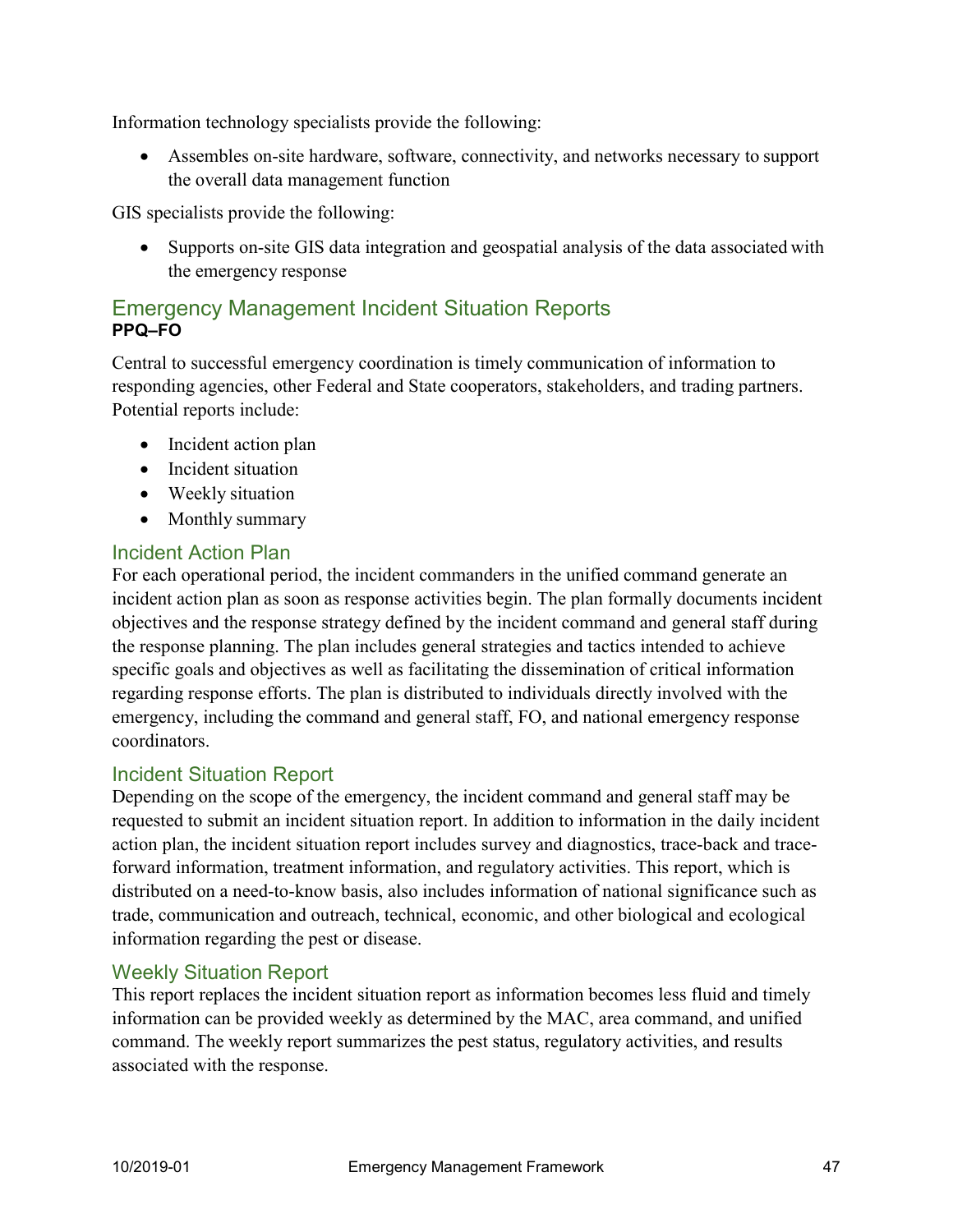## Monthly Situation Report

This report replaces the daily and weekly situation reports as program activities become routine and when the MAC, area command, and unified command determine updates can be provided on a monthly basis. The monthly report includes a summary information regarding the pest status, regulatory activities, and long-term results associated with the response.

*PPQ Emergency Response Manual* [https://www.aphis.usda.gov/import\\_export/plants/manuals/emergency/downloads/epm.pdf](https://www.aphis.usda.gov/import_export/plants/manuals/emergency/downloads/epm.pdf)

#### Regulatory Framework **PPQ–PM**

The USDA is responsible for protecting plants and safeguarding American agriculture. The Plant Protection Act of 2000 (PPA) provides the USDA with the authority to regulate the movement of organisms that may pose a threat to agriculture into or within the United States. The PPA also provides the USDA with the authority to prevent the introduction, dissemination, or establishment of such organisms. APHIS–PPQ is the lead Federal agency providing safeguards against exotic plant pests threatening agriculture and natural systems.

The domestic regulatory framework is developed in collaboration with the affected State plant regulatory agencies. When less than the entire State is quarantined, both the Federal and State quarantine must, at minimum, be in parallel.

PPQ can exercise one or more of the following regulatory options in an effort to prevent the spread of plant pests and diseases of regulatory significance:

- Emergency Action Notification (EAN)
- Federal Order (FO)
- Interim rules
- Proposed and final rules

## Emergency Action Notification

The EAN is a document issued by a PPQ inspector to notify an owner or agent of carrier, premises, and/or articles to apply specific remedial measures to prevent the potential spread of a plant pest or disease. An EAN can be used when dealing with a relatively small number of regulated entities.

#### Federal Order

Federal Quarantine Orders (FQO) or Federal Orders are issued by PPQ with the approval of USDA's Office of General Counsel (OGC). An FQO is used to stop or regulate the movement of articles from a defined geographical area to prevent the spread of plant pests and diseases. AN FQO can also be used to announce that a host will be regulated, expand existing quarantine regulations, or add to host lists under existing quarantine regulations. SPRO letters are used to transmit information regarding FQO's, program and regulatory updates, and the detection of new pests in addition to providing program and regulatory updates and detecting new pests.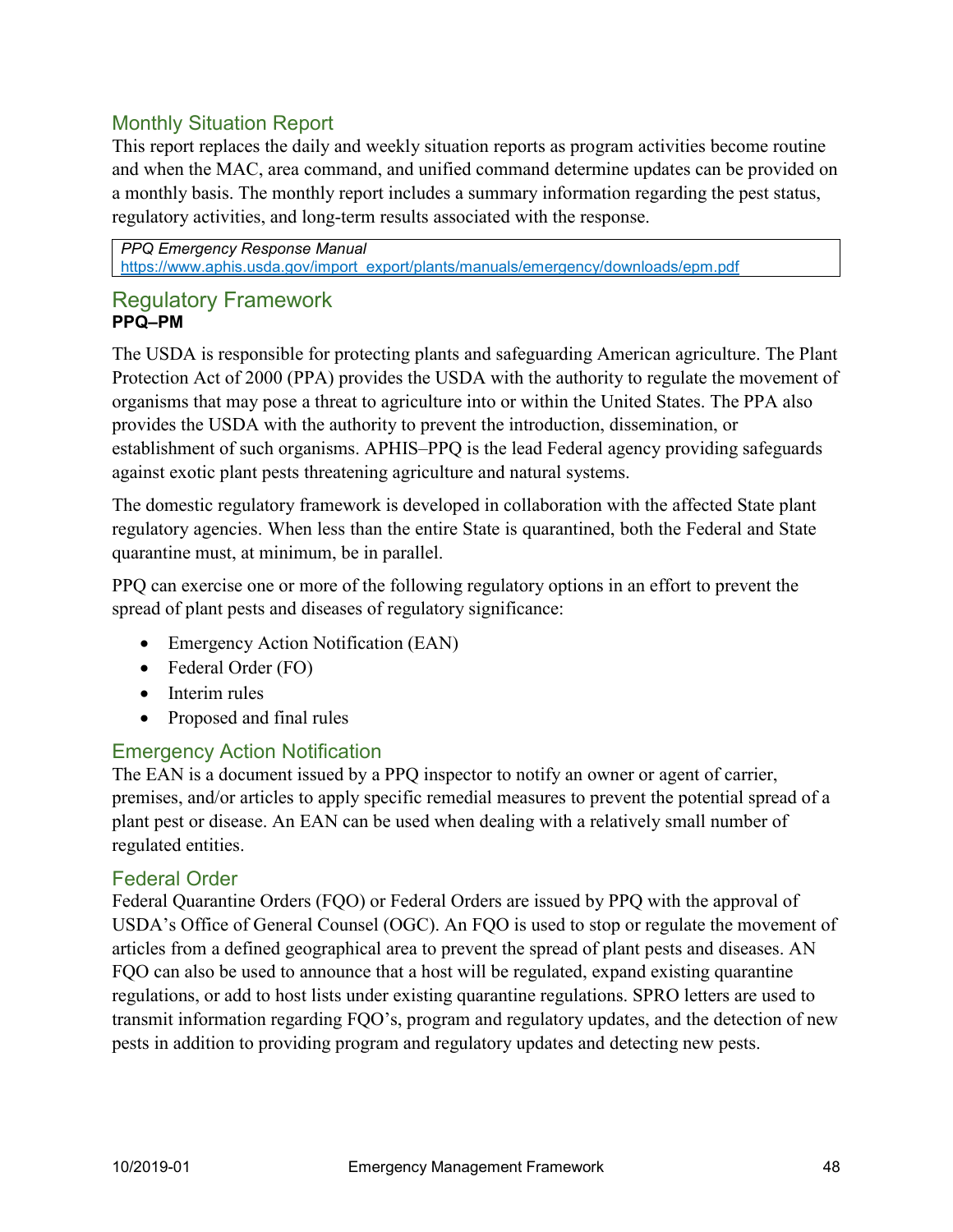#### Interim Rules

The interim rules are used to establish a new quarantine in the Code of Federal Regulations (CFRs) on an emergency basis or when prior public comment is not in the best interest of the public. Interim rules are issued by APHIS with OGC, departmental, and OMB review.

#### Proposed and Final Rules

These rules are used for the long-term regulatory requirements or maintenance of ongoing programs. These rules can also be used to approve new treatments or protocols for interstate movement of regulated articles under existing regulations.

APHIS issues proposed and final rules with OGC, USDA, and OMB review or clearance. The PPQ–PHP–Imports, Regulations, and Manuals (PHP– IRM) provides support and guidance to PPQ policy managers in selecting the most appropriate regulatory option based on the circumstances of the pest outbreak.

PPQ's PHP–IRM staff interfaces with the regulations writers in APHIS–PPD, USDA–OGC, OMB, and others involved in regulatory decision making to facilitate the development and codification of regulatory initiatives.

## Protection of Human Health and the Environment **PPD–ERAS**

A response to a plant health emergency situation may require the use of chemical control or some other eradication tools. Whenever such control techniques are proposed, several Federal laws must be considered prior to the initiation of the activity:

- Federal Insecticide, Fungicide, and Rodenticide Act (FIFRA)
- Endangered Species Act (ESA)
- National Environmental Policy Act (NEPA)

## Federal Insecticide, Fungicide, and Rodenticide Act

FIFRA requires that chemicals used for control have approved labels and that all label requirements are followed. These requirements can include applicable uses, maximum application rates, handling instructions, and personal protective equipment (PPE). If no label is available for the emergency in question (i.e., the pest of concern is not listed as one for which the chemical may be used), a new label or a label exemption may be obtained.

#### Endangered Species Act

ESA requires that all Federal actions, including emergency responses, must not harm federally protected, threatened, or endangered species. Before an action can begin, one must determine if protected species are in the project area, and if so, measures must be put in place to protect them from adverse effects of the action. Such work requires coordination with the U.S. Fish and Wildlife Service (FWS) or the National Marine Fisheries Service.

Several methods are available to ensure ESA compliance, but the exact method chosen is dictated by the nature of the emergency, the proposed response, and the location. In the earliest possible stage of the response, Policy and Program Development's Environmental and Risk Analysis Services (PPD– ERAS) and PHP's Environmental Compliance (PHP–EC) play critical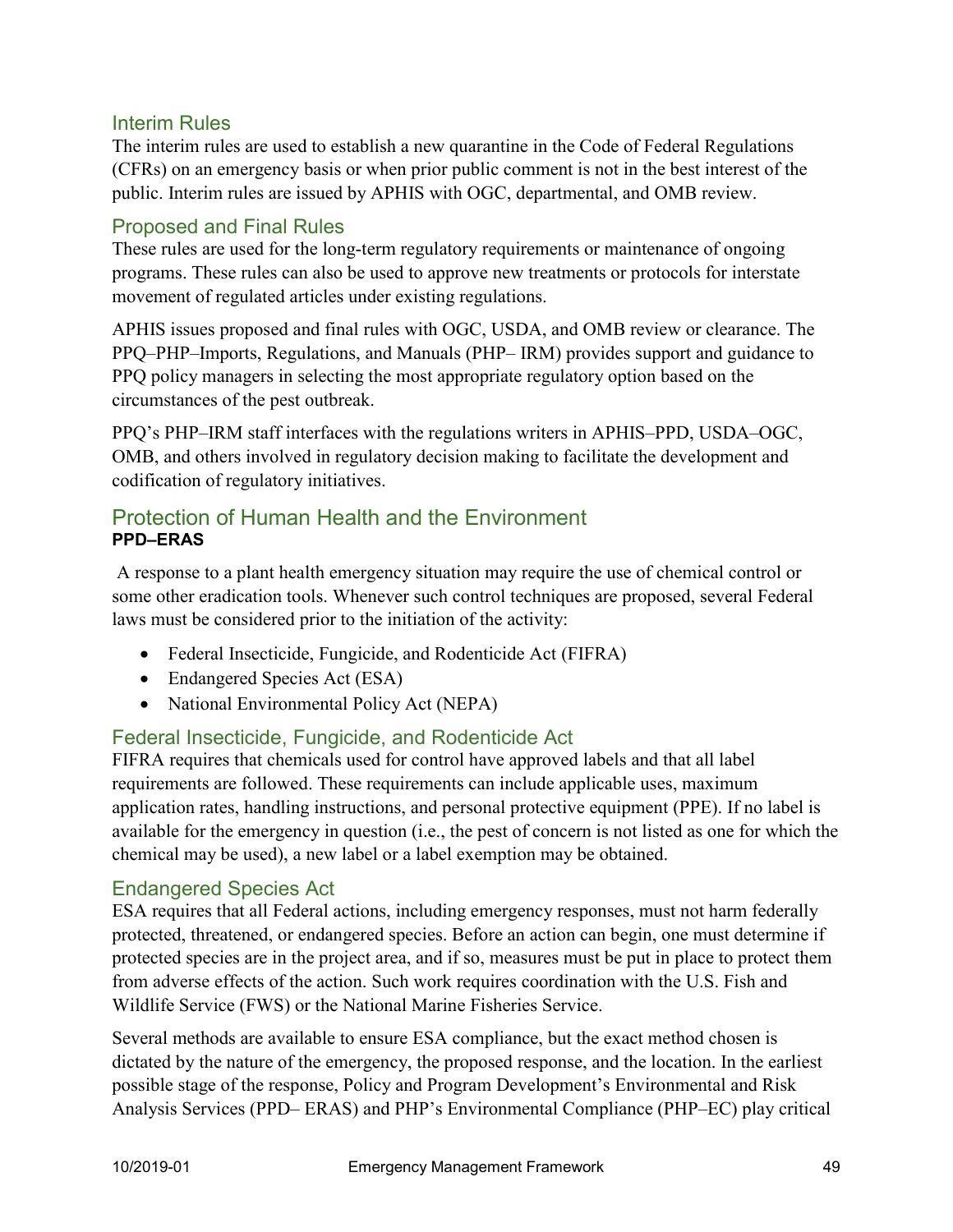roles in providing the necessary guidance and in conducting the necessary analyses to develop the required documentation.

# National Environmental Policy Act

NEPA requires that Federal agencies consider in writing the potential adverse effects of their actions, which often requires public input. The exact nature of the documentation and public involvement is dictated by the potential for adverse effects and the significance of those effects.

Most emergency responses will include actions that require up to 30 days of public comment prior to initiation of the action. Thus, PPD's ERAS and PHP's EC staffs must be involved early in the process of planning a response so the required public involvement can be put into place and not hinder the speed of the response.

The first step is Environmental Assessment (EA), which can be completed in a few months leading to a Finding of No Significant Impact (FONSI), in which case, the NEPA requirements are met. If the initial assessment finds significant impact on the environment or human health, an Environmental Impact Statement (EIS) must be completed, which can take several years to complete.

## State and Local Environmental Laws

The state plant health regulatory agency in the affected State is responsible for contacting the State and local agencies with jurisdiction over environmental and human health to determine the applicable non-Federal laws.

# All-Hazards Emergency Support Function **PPQ–FO**

The Federal Emergency Management Agency's (FEMA) mission is to support our citizens and first responders to ensure that, as a nation, we work together to build, sustain, and improve our capability to prepare for, protect against, respond to, recover from, and mitigate all hazards. Coordinates the response to all-hazard emergencies, including natural catastrophes such as hurricanes, tornados, tsunamis, earthquakes, and volcanic eruptions.

The [FEMA National Response Framework](https://www.fema.gov/media-library/assets/documents/117791) (NRF) is a guide to how the nation responds to all types of disasters and emergencies. It is built on scalable, flexible, and adaptable concepts identified in NIMS to align key roles and responsibilities across the nation. The NRF describes the principles, roles, and responsibilities, and coordinating structures for delivering the core capabilities required to respond to an incident and further describes how response efforts integrate with those of the other mission areas. **This framework is always in effect and describes the doctrine under which the nation responds to incidents**. The structures, roles, and responsibilities described in this Framework can be partially or fully implemented in the context of a threat or hazard, in anticipation of a significant event, or in response to an incident. Selective implementation of the NRF's structures and procedures allows for a scaled response, delivery of the specific resources and capabilities, and a level of coordination appropriate to each incident.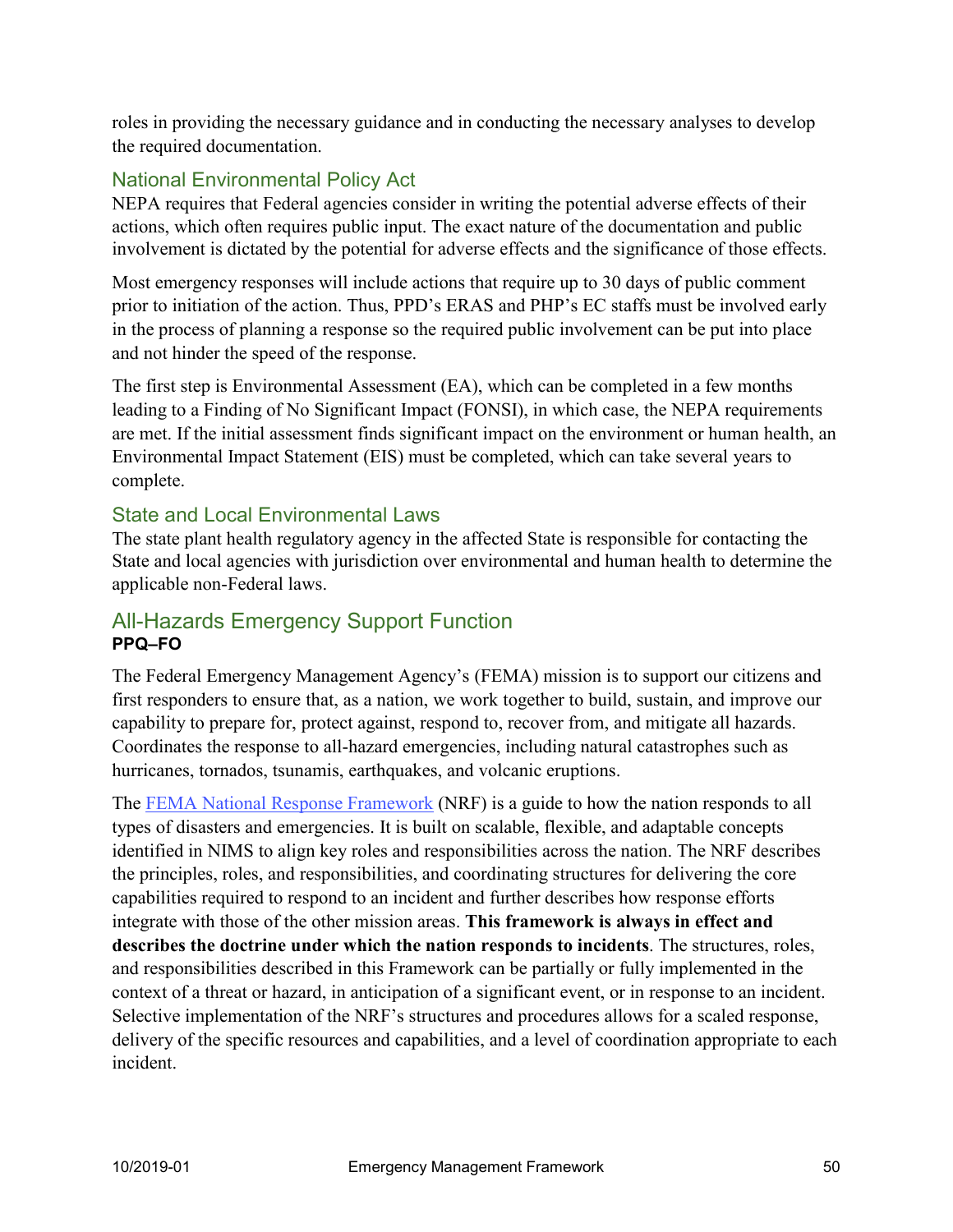The NRF may be activated in response to one or more of the following:

- A Federal department or agency acting under its own authority has requested the assistance of the Secretary of Homeland Security
- The resources of State and local authorities are overwhelmed and Federal assistance has been requested by the appropriate State and local authorities responding to a major disaster or an emergency as defined under the Stafford Act or a catastrophic incident
- More than one Federal department or agency has become substantially involved in responding to an incident
- The Secretary of Homeland Security has been directed to assume responsibility for managing a domestic incident by the President

Different Federal departments or agencies lead the coordination of the Federal government's response depending on the type and magnitude of the incident. The lead agencies are also supported by other agencies bringing relevant capabilities to bear in responding to the incident. For example, FEMA leads and coordinates Federal response and assistance when the President declares a major disaster or emergency under the Stafford Act. Federal agencies are assigned support functions on the basis of authorities, resources, and capabilities.

The following 15 numbered Emergency Support Functions (ESF) are assigned to Federal agencies:

- 1. Transportation
- 2. Communications
- 3. Public works and engineering
- 4. Fire fighting
- 5. Information and planning
- 6. Mass care, emergency assistance, temporary housing, and human services
- 7. Logistics
- 8. Public health and medical services
- 9. Search and rescue
- 10. Oil and hazardous materials response
- 11. Agriculture and natural resources
- 12. Energy
- 13. Public safety and security
- 14. Superseded by the National Disaster Recovery Framework
- 15. External affairs

USDA has delegated to APHIS the lead for ESF 11, and two of the five primary functions are:

- Responding to animal and agricultural health issues
- Providing technical expertise in support of animal and agricultural emergency management

APHIS has ESF 11 structure at the national and field levels, including one ESF 11 coordinator to each of the 10 FEMA Regions. The ESF 11 Coordinator works with States, territories, Tribes,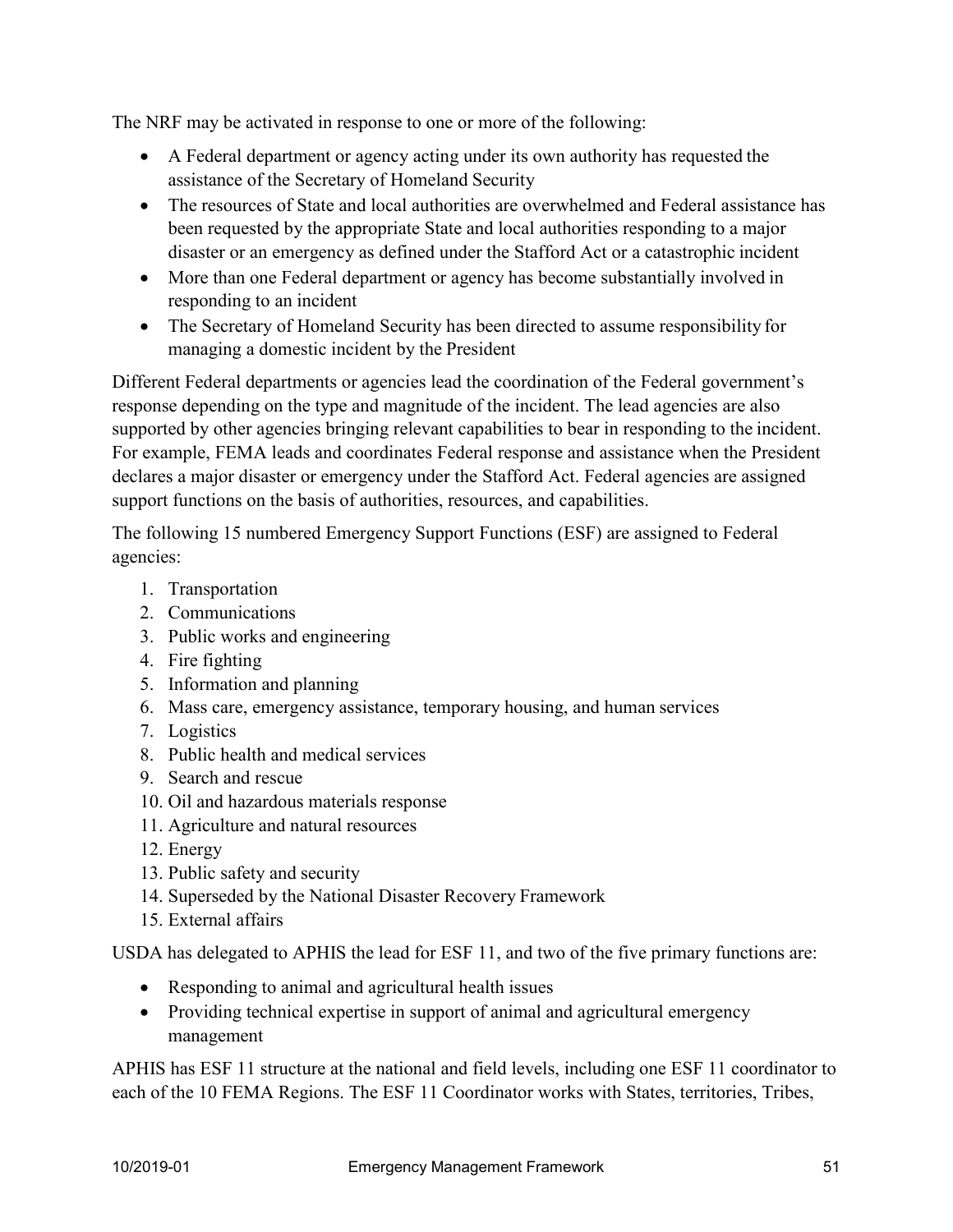and locals, in addition to other Federal programs and FEMA. The APHIS Emergency Preparedness Committee (EPC) accomplishes ongoing, consolidated, APHIS-wide, prevention and preparedness activities on behalf of the Administrator. APHIS programs have senior level (typically Senior Executive Service) member on the EPC. The EPC is charged with coordinating the agency's overall response and contribution of resources during an ESF 11 activation to an all-hazard emergency.

FEMA National Incident Management <https://www.fema.gov/national-incident-management-system> All-Hazards Emergency Support Function 11 (ESF-11) <https://www.fema.gov/pdf/emergency/nrf/nrf-esf-11.pdf>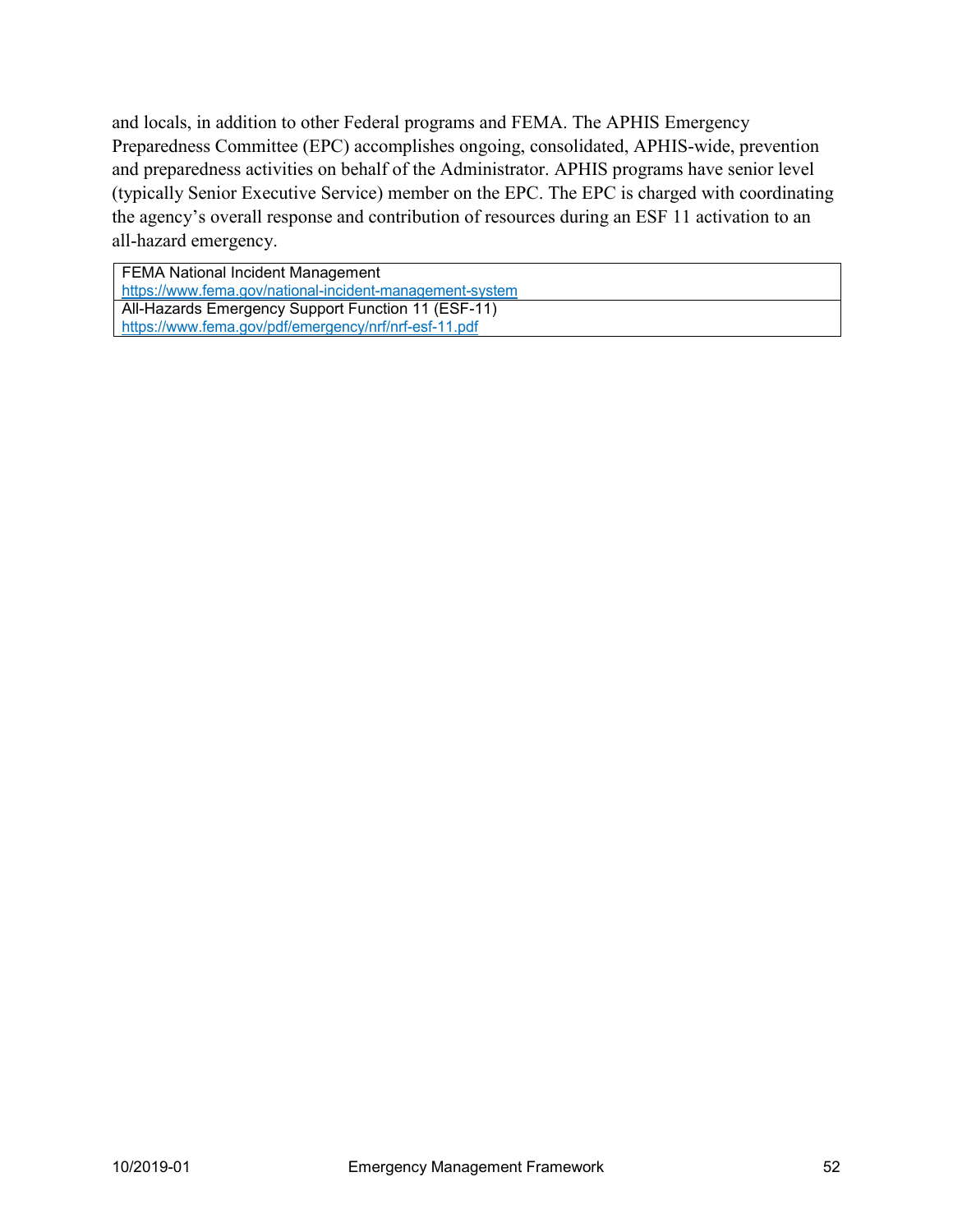# Chapter 6: Recovery

# **Introduction**

During an ongoing response and after an emergency response is complete, Plant Protection and Quarantine (PPQ) works with Federal agencies; State, Tribal, and local governments; and the private sector to develop and implement systems designed to provide long- term stability and protection from the pest or disease that caused the emergency. Recovery includes plant health regulations, eradication, best management practices, and restoration plans.

PPQ's recovery activities include the following:

- Long-term protection plan
- Demobilization
- National Plant Disease Recovery System (NPDRS)
- Science-based methods and technology
- Outreach

#### Long-Term Protection Plan **PPQ–PM**

PPQ works with State, Federal, and Tribal agencies, industry, and stakeholders to develop and implement long-term plans designed to prevent further domestic plant health emergencies from occurring. The long-term plan could include one or more of the following strategies:

## **Eradication**

Eradication programs are designed to eliminate the pest and the risks associated with its spread to other areas or States. Eradication is considered provided the biology and epidemiology of the pest supports this approach, the necessary tools are available, and the effort is financially and operationally feasible. Examples of eradication programs include programs for exotic fruit flies, the European grapevine moth, plum pox virus, the Asian long-horned beetle, the pale cyst nematode, the golden nematode, and the boll weevil.

## Pest Mitigation

Pest-mitigation programs are designed to mitigate the damage, risk, and economic impact of pests that are extremely difficult to control and almost impossible to eradicate. Examples of pestmitigation programs are those for the emerald ash borer, European gypsy moth, Japanese beetle, and *Phytophthora ramorum*. Mitigation practices are based on the following:

- Voluntary or nonvoluntary
- Critical control points

For example, the *Phytophthera ramorum* program uses a systems approach to address the pathogen's continued presence in certain nurseries. This approach includes intensive surveillance for the disease at the nursery and, if the pathogen continues to be detected, the mandatory adoption of measures designed to mitigate the pathogen's presence at certain critical points in the nursery's production system. The European gypsy moth's "Slow-the-Spread" program uses a trap and lure system to determine the front of the gypsy moth infestation. When determined,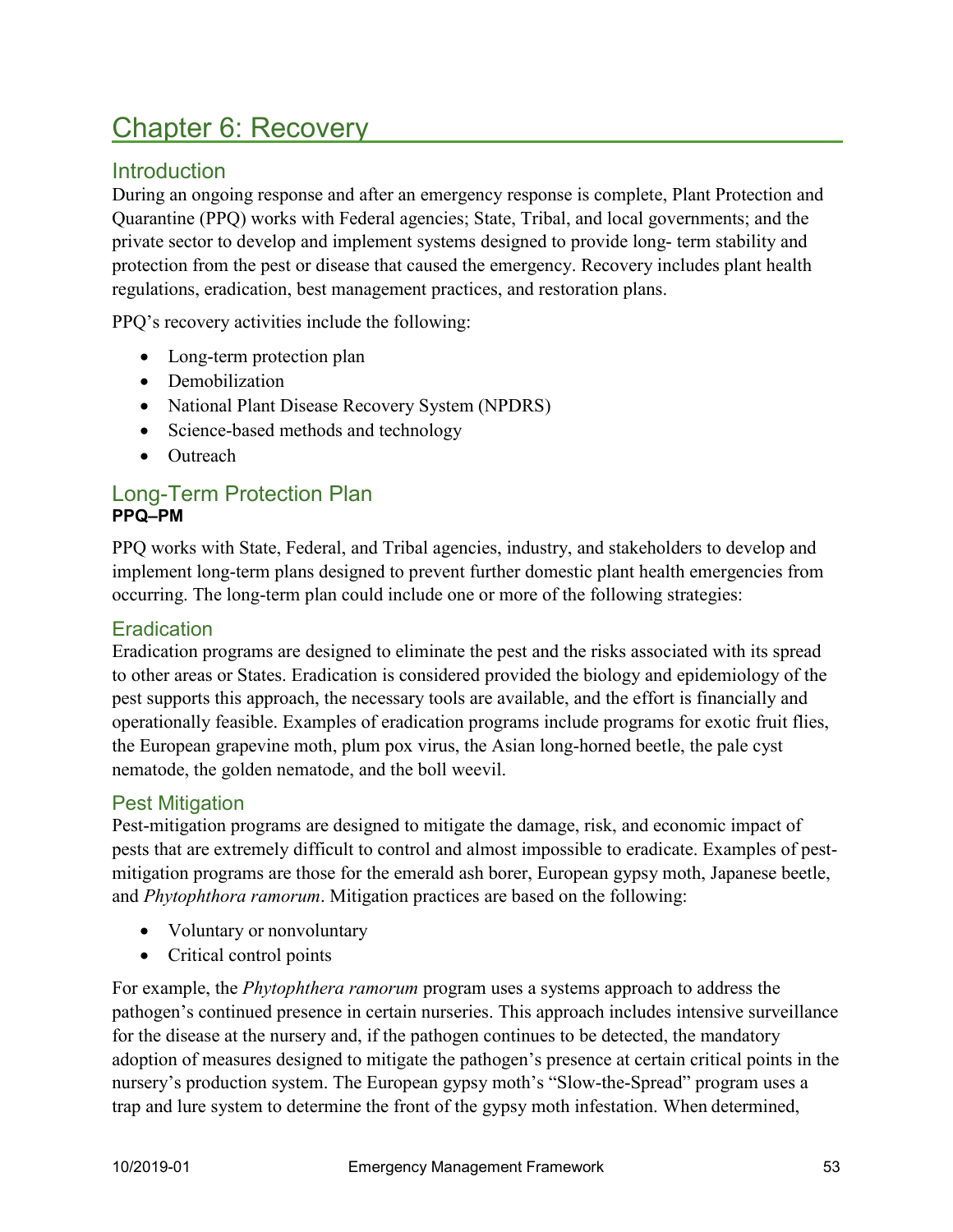Animal and Plant Health Inspection Service (APHIS) in conjunction with State and other Federal partners including the National Park Service and Forestry Service, works to deploy biological controls and additional trapping to detect and reduce pest populations. In addition, biological controls and sterile insect techniques have been developed and are in programmatic use for a variety of pests.

## Integrated Pest Management

Integrated Pest Management (IPM) plans are designed to suppress the pest population below economic levels utilizing various tools and strategies. Many of the tools may be developed by PPQ with Federal and State cooperators and transferred to producers for implementation. Examples of IPM approaches include the programs for soybean rust, white fly, cherry blossom moth, and sugarcane rust.

# **Regulations**

Developed regulations can include control over the movement of restricted commodities, treatment to reduce pest populations on the commodity, or the use of plow-down dates for crop destruction to disrupt the life cycle of the pest in question. These examples of regulations are some of the methods used to facilitate the movement of commodities to their destinations.

# Regulatory Framework

The regulatory framework supports both eradication and pest mitigation and can include interim, proposed, and final rules or State regulatory authorities.

Interim Rules—used to establish a new quarantine in the Code of Federal Regulations (CFRs) on an emergency basis or when prior public comment is not in the best interest of the public

Proposed and Final Rules—used for the long-term regulatory requirements or maintenance of ongoing programs; can also be used to approve new treatments or protocols for interstate movement of regulated articles under existing regulations; issued by APHIS with USDA–Office of General Counsel (OGC) and U.S. Office of Management and Budget (OMB) review or clearance

Compliance Agreements—established with industry to ensure compliance with the regulations established to support the recovery

State Regulatory Authority—States are encouraged to take the initial lead on any new plant health emergency in a State to ensure a timely and effective response; federal regulatory authorities will simultaneously work with the States to ensure all necessary requirements are appropriately and expeditiously completed

# **Demobilization PPQ–FO**

Demobilization refers to the process and procedures used by PPQ and cooperators to ensure orderly, safe, and efficient return of an incident resource to its original location and status. The following two criteria must be satisfied: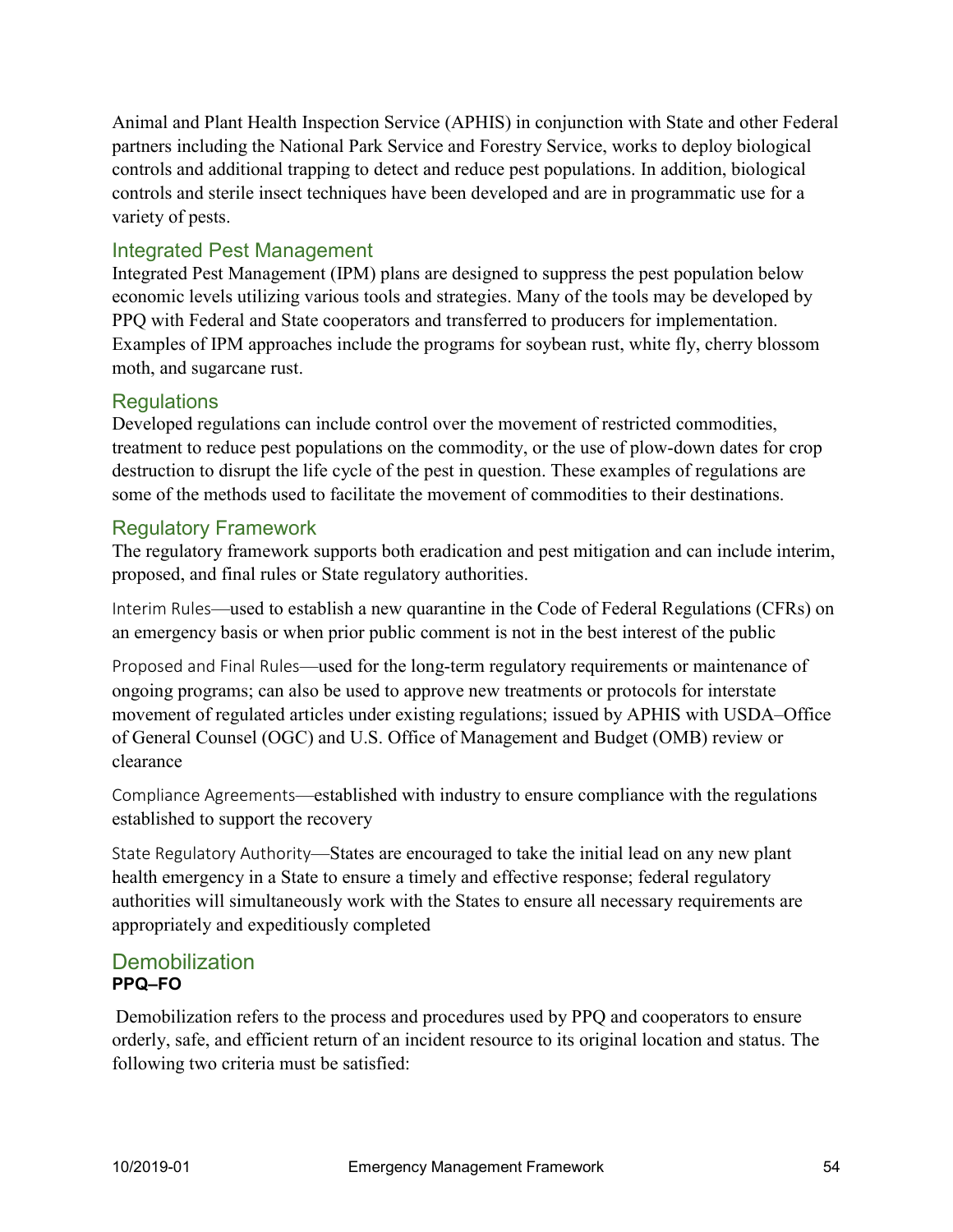- All personnel are debriefed following demobilization, and the supervisor is notified of return to routine job duties
- Equipment and nonconsumable materials are inventoried, released, and returned to controlling agencies

Although demobilization of certain resources occurs throughout the incident, most demobilization activities occur after the emergency response.

#### APHIS Mobilization Guide

[https://www.aphis.usda.gov/library/manuals/pdf/aphis\\_1050.pdf](https://www.aphis.usda.gov/library/manuals/pdf/aphis_1050.pdf)

# National Plant Disease Recovery System **ARS–NPDRS**

The National Plant Disease Recovery System (NPDRS) is mandated by Homeland Security Presidential Directive number 9 (HSPD-9). The purpose of NPDRS is to ensure the tools, infrastructure, communication networks, and capacity required for mitigating the impact of highconsequence plant disease outbreaks are available to allow a reasonable level of crop production.

Each disease-specific plan is intended to provide a brief primer on the disease, assess the status of critical recovery components, and identify disease management research, extension, and education needs. These documents are not intended to be stand-alone documents addressing all aspects of the plant disease outbreak and all decisions that must be made and actions taken to achieve effective response and recovery. They are, however, documents that will aid the U.S. Department of Agriculture (USDA) and guide others in further efforts directed toward recovery from a high-consequence plant disease. The plans are a cooperative effort of university, industry, and government scientists sponsored by the American Phytopathological Society and the USDA.

PPQ has been instrumental in assuring the NPDRS has engaged not only Federal, but State partners in developing strategies for recovery from all high-consequence plant health emergencies.

USDA–Agricultural Research Service–Office of Pest Management–National Plant Disease Recovery System

<https://www.ars.usda.gov/crop-production-and-protection/plant-diseases/docs/npdrs/>

# Science-Based Methods and Technologies

Science-based methods and technologies require a scientific assessment that supports recovery strategies. The methods and technologies ensure the tools and methods are developed to achieve pest mitigation goals and strategies in an efficient and scientifically valid manner.

# **Outreach**

Outreach to stakeholders and other interested parties is critical to a successful recovery. Working with the National Plant Board (NPB) and National Association of State Departments of Agriculture (NASDA), we can use the tactics described in the "Communication and Outreach" section of this document to keep all parties aware of recovery strategies, and overall progress, and ensure participation in public and industry meetings. Coordinated engagement ensures a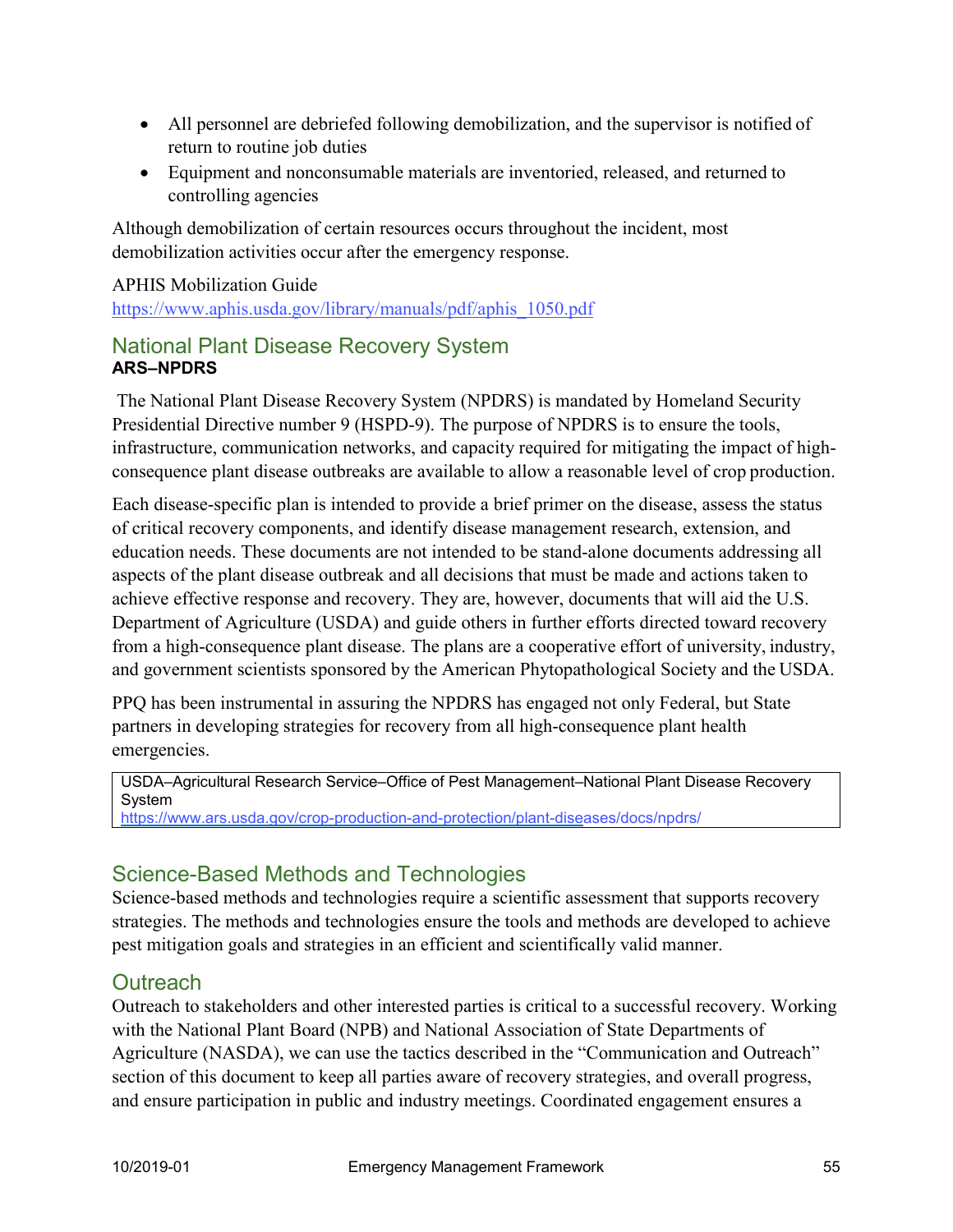balanced recovery approach. In addition, recognition activities can be held to announce the end of a program (e.g., Asian longhorn beetle in Chicago, Illinois, plum pox virus (PPV) in Pennsylvania, and European grapevine moth (EGVM) in California).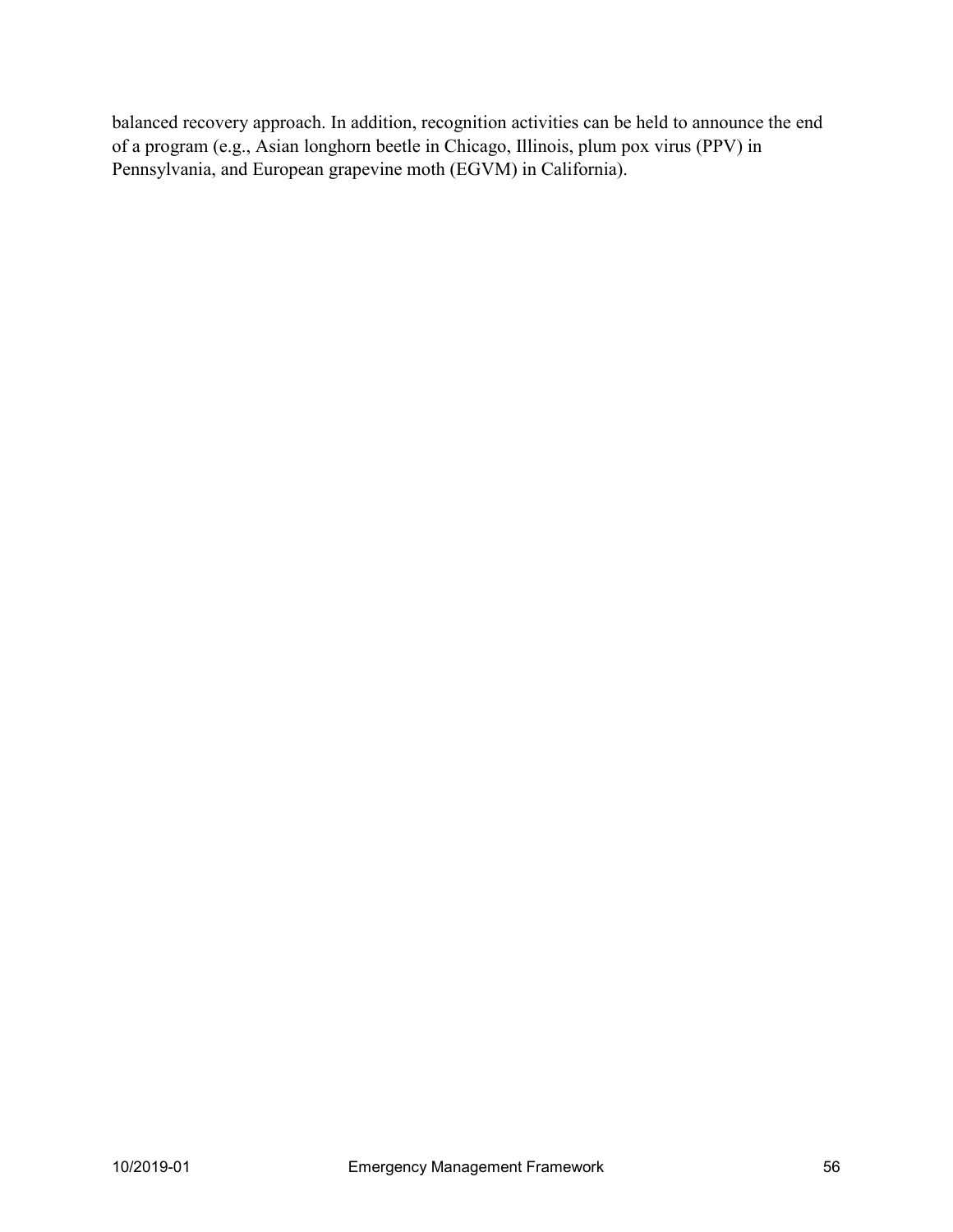# **Chapter 7: Roles and Responsibilities**

# **Introduction**

National Operations Managers (NOMs) in Field Operations (FO) and National Policy Managers in Policy Management (PM), as well as subject matter experts (SMEs) are involved in plant health emergency response and have specific roles and responsibilities. While personnel from all three core functional areas (CFAs) are expected to work together as a cross-functional working group, the overall leadership lies with the National Policy Manager in Riverdale, MD.

For the purposes of this document, emergency programs are those programs involving one or more of the following:

- Identifying and delimiting new outbreaks of a quarantine pest
- Coordinating with industry, Federal agencies, and State, Tribal, and local governments to organize and implement coordinated actions designed to contain, control, or eradicate a quarantine pest
- Coordinating the development of a domestic regulatory framework that quarantines the pest while facilitating interstate commerce of regulated articles that pose plant health risks
- Formulating and pursuing funding on an emergency basis (as needed)

# Plant Protection and Quarantine (PPQ)–PM, Riverdale

National Policy Managers within Pest Detection and Emergency Programs (PDEP) provide leadership, overall direction, and guidance from the national perspective that includes, but is not limited to the following:

- 1. Executive decisionmaking support
	- a. PDEP coordinates with FO, Science and Technology (S&T), various units within PM, and others to gather the critical information needed for the PPQ executive team to make decisions regarding the nature and goals of the emergency response when a quarantine pest has been detected. PDEP also ensures the States and critical stakeholders affected by the emergency response have had the opportunity to provide their perspective and input for the executive team's consideration.
- 2. Policy management
	- a. Drafts program policy and recommendations for agency consideration
	- b. Initiates communication and coordinates the development of program policy in alignment with the PPQ–New Pest Advisory Group (NPAG) recommendations and PPQ management team decisions regarding the nature and goals of the emergency response
	- c. Initiates and coordinates consultation with Federal agencies and public and private organizations concerned with the emergency and response actions under consideration
	- d. Consults with State, local, and Tribal governments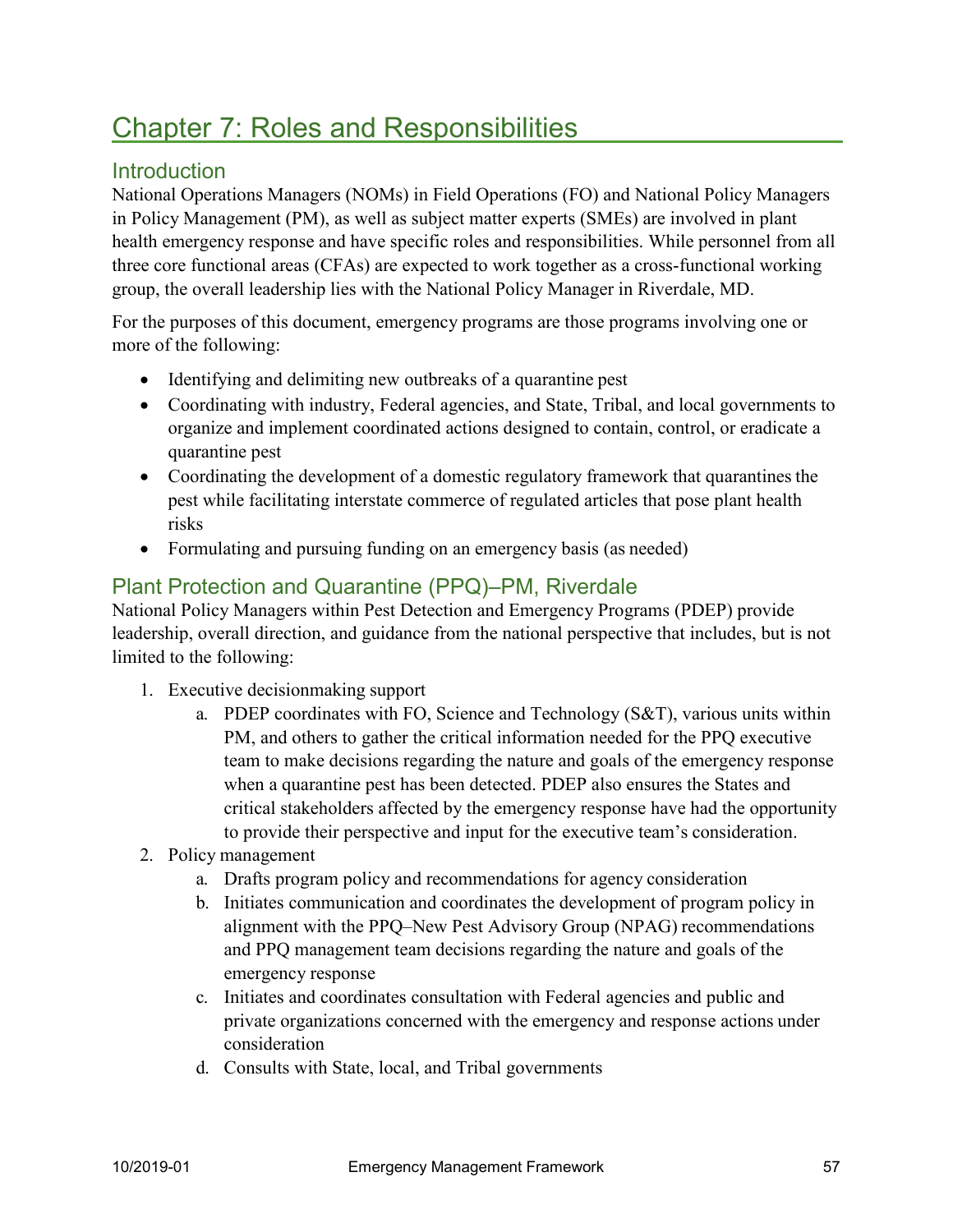- e. Stays abreast of program status, changes, or evolving critical issues provided by the field and others
- f. Performs timely program reviews to ensure objectives are met and activities are cost effective
- g. Provides support to the Deputy Administrator on specific program issues as needed
- 3. Budget development
	- a. Develops a budget for the program in consultation with the field and the States
		- i. Initiates and facilitates the development of the budget for the emergency response and associated performance measures
		- ii. Works with the Deputy Administrator's office through PPQ Resource Management and Planning Services (PPQ–RMPS) to secure funding
		- iii. Works with the APHIS budget staff to complete the program assessment rating process, including the development of the performance measuresto be reported to the U.S. Office of Management and Budget (OMB)
- 4. Program management and coordination; PHP provides the overall program coordination
	- a. With PPQ–S&T to
		- i. Initiate the NPAG report
		- ii. Request New Pest Response Guidelines (NPRGs), for pests not known to occur in the U.S.
		- iii. Determine if a technical working group (TWG) is needed to provide science-based recommendations
		- iv. Identify and ensure PPQ–Center for Plant Health Science and Technology (CPHST) is charged with the scientific and technical aspects including identifying the priorities among the required activities for the emergency response
	- b. In consultation with FO and others to ensure national consistency occurs on the following program operations:
		- i. With Federal agencies; State, Tribal, and local governments; industry; and public and private organizations concerned with the emergency and response actions under consideration
		- ii. With the APHIS ESF-11 national coordinator and the regional ESF-11 coordinators when an all-hazards incident impacts an emergency response program
- 5. Mobilization of resources available for consultation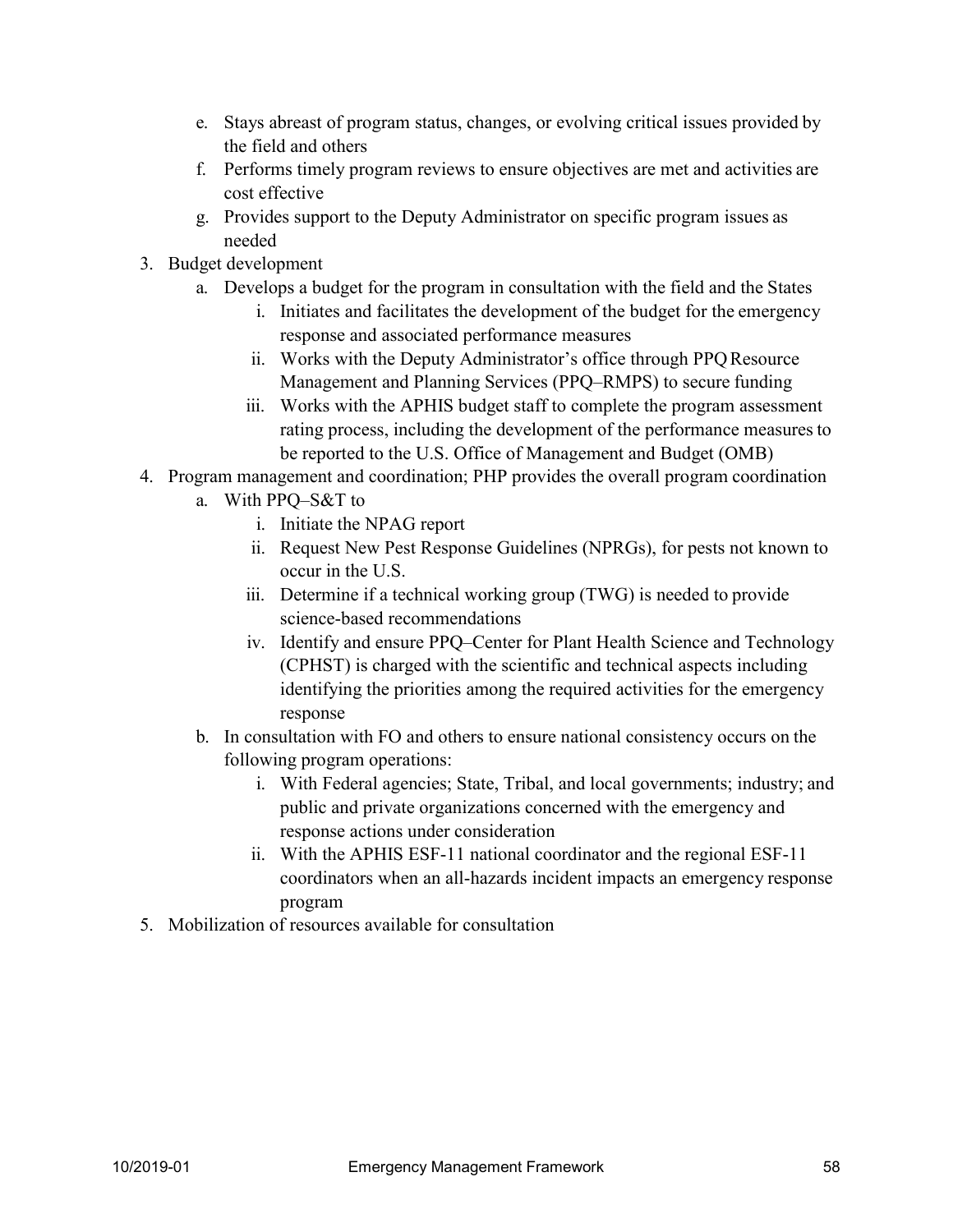- 6. Liaison with other resources as needed
	- a. Ensures overall coordination occurs within PPQ and with other Federal agencies; state, local, and Tribal governments; industry; and public and private organizations involved in the emergency response. Coordinates with PPQ's plant health programs and APHIS' International Services (APHIS–IS) on programs that involve international activity.
- 7. Communication and collaboration; develops and maintains communication plans with APHIS–Legislative and Public Affairs (LPA), PPQ FO, and the PPQ Deputy Administrator's office as follows:
	- a. Prepares information for APHIS and USDA executive leadership based on input from situation reports and other information compiled through the crossfunctional working group (CFWG)
	- b. Works with APHIS–LPA to issue press releases, pest alerts, and program brochures
	- c. If determined appropriate, develops communications outlets using social media and the Internet
	- d. Ensures appropriate public meetings are held in consultation with APHIS–LPA
	- e. Prepares and sends out State Plant Regulatory Officials (SPRO) letters
	- f. Convenes conference calls with the National Plant Board (NPB), PPQ leadership, and CFWG
	- g. Coordinates with State Plant Health Directors (SPHDs) and the field in communicating with affected State, local, and Tribal agencies, industry, and stakeholders
	- h. Coordinates with CFWG, and stakeholders to ensure a robust range of alternative actions are considered in response to the emergency
	- i. Generates talking points, mini-memos, and other documents as needed
	- j. Establishes and maintains the public Web page, when applicable, through information technology (IT) protocols
	- k. Ensures all appropriate personnel at all levels of the organization are informed
	- l. Ensures a consistent message is communicated by all levels of the organization with Federal Emergency Management Agency (FEMA) and other external entities regarding the coordination of the plant health emergency response program with a separate ESF-11, all- hazards response
	- m. Manages and coordinates the relationships and communications with affected industry representatives at the national level
	- n. Coordinates with the field managers to develop a consistent message to be communicated with industry and other stakeholders at the local level
	- o. Coordinates with CFWG, the States, and APHIS–LPA in developing an outreach plan (includes coordinating with the media at the national level)
	- p. Communicates any local political issues to FO and larger political issues to the Deputy Administrator's office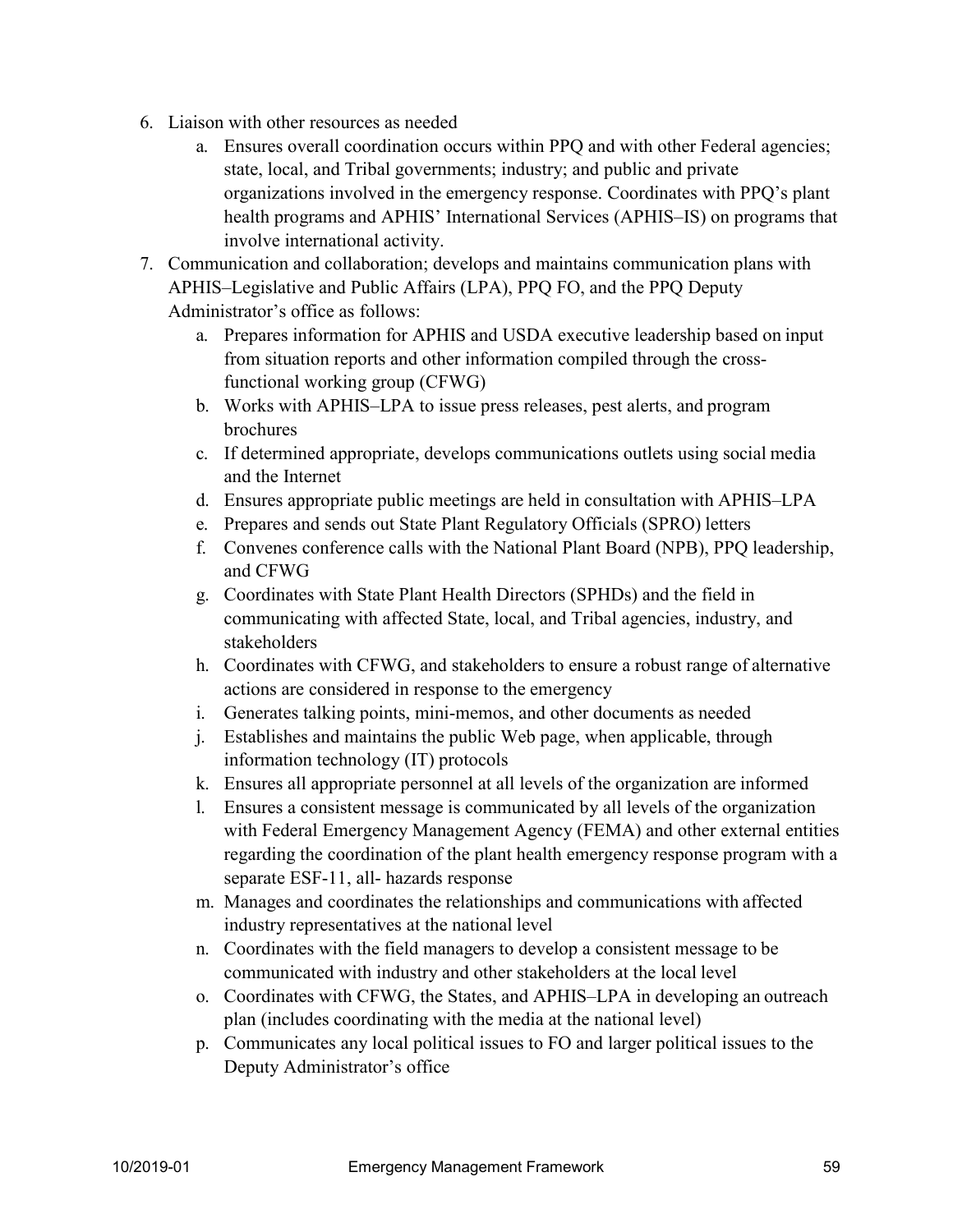- q. Represents PPQ at program, stakeholder, and all applicable meetings
- r. Represents the agency's official position on program issues
- 8. Data management
	- a. Ensures national-level deployment, integration, and coordination of data management teams in the emergency response
- 9. Regulatory framework development
	- a. Works with PPQ–Plant Health Programs–Regulatory Coordination and Compliance (PPQ–PHP–RCC) to develop the regulatory framework governing the emergency response
	- b. Determines which regulatory tool is most appropriate
	- c. Works with FO and SPHDs to ensure Federal quarantines match actual pest distribution or the quarantines established and maintained by the States
	- d. Verifies parallel State regulations are in place as required
	- e. Facilitates the development of Federal Domestic Quarantine Orders
- 10. Environmental compliance requirements
	- a. Works with field managers and the National Pesticide Coordinator to address potential environmental and treatment issues
	- b. Works with APHIS's environmental services to address environmental issues
		- i. Works with PPQ–PHP Environmental Compliance to conduct the appropriate National Environmental Policy Act (NEPA) and Endangered Species Act (ESA) analyses (environmental assessments, environmental impact statements, etc.) to ensure proposed actions will not adversely affect the quality of the human environment or threaten endangered species
		- ii. Develops and coordinates environmental monitoring plans for the program
- 11. Issues management
	- a. Engages PPQ's Phytosanitary Issues Management (PPQ–PIM) staff to address trade issues
	- b. Manages the larger political and legal issues, coordinating with the PPQ Deputy Administrator, APHIS Administrator, and Undersecretary for Marketing and Regulatory Programs Business Services (MRPBS)
- 12. PPQ–S&T coordination
	- a. Assures the work of the PPQ–TWG with the CFWG, ensuring it meets the technical needs of emergency response operations
	- b. In cooperation with the CFWG, provide input to PPQ–S&T regarding the emergency response program's scientific and technical needs, identifies and establishes the priorities among all project requests, and monitors progress
	- c. Initiates and coordinates routine communication with field managers and PPQ– S&T scientists working on the program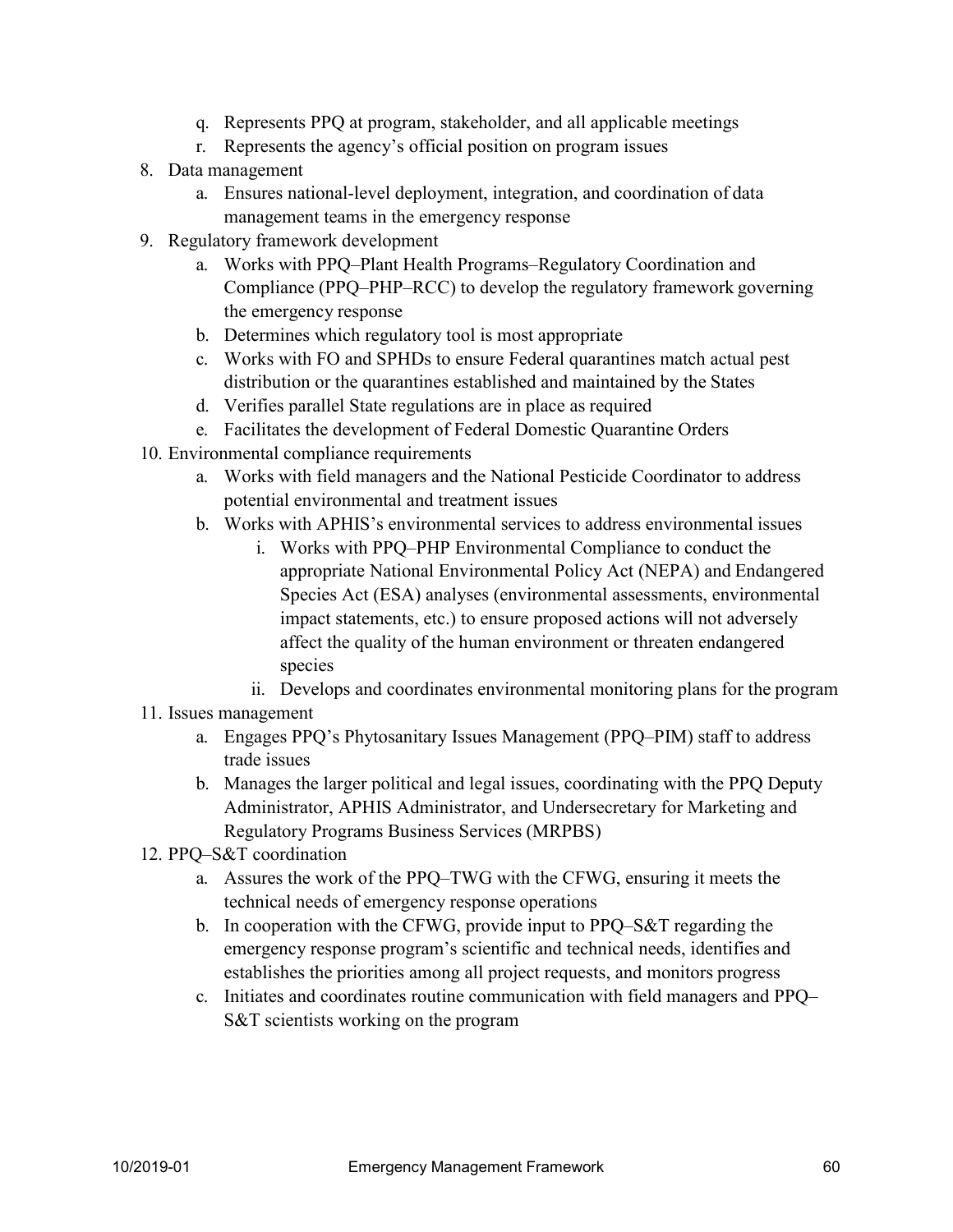# Field Operations

The primary role can be executed by a field operations director, assistant executive director, and other relevant field operations managers as needed to coordinate and implement operations among States as follows.

- 1. Implements agency policy
	- a. Participates in the development of and is responsible for the implementation of the agency's policy and provides feedback to PPQ–PM regarding the effectiveness of the policy
- 2. Budget
	- a. Works with the national policy manager, field managers, and FO director and budget analyst to develop the necessary program budgets
	- b. Participates in the development of performance measures and provides documentation on program activities and performance measure information to the national policy manager to meet the monitoring and report requirements to the U.S. OMB via APHIS's policy and program development
	- c. Provides status of funds and updated budget information to the national policy manager as program progresses
- 3. Program management coordination; Provides overall coordination at the field level and field perspective in the development of the overall
	- a. Emergency response plan
	- b. Budget (resource management)
	- c. Communication plan
	- d. Regulatory framework
	- e. ESF-11 activities involving a plant health emergency program
	- f. Field operations consistency within and among States and across regions
- 4. Resource management
	- a. Develops the program- or field-level budget
	- b. Identifies and ensures the impacted States receive the resources needed to effectively respond to the emergency
	- c. Recruits additional personnel as needed
	- d. Establishes and manages cooperative agreements in affected States
	- e. Facilitates the procurement of equipment, supplies, vehicles, etc.
- 5. Resources mobilization
	- a. Coordinates the deployment and management of resources (people, equipment, supplies, etc.) for the emergency response program and any associated ESF-11 response when needed
- 6. Trains, exercises, deploys, and coordinates incident management teams (PPQ–NIMTs); provides field and area command for the emergency response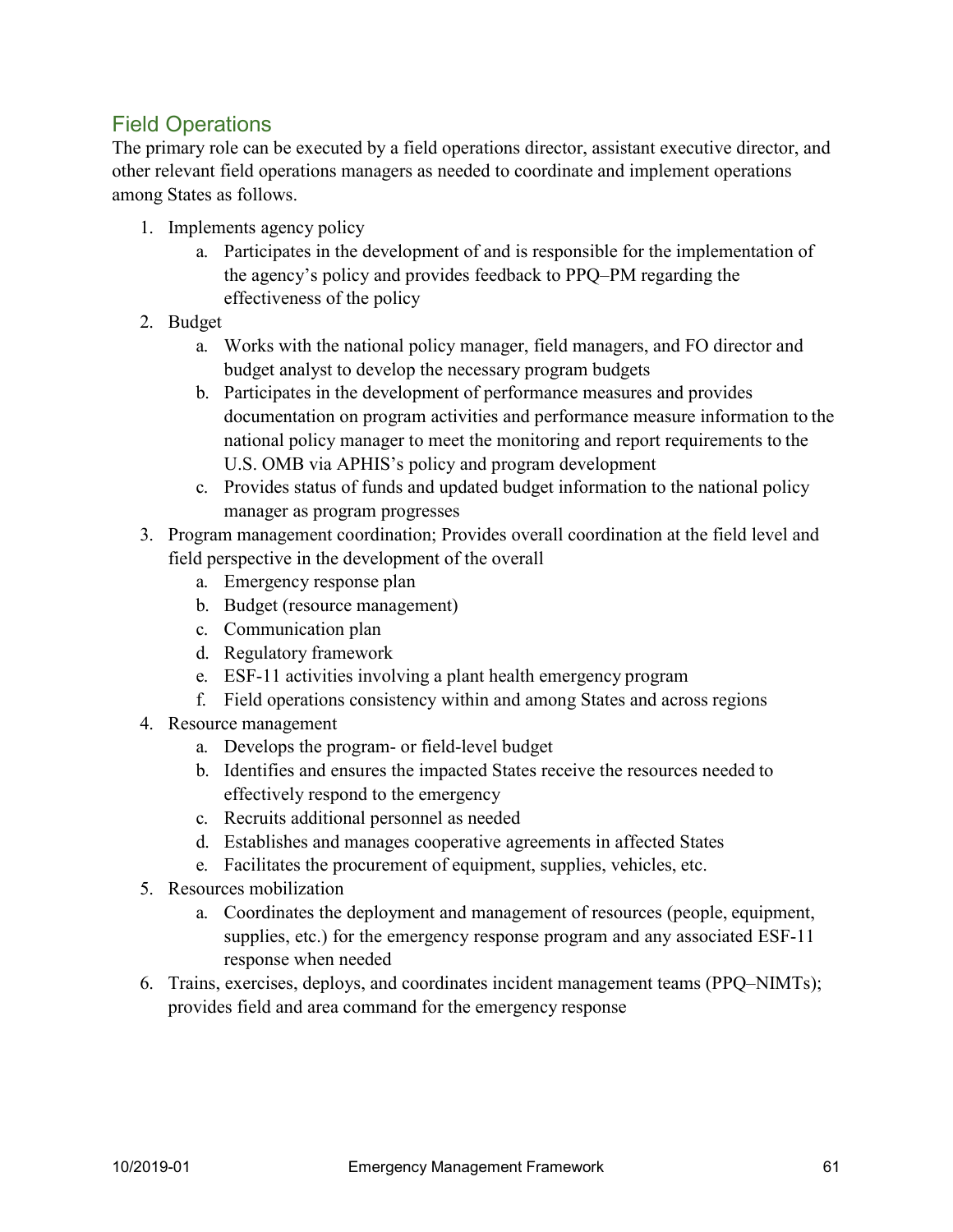- 7. Communication
	- a. Communicates with SPHDs and SPROs on program issues and keeps field operations staff and national policy management staff informed
	- b. Provides input on the daily and emergency situation report and ensures adherence with agency continuity and contingency plans
	- c. Ensures the incident commander provides the incident situation report
	- d. Participates in all policy and response coordination discussions
	- e. Represents PPQ at local stakeholder and other meetings
	- f. Advertises legal notice of the availability for comment of NEPA documents
	- g. Communicates and coordinates with local emergency preparedness stakeholders to facilitate and support an effective incident command system response
	- h. Represents the agency's official position on program issues
- 8. Data management
	- a. Ensures deployment, integration, and coordination of data management teams as needed in the emergency response
	- b. Coordinates with SPHD on the use of Smuggling Interdiction and Trade Compliance (SITC) and APHIS–Investigative and Enforcement Services (IES) expertise to support the emergency response, as needed (e.g., trace-backs, traceforwards) to discover pathways and to identify any regulatory compliance issues associated with new pest introduction or to conduct investigations
- 9. Regulatory framework
	- a. Works with PPQ policy managers to assist in the development the domestic regulatory framework governing the program
	- b. Works with the field and SPHDs to ensure Federal quarantines match actual pest distribution or the quarantines established and maintained by the States
- 10. Environmental compliance
	- a. Works with field and local operations staff to address environmental issues
	- b. Works with PPQ's policy managers, the environmental compliance unit, and APHIS environmental services to develop appropriate environmental documentation (environmental assessments, environmental impact statements, etc.) as needed.
- 11. Issue management
	- a. Manages and communicates stakeholder concern, political, and legal issues to the attention of agency national leadership
		- i. Engages PPQ–PHP and DA–PIM staff to address trade issues
		- ii. Engages PPQ–PHP and Quarantine Policy Analysis and Support (QPAS) to address overseas monitoring of domestically regulated pests (e.g., gypsy moth program)
		- iii. Manages and communicates to national leadership on overarching issues that emerge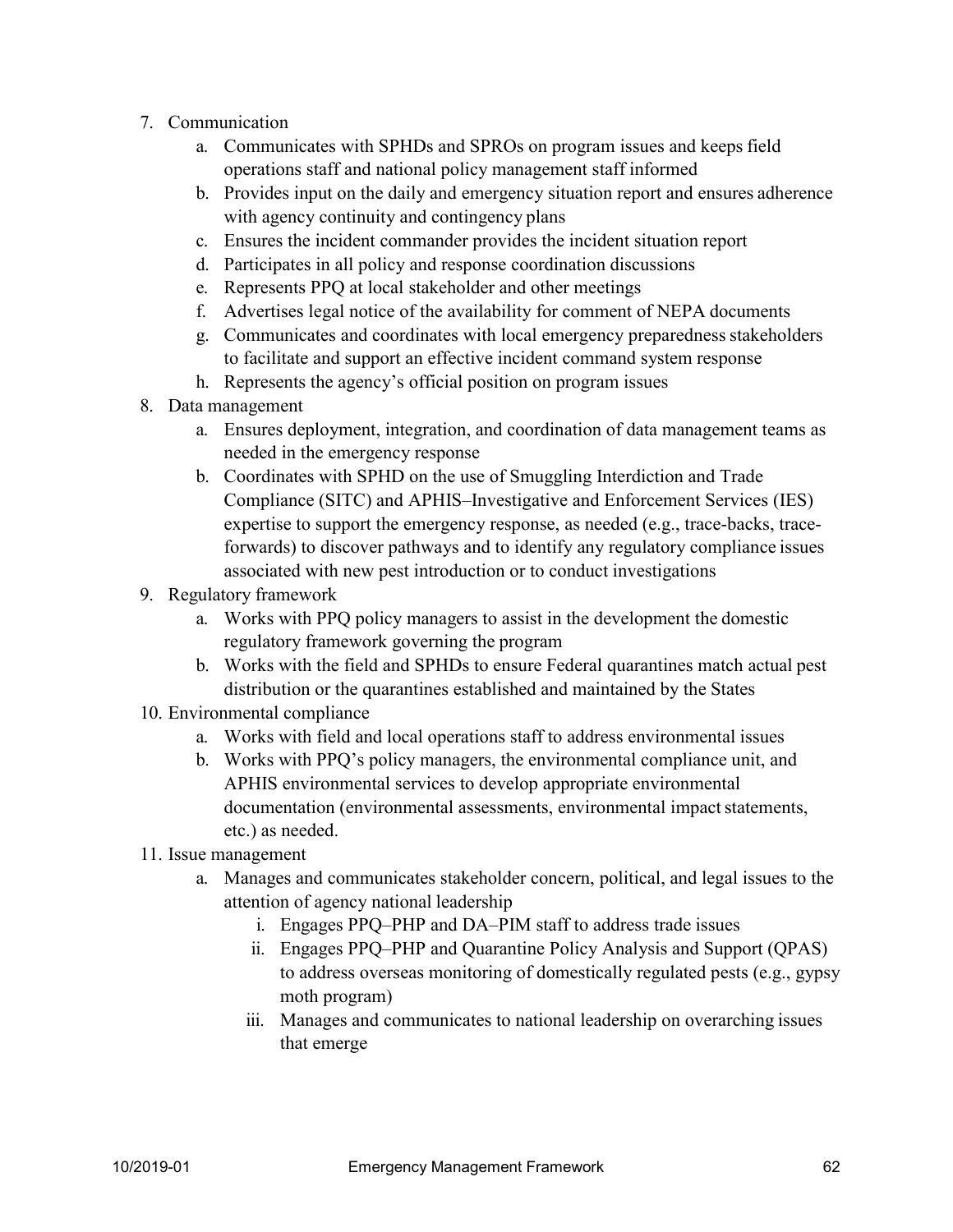# State Plant Health Directors

The primary role of the SPHD is to coordinate the Federal emergency response with the appropriate State, local, and Tribal officials.

- 1. Unified command and incident management
	- a. Serves as first responder and co-leads with the appropriate State official in the unified command structure. The SPHD coordinates the implementation of the emergency response plan (survey, control, regulatory framework) at the field level
	- b. Participates with the CFWG to develop the following:
		- i. Emergency response plan
		- ii. Budget
		- iii. Communications plan
		- iv. Regulatory framework
- 2. Resource management
	- a. Deploys resources and ensures efficient and effective use of resources in the field
	- b. Ensures proper communication and coordination with field managers for resources beyond the local capacity
- 3. Communication
	- a. Generates and communicates daily status reports following the communication protocols established by the incident commanders as specified by the Plant Health Emergency Framework
	- *b.* Procedures for emergency situation and spot reports for effects to our operations, facilities, and employees is dictated in *Departmental Manual 1800*
	- c. Initiates any consultations with State, local, and Tribal governments
	- d. Participates in all policy and response coordination discussions
	- e. Ensures all field personnel are kept informed of changes in policy direction
	- f. Advertises legal notice of the availability for comment of NEPA documents
	- g. Provides feedback to the field and national policy managers on the effectiveness of program policy and operations
	- h. Communicates with the affected constituencies within the State
	- i. Represents the agency's official position on program issues
	- j. Conducts Tribal consultations
- 4. Data management
	- a. Ensures quality data are collected and entered into the established system on a daily basis
	- b. Keeps the incident commanders informed of progress being made in the field and to support daily operational planning decisions
	- c. Coordinate to ensure the proper data collect and management devices are sufficient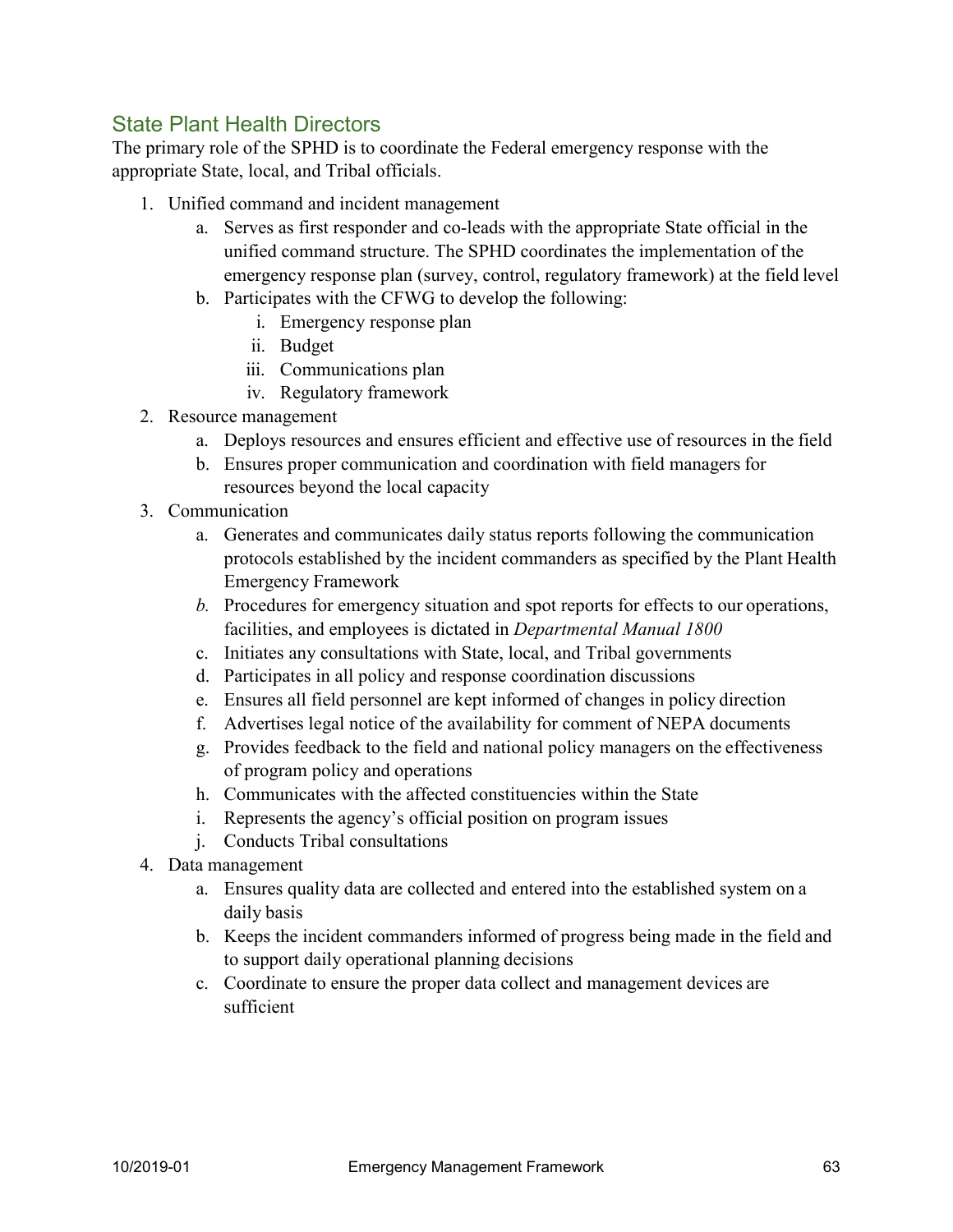- 5. Issues management
	- a. Addresses local political and public issues
	- b. Keeps the field and national policy managers informed
	- c. Elevates issues with broader implications to the field or national level

# Center for Plant Health, Science, and Technology

The primary role of S&T is to provide technical and scientific information. This information will be used to make regulatory and operations decisions and to develop new tools and technologies for operational use.

- 1. Coordinates with the National Identification Service (NIS) to identify or confirm the identification of exotic pests with appropriate tools utilizing the best available science and provides others laboratory services and subject matter expertise as needed
- 2. Pest Analysis
	- a. Conducts a preliminary risk assessment to
		- i. Identify the host range of the pest
		- ii. Identify the potential pathways for pest introduction and spread
		- iii. Determine the likelihood of establishment in the United States
		- iv. Identify and calculate the impacts associated with a pest
	- b. Provides information to field operations or the national policy manager regarding trace-forwards or trace-backs, if needed, to determine if stop sale or recalls are required
	- c. Identifies currently available survey and control tools
- 3. Develops the NPAG report to recommend the most appropriate response to a detection of a pest of regulatory significance
- 4. Provides leadership for a TWG
	- a. PPQ–S&T acts as liaison with USDA–Agricultural Research Service (ARS), universities, and other research organizations
	- b. Provides guidance and develops strategy and tools to detect and identify the pest and to conduct delimiting surveys
	- c. Provides scientific input on the size of quarantine areas based on the biological and ecological parameters of the pest
	- d. Provides recommendations on effective tools designed to contain, control, or eradicate the pest
	- e. Provides recommendations on other scientific and technical issues
- 5. Develops and provides appropriate and efficacious methods
	- a. To mitigate a plant pest incursion
	- b. To adapt or improve detection technology for plant pests
	- c. To adapt or improve identification technology for plant pests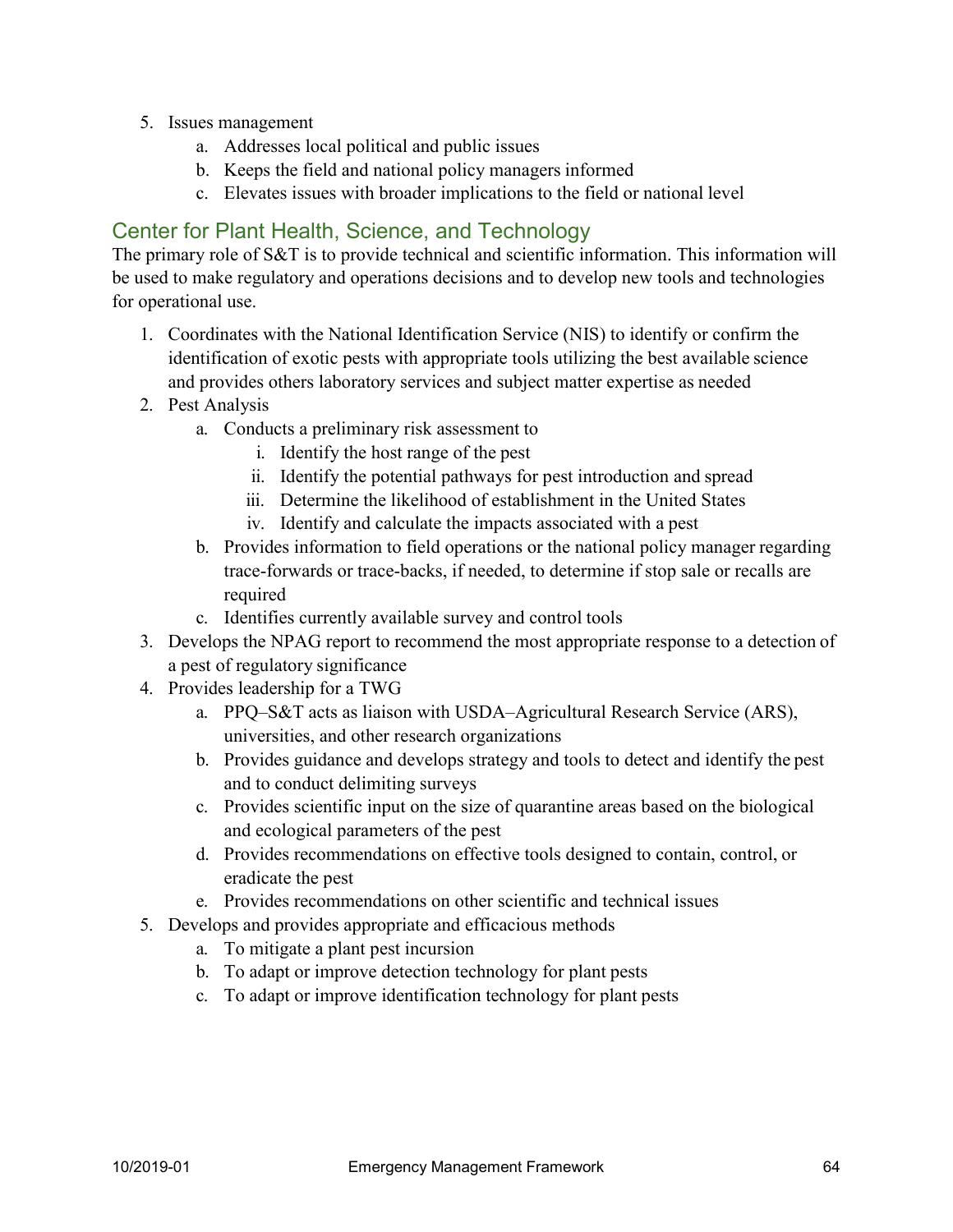- 6. NPRGs
	- a. Provides the technical and scientific support in the development of the NPRGs to support the emergency response operations
- 7. Liaison role
	- a. Coordinates with other entities to obtain needed scientific and technical resources
	- b. Coordinates with the National Plant Diagnostic Network (NPDN) to identify their labs' capacity to assist and determine the NPDN contribution during an emergency program
- 8. Provides technical transfer training
	- a. Provides training to all necessary units and personnel in PPQ and elsewhere on the survey and provides identification methods to ensure successful outcomes
	- b. Develops technical documentation to support the ongoing application of the technical tools provided
- 9. Program management
	- a. Works with program managers to develop and prioritize the project slate to support the emergency response
- 10. Communication
	- a. Provides information to program managers regarding the ongoing status of scientific and technical projects that PPQ– CPHST is charged to deliver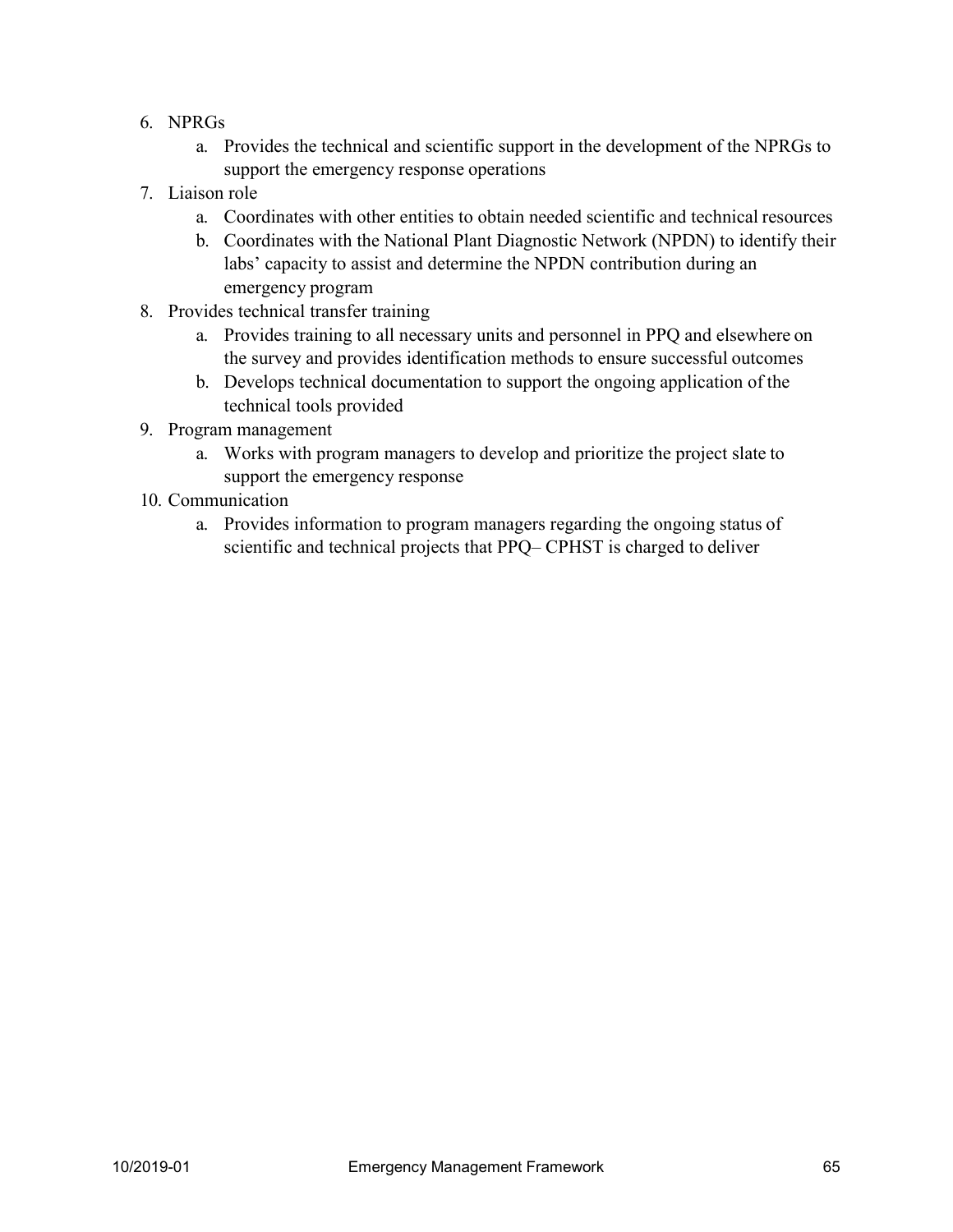# Chapter 8: State Plant Protection Resources

# **Introduction**

State departments of agriculture, territories, and possessions are members of the National Association of State Departments of Agriculture (NASDA). The mission of NASDA is to represent the State departments of agriculture in the development, implementation, and communication of sound public policy and programs that support and promote the U.S. agricultural industry, while protecting consumers and the environment. NASDA works closely with the U.S. Department of Agriculture Animal and Plant Health Inspection Service (USDA– APHIS) and the plant protection branches of the States via a standing committee dedicated to plant health issues. NASDA maintains a Web site containing information on each member State. For further information, refer to the NASDA Web site.

The plant protection and regulatory subdivisions within their departments of agriculture or other relevant subdivisions—such as the departments of natural resources or entomology at land-grant universities—are members of the National Plant Board (NPB), a national organization of State and territory plant protection resources that work regionally and nationally with USDA–APHIS to coordinate and carry out plant protection programs. The NPB also maintains a Web site containing contact information for each member State and territory and up-to-date information on laws, rules, and programs. For further information, refer to the NPB Web site.

National Plant Board (NPB) <http://nationalplantboard.org/>

# State Authorities

State plant protection and regulatory authorities are generally designed to address regulatory issues within the State's jurisdiction. These regulatory issues include the intrastate movement of plants and plant products and the interstate movement of plants and plant products in the absence of APHIS regulations for pests of limited distribution. Intrastate regulations generally conform to the model Nursery Stock Certification Standards and the Principles of Plant Quarantine that have been adopted by the NPB. When APHIS interstate regulations are in place, the State, territory, or possession internal or intrastate requirements must be similar to the Federal regulatory measures.

While State, territory, or possession plant protection laws and rules vary somewhat depending upon the regulatory needs of the stakeholders, in most cases, they include a plant health emergency authority to respond to new plant pests of economic importance when detected. Additional related authorities at the State level may provide the authority to enter onto private properties for inspection purposes and the ability to stop the intrastate movement of regulated articles at risk of moving plant pest or disease.

Many States can require regulated entities to maintain records or can subpoena records of regulated entities. Many States can also conduct control activities and operations.

Refer to the Web sites of NPB and NASDA for further information concerning State, territories, and other possessions.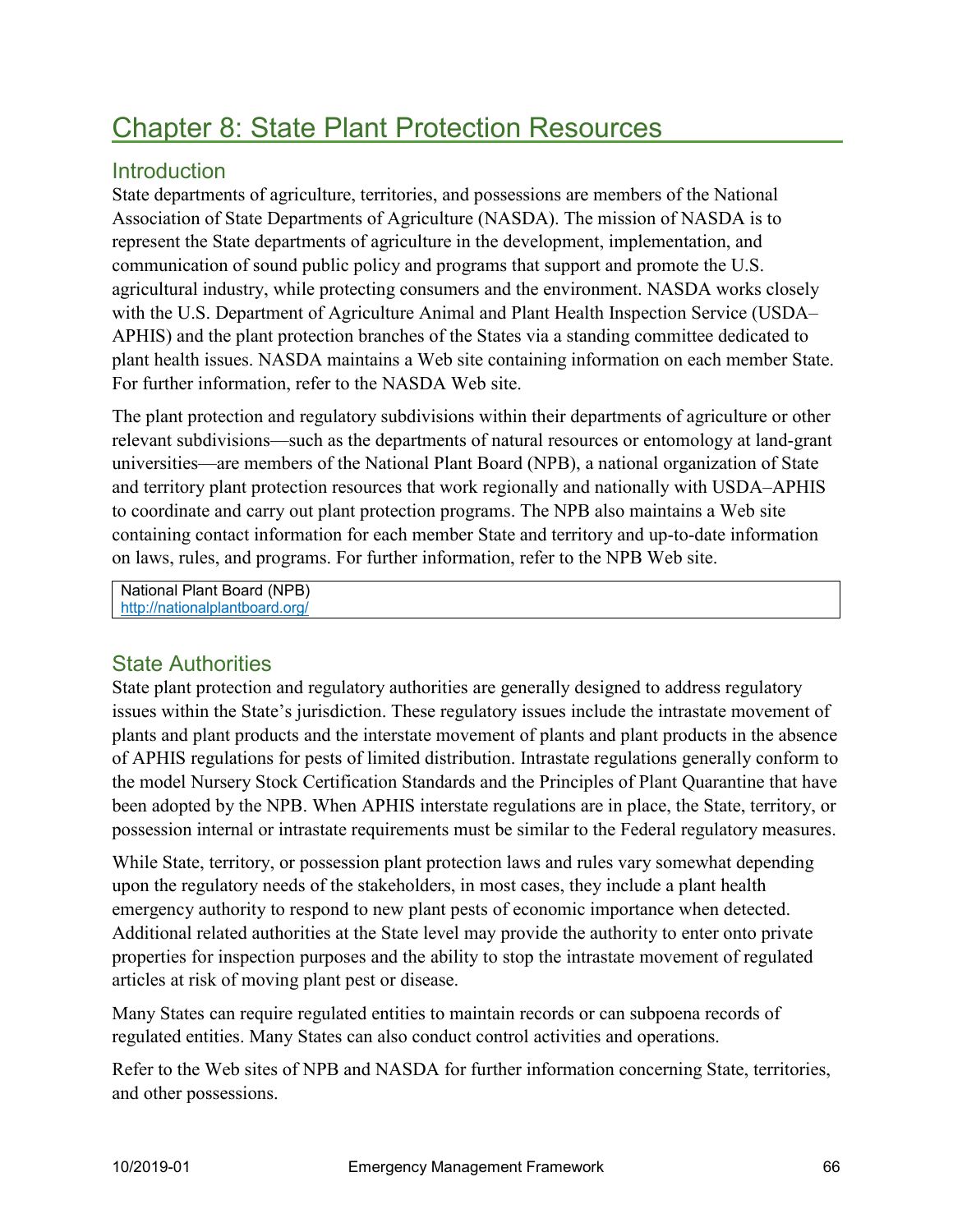# State, Territory, and Possession Protection Duties and Responsibilities

State departments of agriculture, territories and possessions (through their plant protection and regulatory divisions) have the responsibility to carry out general pest detection activities and have the authority and ability to respond to new plant pests or disease incursions. The level of response varies depending upon the resources available in the State, territory, or possession.

Generally, when a new pest or disease is detected and identified as being of economic importance or possibly requiring a prescribed response, an agricultural plant health emergency is declared by the appropriate State official. This allows the release of plant health emergency response resources to apply to the specific plant pest issue.

Plant health emergency response typically takes the form of a Plant Health Emergency Program involving survey, regulations, control, public relations, and administrative sections. The current structure used in most plant health emergency response programs is the Incident Command System (ICS). The use of ICS has many advantages including standardization and coordination of response functions that can allow for a multistate and joint Federal response (unified command) using a standardized framework. Refer to the Incident Command System on page 31 for further information.

Refer to the Web sites of NPB and NASDA for further information concerning State, territory, and possession plant protection resources and responsibilities.

| National Association of State Departments of Agriculture (NASDA) |
|------------------------------------------------------------------|
| http://www.nasda.org/                                            |
| National Plant Board (NPB)                                       |
| http://nationalplantboard.org/                                   |

# State and Federal Cooperative Agreement Program

A combined State and Federal coordinated response is often the best approach to effectively address the duties and responsibilities required to safeguard U.S. plant health. When APHIS funding is transferred to a State, partnership programs are carried out through the cooperative agreement process.

The cooperative agreement process is initiated at the State level between APHIS and the State departments of agriculture. The officials include the State Plant Health Directors (SPHD) and the State Plant Regulatory Officials (SPRO). A cooperative agreement is comprised of the agreement document, workplan, and a financial plan and requires semi-annual and annual reporting.

The workplan and financial plans are important because they describe the scope of the work, division of labor, and the financial obligations or budget. Cooperative agreements are an important part of the *Plant Health Emergency Response Framework*. The agreements are developed by the appropriate State and Federal plant health emergency program managers and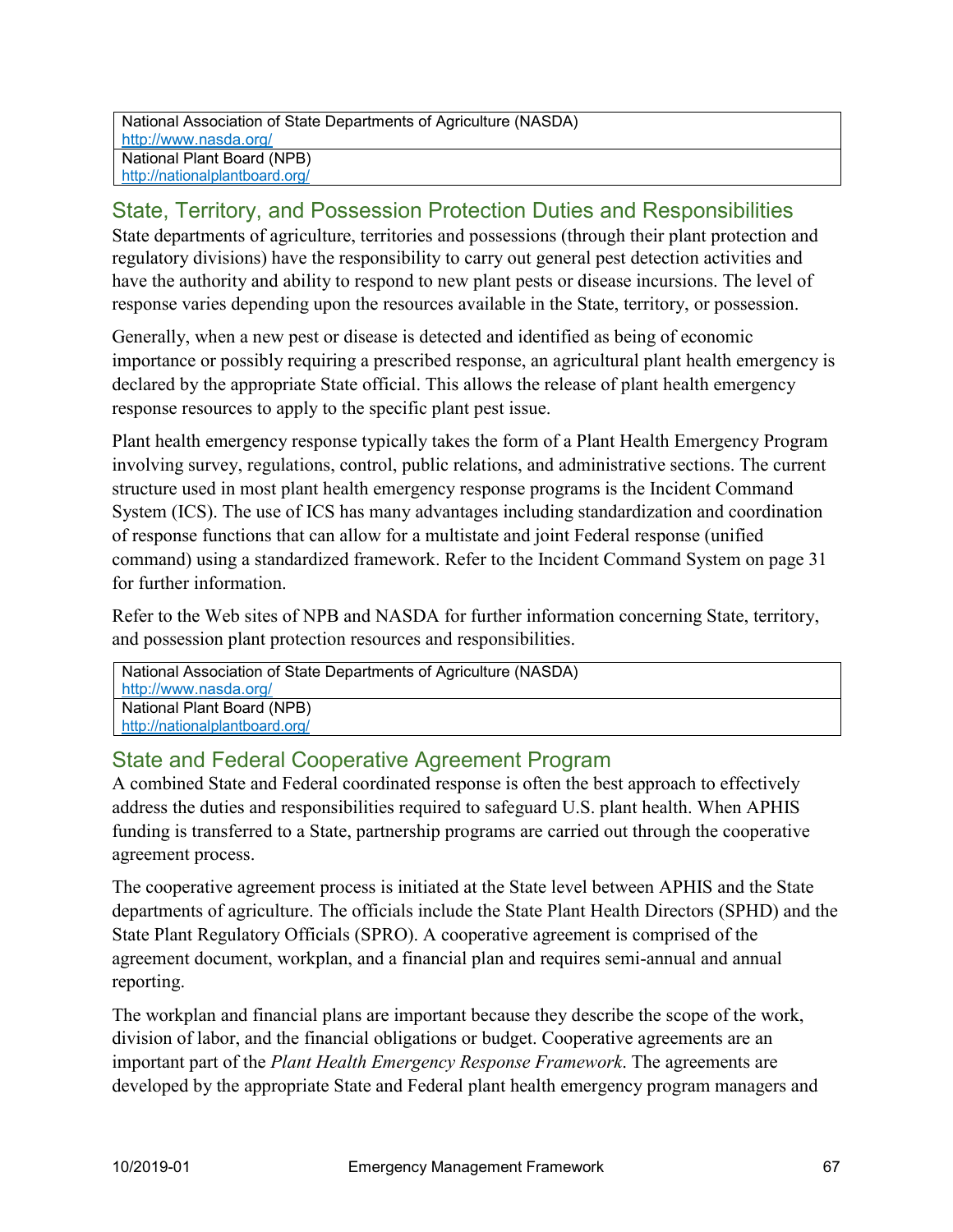fiscal officers with knowledge of the program being developed and the cooperative agreement process.

Refer to the Web site of the Agreements Services Center (ASC) for further information on the cooperative agreement process.

Financial Management Division (FMD), Financial Services Branch, Agreements Services Center (ASC) [https://www.aphis.usda.gov/aphis/ourfocus/business-services/financial-management](https://www.aphis.usda.gov/aphis/ourfocus/business-services/financial-management-division/financial_services_branch/agreements_service_center/asc)[division/financial\\_services\\_branch/agreements\\_service\\_center/asc](https://www.aphis.usda.gov/aphis/ourfocus/business-services/financial-management-division/financial_services_branch/agreements_service_center/asc)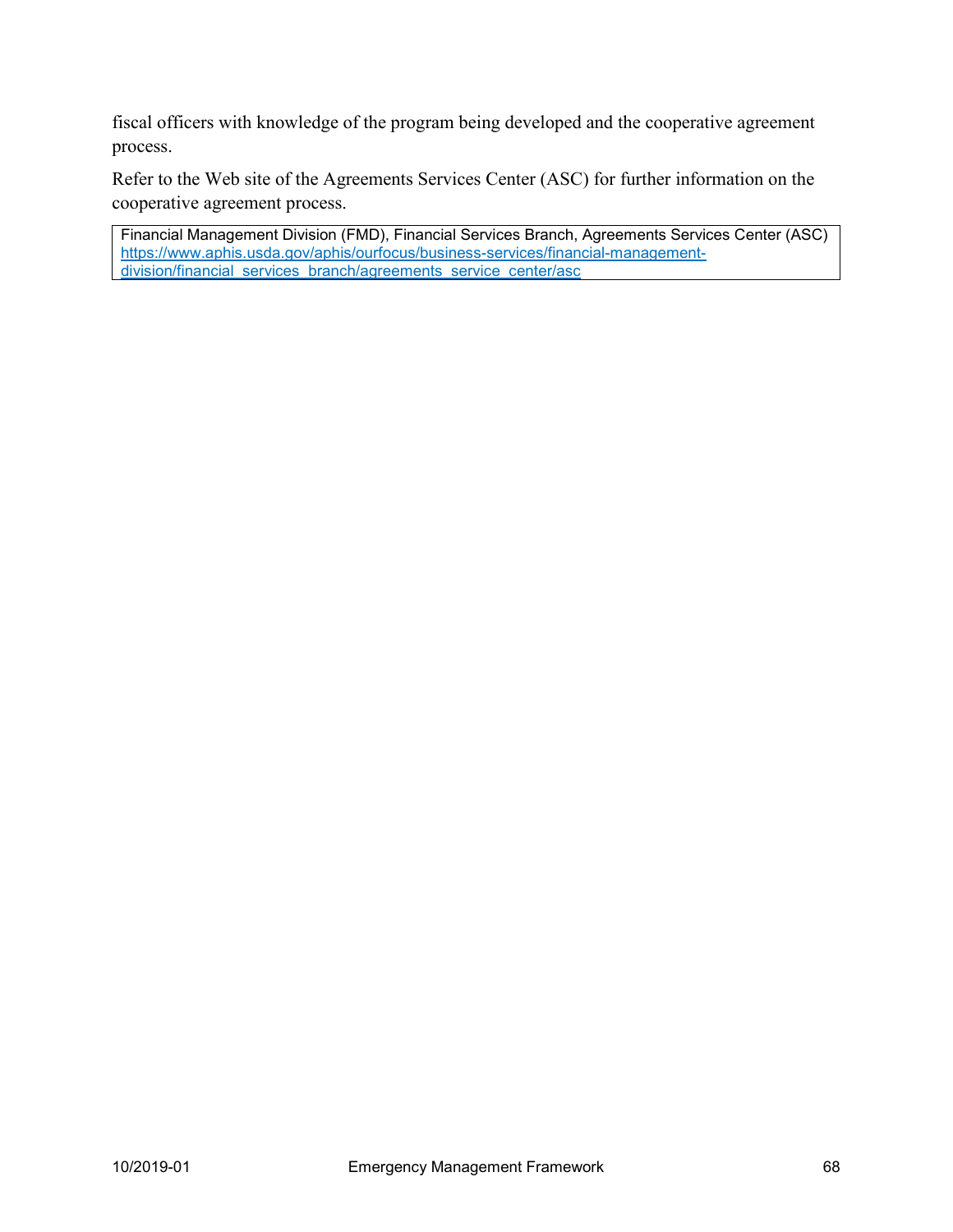# **Glossarv**

Use this glossary to find the meaning of specialized words, abbreviations, acronyms, and terms used by Plant Protection and Quarantine Pest Detection and Emergency Programs (PPQ–PDEP). To locate where in the manual a given definition, term, or abbreviation is mentioned, refer to the Index.

# Definitions, Terms, and Abbreviations

**AAR/IP**. After Action Report/Improvement Plan

**AC**. Area Command

**AgSas**. USDA–Agriculture Select Agent Services

**AMS**. Agricultural Marketing Service

**APHIS**. USDA–Animal and Plant Health Inspection Service

**APS**. American Phytopathological Society

**APTL**. DHS–CBP–Agriculture Programs and Trade Liaison

**AQAS**. Agricultural Quarantine Activity System, a Web database

**AQI**. CPHST–Agricultural Quarantine Inspection

**AQIPT**. USDA–PPQ–CPHST–Agricultural Quarantine Inspection and Port Technology

**ARM**. Agriculture Risk Management

**ARS**. USDA–Agricultural Research Service

**ASC**. Agreements Services Center

**BIWAC**. Biosurveillance Indications and Warning Analytic Community

**CAPS**. Cooperative Agricultural Pest Survey Program

**CBP**. U.S. Department of Homeland Security–Customs and Border Protection

**CCC**. Commodity Credit Corporation

**CDC**. HHS–Centers for Disease Control and Prevention

**CFA**. Core Functional Areas

**CFIA**. Canadian Food Inspection Agency

**CFR**. Code of Federal Regulations

**CFWG**. Cross-Functional Working Group

**CITES**. Convention on Internal Trade of Endangered Species of Flora and Fauna

**CONUS**. Continental United States

**CPHST**. Center for Plant Health Science and Technology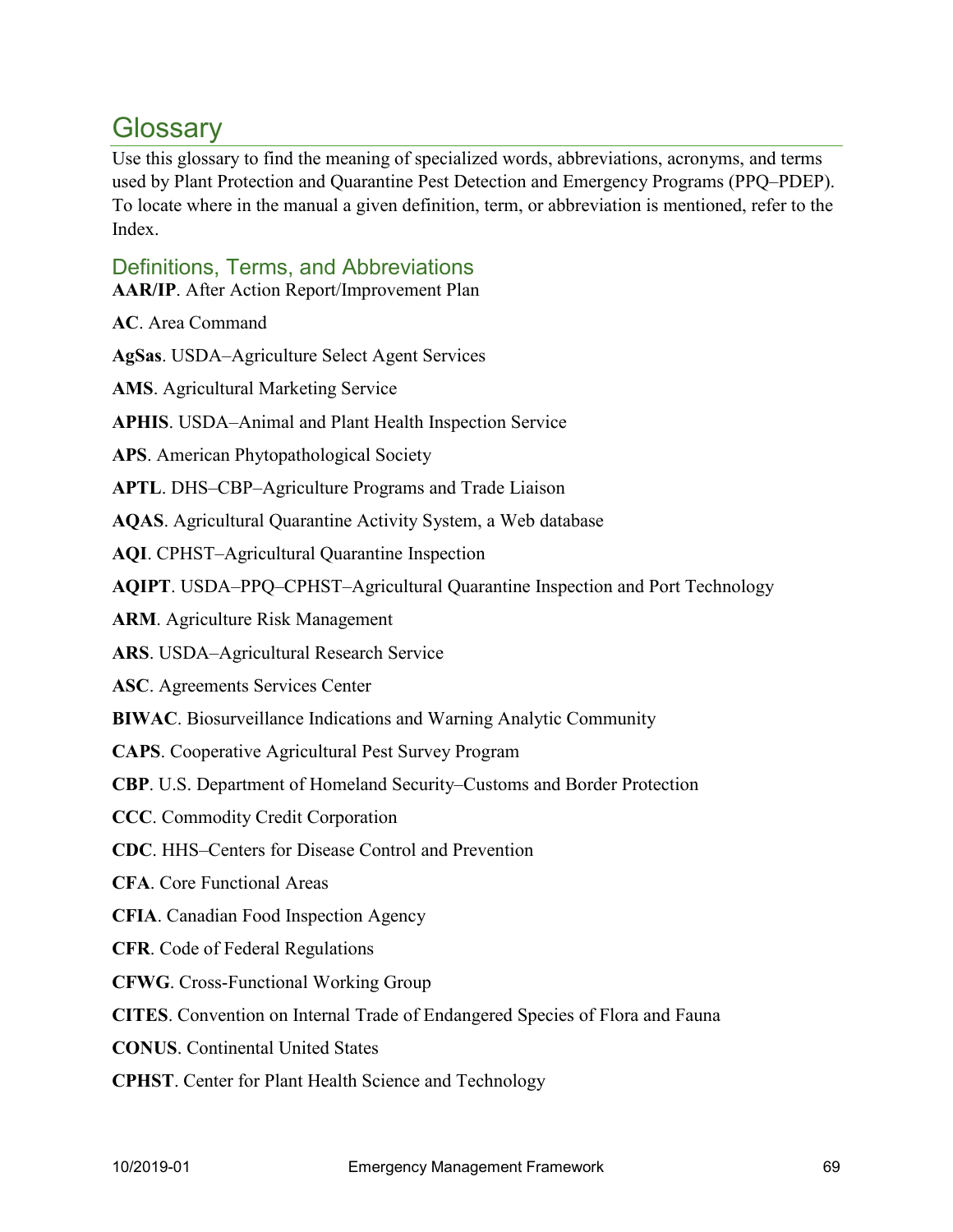**CSREES**. Cooperative State Research, Education, and Extension Service

**DA**. Deputy Administrator

**DART**. PPQ–FO–Data, Analysis, Risk, and Targeting

**DHS**. U.S. Department of Homeland Security DEE. Declaration of Extraordinary Emergency

**DFO**. Director of Field Operations

**DMR**. Data Management Resources

**DMT**. Data Management Team

**DOD**. Department of Defense

**DOJ**. U.S. Department of Justice

**EA**. Environmental Assessment

**EAN**. Emergency Action Notice

**EC**. PHP–Environmental Compliance

**EGVM**. European Grapevine Moth

**EIS**. Environmental Impact Statement

**EPC**. Emergency Program Coordinator

**EPICA**. Exotic Pest Information Collection and Analysis

**EPPO**. European and Mediterranean Plant Protection Organization

**EQS**. Employee Qualification System

**ERAS**. APHIS–PPD–Environmental and Risk Analysis Services

**ERC**. Emergency Response Coordinator

**ES**. Environmental Services

**ESA**. Endangered Species Act

**ESF**. Emergency Support Functions

**FDA**. U.S. Food and Drug Administration

**FEMA**. Federal Emergency Management Agency

**FIFRA**. Federal Insecticide, Fungicide, and Rodenticide Act

**FMD**. Financial Management Division

**FO**. PPQ–Field Operations

**FONSI**. Finding of No Significant Impact

**FQO**. Federal Quarantine Order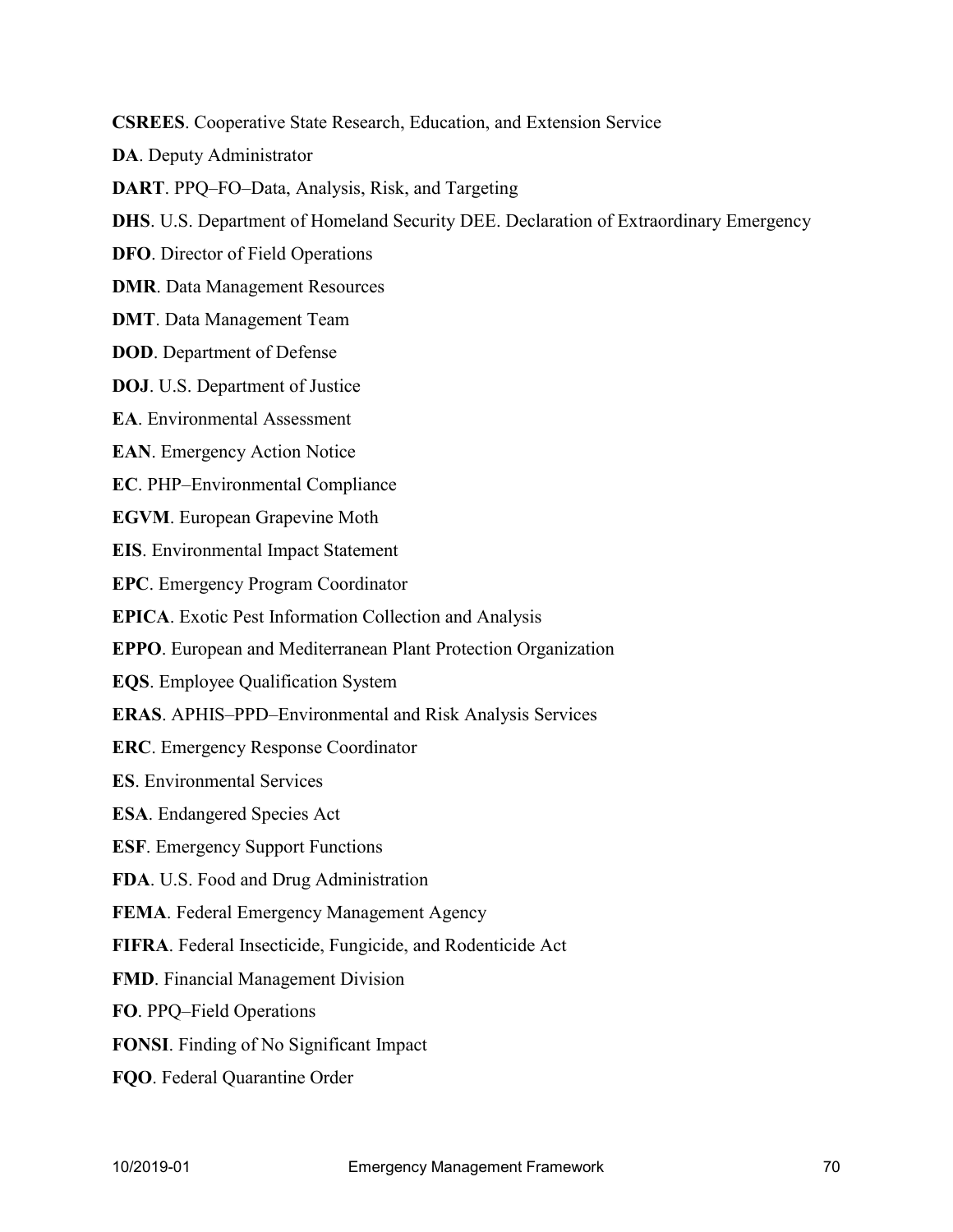**FSIS**. USDA–Food Safety and Inspection Service **FWS**. U.S. Fish and Wildlife Service **GCSI**. Greater Caribbean Safeguarding Initiative **GIS**. Geographic Information Systems **HHS**. U.S. Department of Health and Human Services **HSEEP**. Homeland Security Exercise and Evaluation Program **HSPD**. Homeland Security Presidential Directives **ICE**. Immigration and Customs Enforcement **ICS**. Incident Command System **IES**. APHIS–Investigative and Enforcement Services **IMSD**. NIMS–Incident Management Systems Division **IMT**. Incident Management Team **IPHIS**. Integrated Plant Health Information System **IPM**. Integrated Pest Management **IPPC**. International Plant Protection Convention **IRM**. PHP–Imports, Regulations, and Manuals **IT**. Information Technology **LPA**. Legislative and Public Affairs **MAC**. Multiagency Coordination **MDB**. CPHST–Molecular Diagnostics and Biotechnology **MRPBS**. APHIS–Marketing and Regulatory Programs Business Services **NAPIS**. National Agricultural Pest Information System **NAPPO**. North American Plant Protection Organization **NASDA**. National Association of State Departments of Agriculture **NBIC**. National Biosurveillance Inegration Center **NEPA**. National Environmental Policy Act **NIFA**. National Institute for Food and Agriculture **NIMS**. National Incident Management System **NIMT**. PPQ–National Incident Management Team **NIS**. PPQ-National Identification Service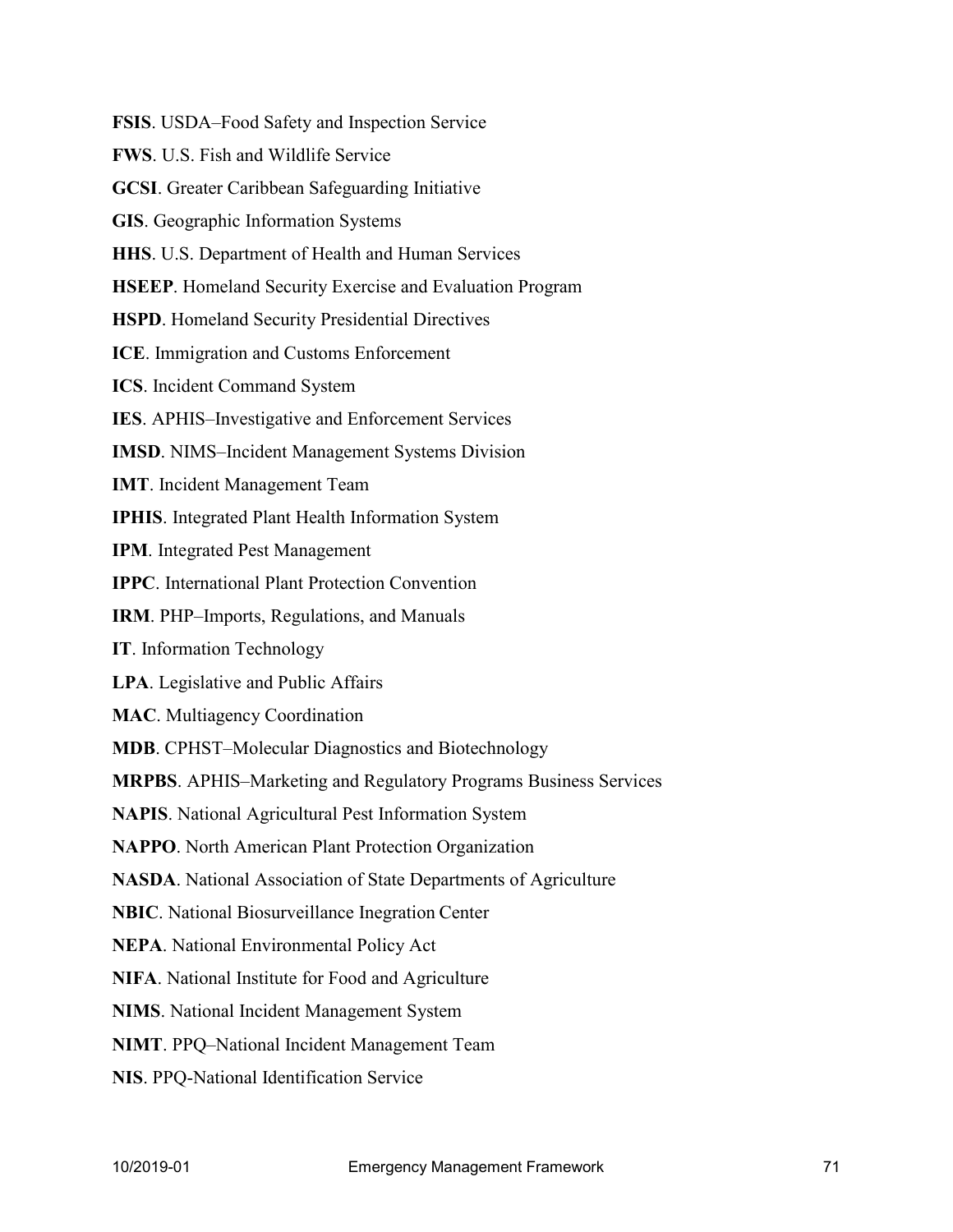**NOM**. National Field Operations Manager **No-year funding**. Funding that can be carried over and will remain with the program **NPAG**. PPQ–New Pest Advisory Group **NPB**. National Plant Board **NPDN**. National Plant Diagnostic Network **NPDRS**. National Plant Disease Recovery System **NPPO**. National Plant Protection Organization **NPRG**. New Pest Response Guidelines **NRF**. National Response Framework **OBPA**. USDA–Office of Budget and Program Analysis **OCONUS**. Outside the continental United States **ODA**. Office of the Deputy Administrator **OGC**. USDA–Office of General Counsel **OIG**. USDA–Office of the Inspector General **OMB**. U.S. Office of Management and Budget **OPIP**. Offshore Pest Information Program **OPIS**. Offshore Pest Information System **PAPP**. Perimeter Approach to Plant Protection **PAS**. NAPPO–Phytosanitary Alert System **PCC**. Permitting and Compliance Coordination **PDC**. PPQ–Professional Development Center **PDEP**. Pest Detection and Emergency Programs **PEQ**. Postentry Quarantine **PERAL**. CPHST–Plant Epidemiology and Risk Analysis Laboratory **pest**. includes insects and other arthropods, weeds, plant disease agents, and microorganisms **pest exclusion**. preventive measures to keep exotic pests out of the country or out of a state **PestID**. database containing all the information recorded from the PPQ Form 309 Pest Interception Record

**PHP**. PPQ-Plant Health Programs

**PIM**. Phytosanitary Issues Management

**PIS**. Plant Inspection Station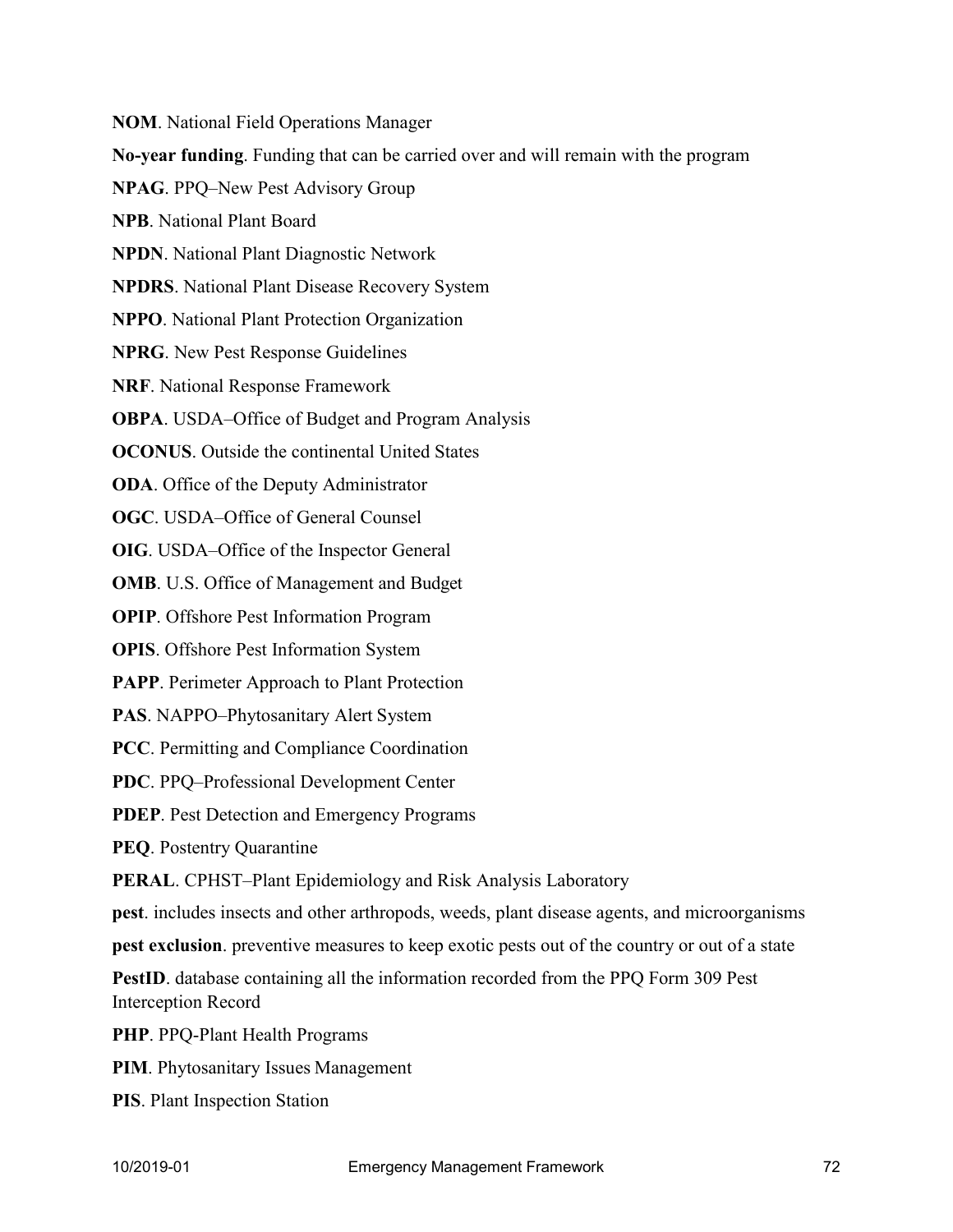**PM**. PPQ–Policy Management

**POP**. PHP–Preclearance and Offshore Programs

**PPA**. Plant Protection Act of 2000

**PPD**. APHIS–Policy and Program Development

**PPE**. Personal Protective Equipment

**PPQ**. APHIS–Plant Protection and Quarantine

**PPV**. Plum Pox Virus

**QPAS**. PHP–Quarantine Policy Analysis and Support

**RAD**. PPD–Regulatory Analysis and Development

**RCC**. Regulatory Cooperation Council

**REM**. Regional Emergency Management

**RMPS**. PPQ–Resource Management and Planning Services

**RPM**. PHP–Regulatory Permits and Manuals

**SBML**. Systematic Botany and Mycology Laboratory

**select agents**. pathogens that have been deemed a severe threat to the public, animal or plant health, or animal or plant products

**SEL**. USDA–ARS–Systematic Entomology Laboratory

**SITC**. Smuggling Interdiction and Trade Compliance

**SME**. Subject Matter Expert

**SNICAS**. SITC–National Information and Communication System

**SNL**. Systematic Nematology Laboratory

**SRA**. Security Risk Assessment

**SPHD**. State Plant Health Director

**SPRO**. State Plant Regulatory Official

**S&T**. PPQ- Science and Technology

**TED**. APHIS–Marketing and Regulatory Programs Business Services–Human Resources Division–Training and Employee Development

**TWG**. Technical Working Group

**UC**. Unified Command

**USDA**. United States Department of Agriculture

**USFS**. United States Forest Service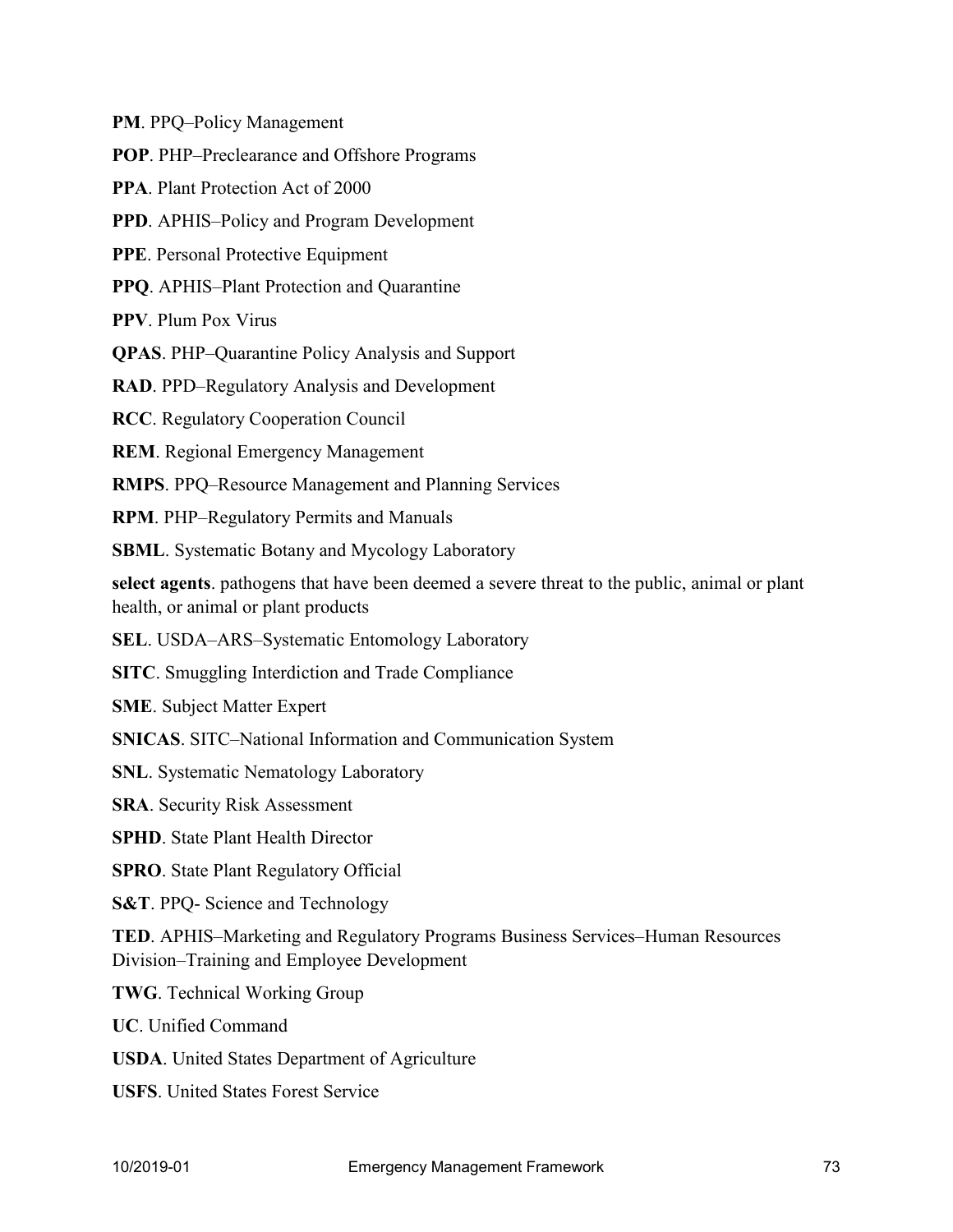**weather events**. state of the atmosphere with respect to wind, temperature, cloudiness, moisture, and pressure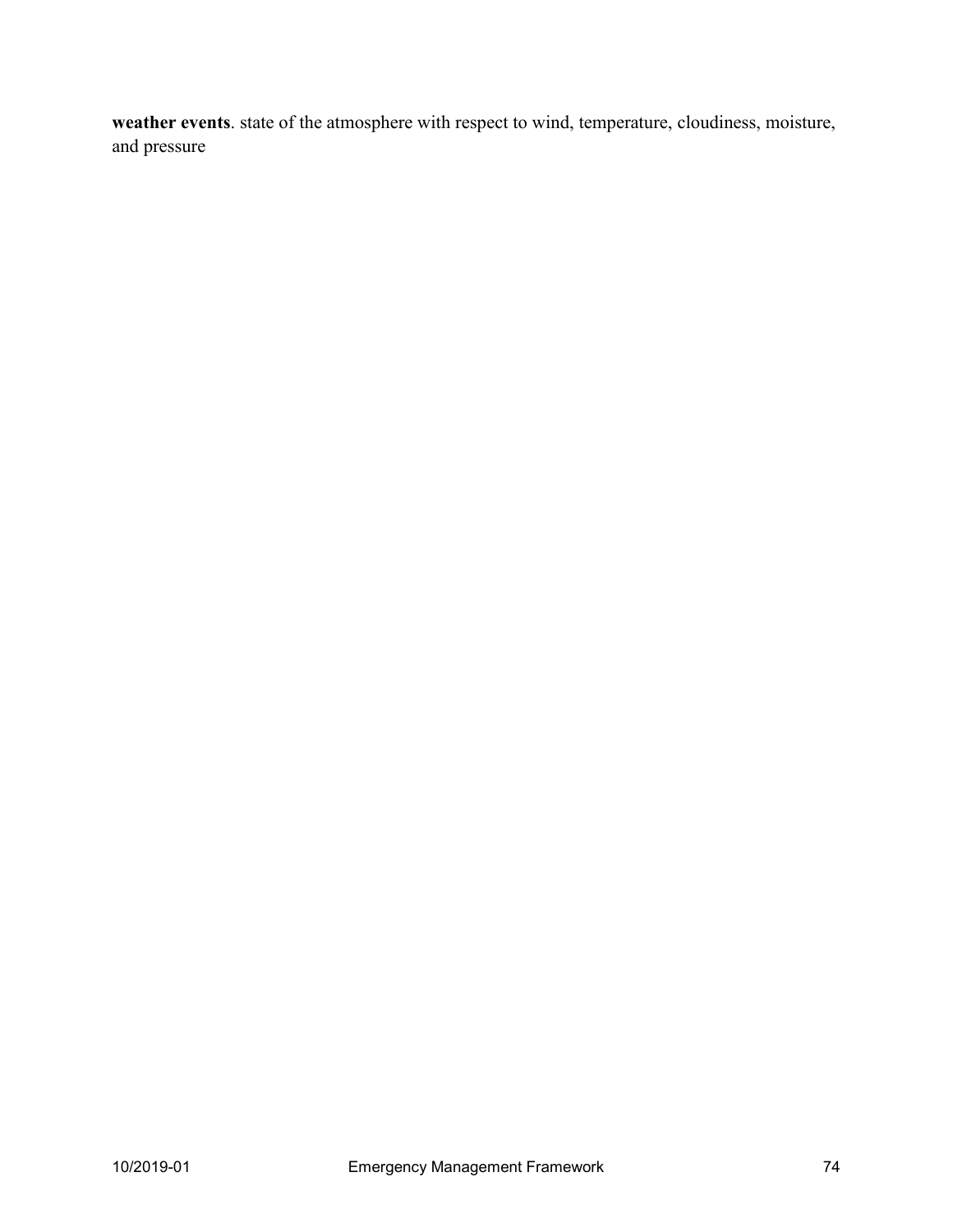## Index

After Action Report/ Improvement Plan (AAR/IP), **32** Agreements Services Center (ASC), **69**  Agricultural Marketing Service (AMS), **44**  Agricultural Research Service (ARS), **44**  agriculture and natural resources, **53**  Agriculture Bioterrorism Protection Act, **7** Agriculture Bioterrorism Protection Act of 2002, **8**  Agriculture Quarantine Inspections (AQI), **5**  Agriculture Quarantine Activity System (AQAS), **28** Agriculture Quarantine Inspection (AQI), **18**  Agriculture Risk Management (ARM), **28**  Agriculture Select Agent Services (AgSAS), **24**  all-hazards emergency support function, **51**  American Phytopathological Society, **56**  Animal and Plant Health Inspection Service (APHIS), **5** APHIS contingency funds, **42**  *APHIS Mobilization Guide*, *45*  APHIS contingency funds, **42**  ArcGIS, **47** area command, **46** audiences, **38** authorities, **35**, **36** State, **37** authorities and enabling legislation, **7** Biosurveillance Indications and Warning Analytic Community (BIWAC), **6** Canada, **26** Canadian Food Inspection Agency (CFIA), **22** CCC funding, **42** Center for Plant Health Science and Technology (CPHST), **20**, **26** Centers for Disease Control and Prevention (CDC), **24** Commodity Credit Corporation (CCC), **37** funding, **42** communication and outreach, **35**, *37* communications, **53** method of, **40** order and frequency, **39** compliance agreements, 55 Congressional supplemental funding, **42**

continental United States (CONUS), **21** Convention on International Trade in Endangered Species of Wild Fauna and Flora (CITES), **20**  Convention on International Trade of Endangered Species of Flora and Fauna (CITES), **16** conventions of the Framework, **9** cooperative agreement program, **68** Cooperative Agricultural Pest Survey (CAPS), **6**, **25**, **27** Cooperative State Research, Education, and Extension Service (CSREES), **44** core functional areas (CFA), **41** Customs and Border Protection (CBP), **5** Data Analysis Risk and Targeting (DART), **47** data management, **35**, **46** data management resources, **47** data management resources (DMR), **47** declaration of emergency, **37** declaration of extraordinary emergency, **37** demobilization, **55** Department of Defense (DOD), **44**  Department of Justice (DOJ), **24**  development of trade-related regulations, **14**  Director of Pest Detection and Emergency Programs contact information for, **11** drill, **33** early warning systems, **26** emergency assistance, **53** Emergency Action Notification (EAN), **49**  emergency action notifications (EAN), **28**  emergency coordination, **35**, **44** emergency funding, **35**, **42** Emergency Management Incident Situation Reports, **48** emergency response communications team, **37** emergency situation reporting, **35**  Emergency Support Functions (ESF), **53**  Endangered Species Act (ESA), **7**, **20**, **50** energy, **53** Environmental and Risk Analysis Services (ERAS), **50** Environmental Assessment (EA), **51** Environmental Compliance (EC), **50**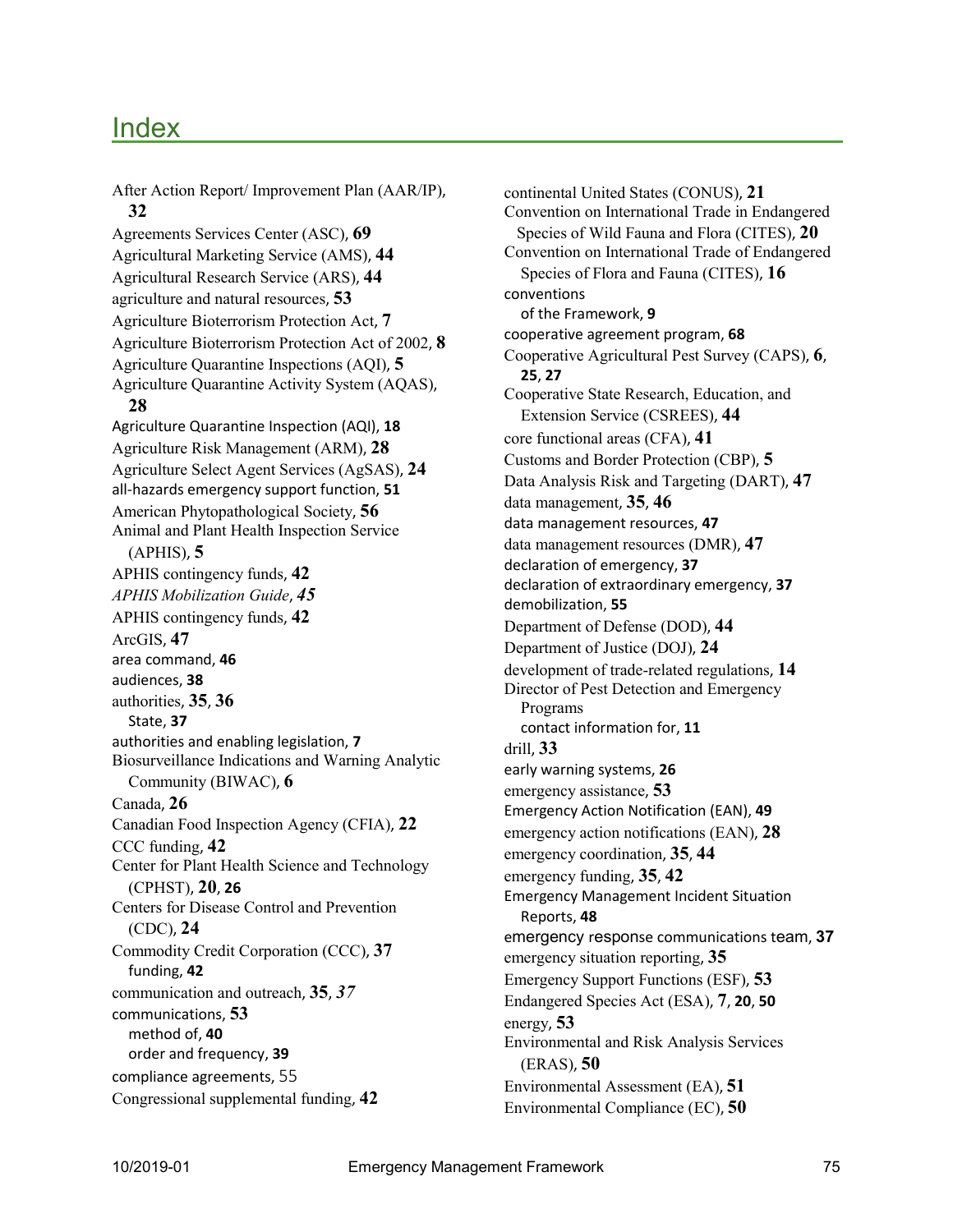Environmental Impact Statement (EIS), **51** environmental monitoring, **36** eradication, **54** ESRI, **47** eTrap, **47** European and Mediterranean Plant Protection Organization, **26** Exotic Pest Information Collection and Analysis (EPICA), **15** external affairs, **53** Farm Bill Section 10007, **42**, **43** Federal Emergency Management Agency (FEMA), **51** Federal Emergency Management Agency's (FEMA), **31** Federal Insecticide, Fungicide, and Rodenticide Act (FIFRA), **7**, **50** Federal Noxious Weed Act, **8**, **36** Federal Order (FQO), **49**  Federal Plant Pest Act, **36**  *Federal Register*, *37*  Federal Seed Act, **8** Finding of No Significant Impact (FONSI), **51** fire fighting, **53** full-scale exercises, **33** functional exercise, **33** games, **33** Geographic Information Systems (GIS), **47** glossary, **70** Golden Nematode Act, **36** Greater Caribbean Safeguarding Initiative (GCSI), **22** Health and Human Services (HHS), **24** human services, **53** Homeland Security Exercise and Evaluation Program (HSEEP), **32** Homeland Security Presidential Directive 5 (HSPD-5), **31** Homeland Security Presidential Directives, **7** ICS training courses advanced, **32** basic, **32** identification and diagnostic services, **28**  identification and diagnostics, **35**  incident action plan, **48** incident command, **44** Incident Command System (ICS), **6**, **25**, **31**, **35**

Incident Management Systems Division (IMSD), **31** Incident Management Teams (IMT), **25**  incident situation report, **48**  information and planning, **53**  integrated pest management, **55** Integrated Plant Health Information System (IPHIS), **27**, **47** interim rules, **49**, **55** International Plant Protection Convention (IPPC), **16** issuance of permits, **14** logistics, **53** long-term protection plan, **54** eradication, **54** integrated pest management, **55** pest mitigation, **54** regulations, **55** regulatory framework, **55** mass care, **53** Mexico, **26** mobilization, **35**, **43** monthly situation report, **48** multiagency coordination (MAC), **46** National Agricultural Pest Information System (NAPIS), **25**, **27** National Association of State Departments of Agriculture (NASDA), **38**, **56**, **67** National Biosurveillance Integration Center (NBIC), **6** National Biosurveillance Integration System (NBIS), **6** National Disaster Recovery Framework, **53** National Emergency Program (EPC), **43** National Environmental Policy Act (NEPA), **7**, **51**  National Field Operations Manager (NOM), **43**  National Identification Service (NIS), **6**, **27**  National Identification Service (NIS), **41** National Identification Services (NIS), **20** National Incident Management System (NIMS), **31**, **35** National Incident Management Team (NIMT), **44** National Institute for Food and Agriculture (NIFA), **44** National Operations Manager (NOM), **58**  National Plant Board (NPB), **29**, **38**, **56**, **67**  National Plant Diagnostic Network (NDPN), **41**  National Plant Diagnostic Network (NPDN), **6**, **25**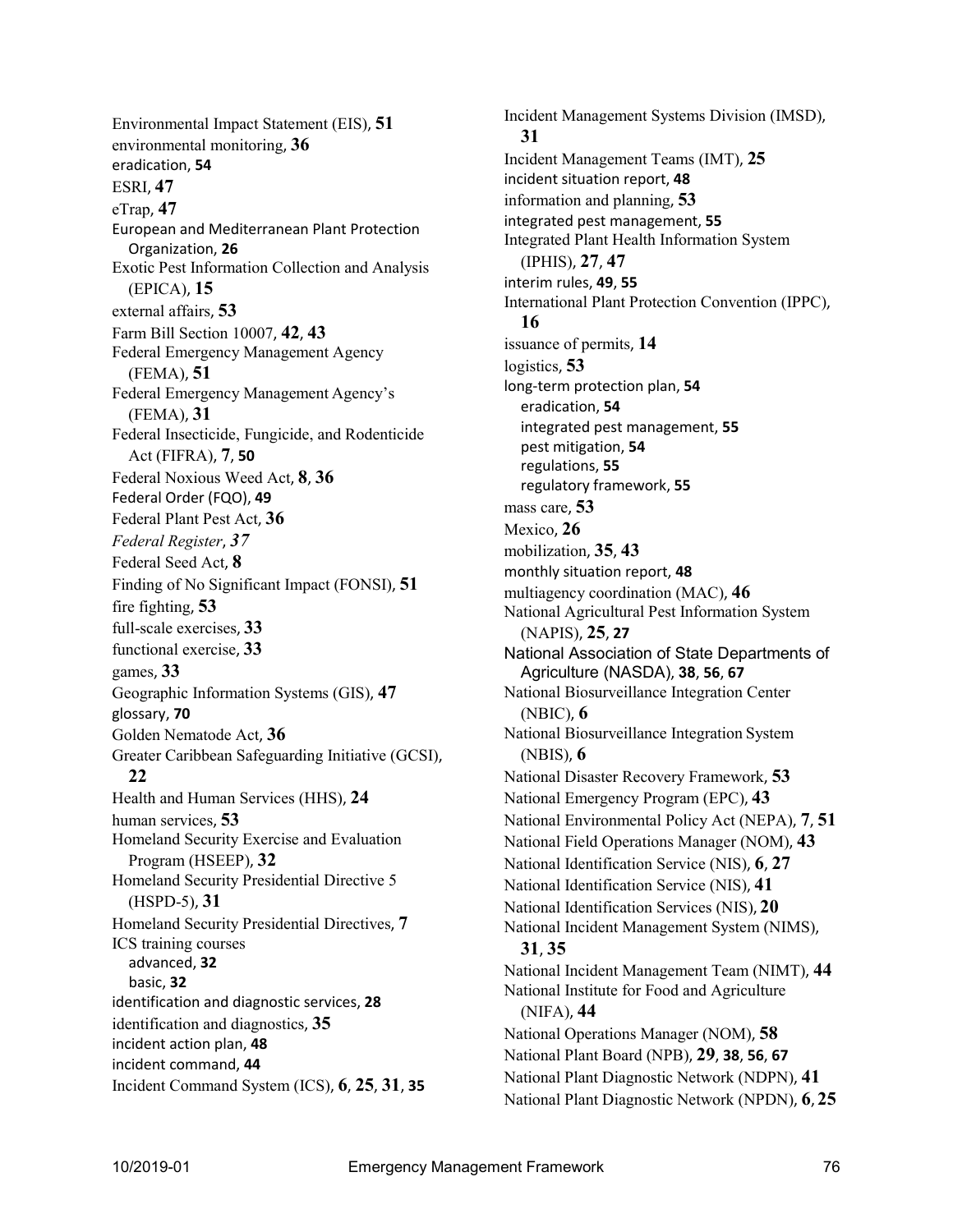National Plant Disease Recovery System (NPDRS), **56** National Plant Health Emergency Management Framework explanation of, **5** National Plant Protection Organization (NPPO), **16** National Response Framework (NRF), **51** New Pest Advisory Group (NPAG), **25**, **29** New Pest Response Guidelines (NPRG), **25**, **30**  North American Perimeter Approach (NAPP), **22**  North American Plant Protection Organization's (NAPPO) alert system, **25** Noxious Weed Control and Eradication Act of 2004, **8** Office of Budget and Program Analysis (OBPA), **42** Office of General Counsel (OGC), **49** Office of Management and Budget (OMB), **42**  offshore commodity preclearance programs, **5**  Offshore Pest Information System (OPIS), **15**  offshore pest surveillance, **14**, **15** offshore preclearance, **21** oil and hazardous materials response, **53** outreach, **56** outside the continental United States (OCONUS), **21** Perimeter Approach to Plant Protection (PAPP), **22** permits to safeguard plants, plant products, and other organisms, **17** Permitting and Compliance Coordination (PCC), **18** pest detection program, **27** pest exclusion, **5**, **14** introduction to, **14** pest identification, **20** pest identification, **14** pest mitigation, **54** pest mitigation strategies, **36** pest notification–business process, **28** pest risk assessments, **5** PestID, **28** PestLens, **15** phytosanitary alert system, **26**  phytosanitary issues management, **14**  Phytosanitary Issues Management (PIM), **15**

Plant Epidemiology and Risk Analysis Laboratory (PERAL), **17**, **29** Plant Health Programs (PHP), **16** Plant Health Programs (PPQ–PHP), **14** plant inspection stations, **14**  plant inspection stations, **19**  Plant Protection Act of 2000, **7** Plant Protection Act of 2000 (PPA), **36** Plant Protection and Quarantine (PPQ), **5**, **12** Field Operations (FO), **13** mission statement, **12** Office of the Deputy Administrator, **12** Policy Management (PM), **12** Science and Technology (S&T), **13** Policy and Program Development (PPD), **42** port activities, **20** port technologies, **20** postentry quarantine (PEQ), **22** *PPQ Emergency Programs Manual*, *45 PPQ Emergency Response Manual*, *8*  preclearance and offshore programs, **14** Preclearance and Offshore Programs (POP), **21** preclearance program, **14** predeparture, **21** predeparture programs, **14** preparedness, **25** preparedness infrastructure, **28**  Professional Development Center (PDC), **33**  proposed and final rules, **50**, **55** public health and medical services, **53** Public Health Security and Bioterrorism Preparedness and Response Act of 2002, **8** public safety and security, **53** public works and engineering, **53** Quarantine Policy Analysis and Support (QPAS), **19** rapid detection and delimiting surveys, **35**, **40** recovery, **54** regulations, **55** Regulatory Analysis and Development (RAD), **17**  Regulatory Cooperation Council (RCC), **22**  regulatory framework, **36**, **49**, **55** reprogramming, **42** response, **35** risk and pathway analysis, **14**, **17** ROAM, **47** roles and responsibilities, **58** CPHST, **65**